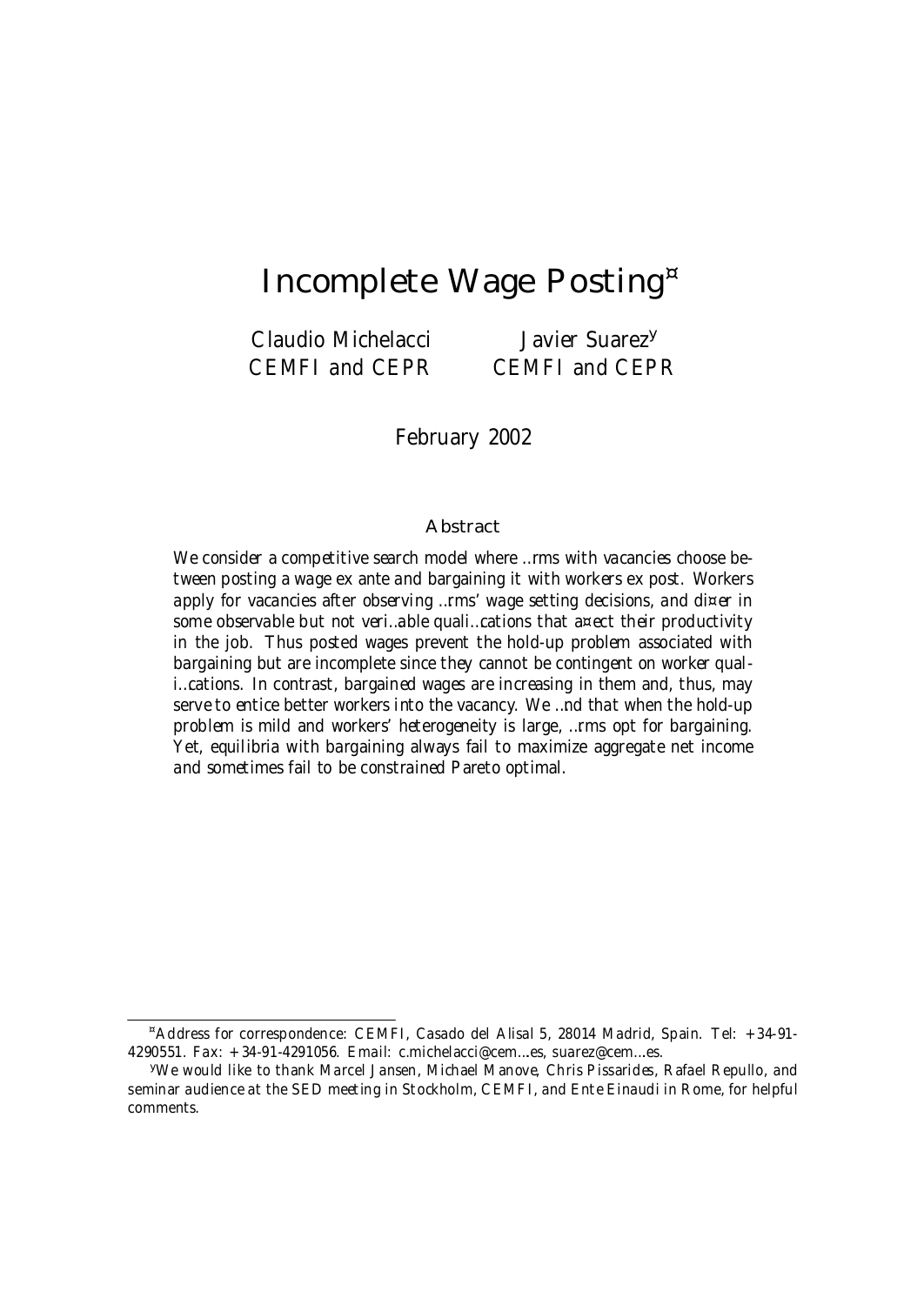# 1 Introduction

Job advertisements frequently announce that the salary will be negotiated according to the quali…cations and experience of the selected candidate. This practice contrasts with the theoretical prediction that …rms should post wages in order to prevent the hold-up problem (or problem of inadequate compensation) associated with bargaining over the wages once ...rms' and workers' investments in the vacancy are already sunk.<sup>1</sup> Ideally, …rms facing heterogeneous workers should post wage schedules specifying how wages will depend on workers' quali…cations. Yet, job openings are very rarely accompanied by the announcement of complex wage schedules —at the very most, wages may be a function of easily assessable variables such as age, formal education, or demonstrable years of tenure in a prior employment.<sup>2</sup> In this paper we argue that …rms' preference for bargained wages can be explained by the impossibility of making posted wages contingent on some of workers' relevant quali…cations.

The idea is that some determinants of a worker's productivity in a job can be assessed by the end of the hiring process (say, in a job interview or after a probation period) but are hard to incorporate into an enforceable, predetermined, wage schedule. Indeed, some quali…cations are di¢cult to describe in a precise or objectively measurable manner (for example, "relevant experience," "vision," "drive," "good presence"). In other cases, announcing wages contingent on certain characteristics (such as gender, race or marital status) may constitute a (‡agrant) violation of anti-discrimination laws. One way or another, posted wages become incomplete, that is, not fully contingent on some of workers' relevant characteristics.<sup>3</sup>

<sup>1</sup>Peters (1991) …rst showed that in an environment where (homogenous) buyers direct their search after observing the price posted by each seller, sellers always have the incentive to pre-commit to a given price.

<sup>&</sup>lt;sup>2</sup>For example, in Holzer et al. (2000), 25% of the employers o¤ering vacancies recognize that their salaries will not depend on the applicant's skill and experience.

<sup>&</sup>lt;sup>3</sup>Of course if wages can be made contingent on a (noiseless) signal of the worker's productivity, the incompleteness vanishes. In many relevant circumstances, however, certifying each worker's contribution to the …rm's …nal revenue can be prohibitively expensive —especially with team production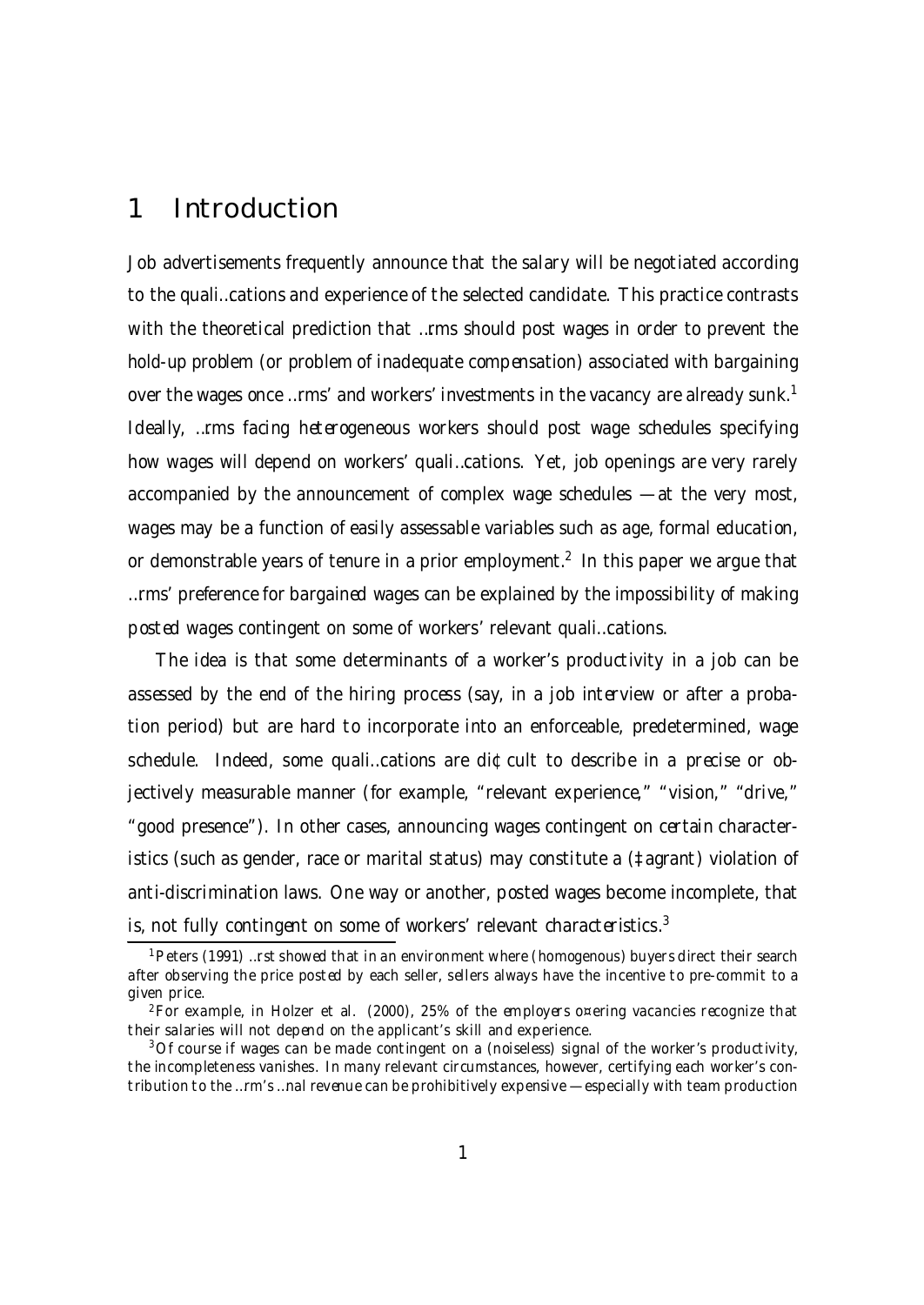Under incomplete wage posting, workers of di¤erent productivity can access the same posted wage. As …rms base their wage o¤ers on the expected productivity of their prospective employees, workers whose productivity is above the average end up "subsidizing" those with productivity below the average. In contrast, when the wage is bargained at the end of the hiring process, rent sharing implies that wages increase with each worker's productivity. So highly productive workers are the most attracted to the vacancies with bargained wages and ...rms may ...nd that o¤ering a bargained wage allows them to entice a better pool of applicants.<sup>4</sup> In this sense, wage posting su¤ers an adverse selection problem akin to that typically described in imperfect information environments. All in all, ... rms must trade-o $\alpha$  the advantage of wage bargaining in relation to this adverse selection problem with the advantage of wage posting in relation to the hold-up problem mentioned above.

We analyze the resolution of this trade-o¤ in the context of a competitive search model.<sup>5</sup> Workers di¤er in some observable but not veri...able quali...cation that a¤ects their productivity in the job.<sup>6</sup> Firms create vacancies and choose between posting a (non-contingent) wage or leaving it subject to bargaining. Workers direct their search towards the vacancies with their favorite wage setting mechanism. In line with the standard prediction, wage posting prevails when bargaining powers imply a very unbalanced compensation of workers' and …rms' sunk investments and when worker heterogeneity is small. But when the hold-up problem is mild and workers' heterogeneity makes the adverse selection problem su¢ciently severe, wage bargaining emerges. Interestingly, when both the hold-up problem and the adverse selection problem are mild, the labor market gets segmented: some …rms set wages through

or when labour is combined with other factors of production.

<sup>&</sup>lt;sup>4</sup>Human resources experts concede that linking remuneration to individual merits helps ... rms to attract the best workers; see Baron and Kreps (1999). This claim is empirically supported by Highhouse et al. (1999).

 $5$ Our baseline model is close to Moen (1997) and Acemoglu and Shimer (1999a, 1999b).

 $^6$ In the parlance of the incomplete contracts literature, outside authorities (say courts) cannot enforce contracts contingent on information which is observable but not veri...able. For an authoritative introduction to incomplete contracts, see Hart (1995).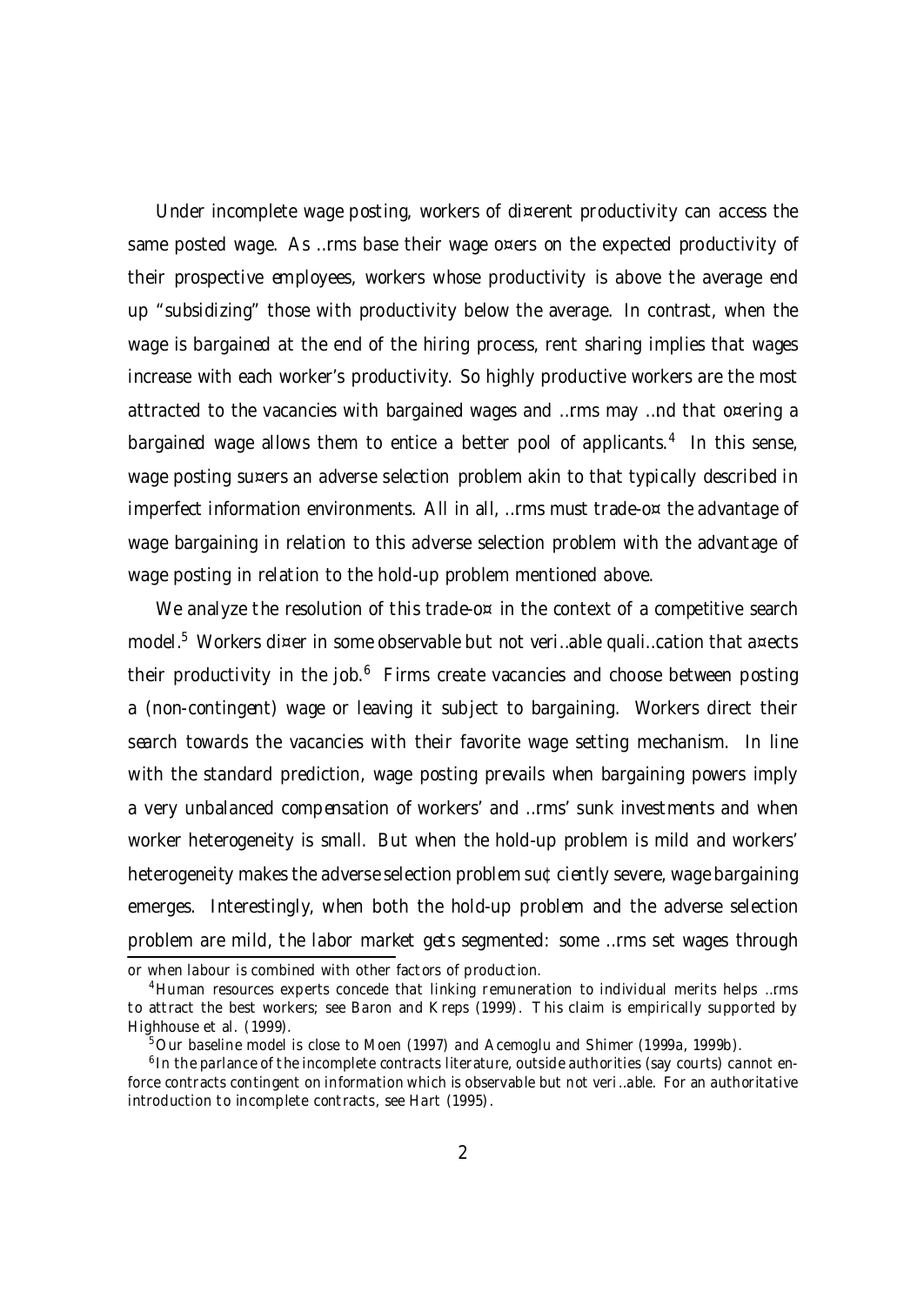bargaining and attract the most productive workers, while the remaining …rms post a wage and entice the least productive ones.

Over some range of the parameter space, equilibria with and without bargaining coexist, which re‡ects an externality which operates through adverse selection. Speci…cally, when su¢ciently many …rms bargain their wages, opting for bargaining allows high productivity workers to attain larger utility than low productivity ones and makes them no longer willing to apply for vacancies with a posted wage. But, as high productivity workers abandon the posting segment of the market, the average productivity of the pool of applicants for vacancies with a posted wage falls and so it does the pro…tability of posting a wage. Thus, the sustainability of posting depends negatively on the number of …rms that opt for bargaining.

Equilibria with bargaining associate with socially ine¢cient outcomes. Bargaining copes with the underlying adverse selection problem by redistributing income from low to high productivity workers, generating no gain in aggregate income. Actually, its hold-up problem translates into either excessive vacancy creation or excessive unemployment so that net aggregate income is always lower than if …rms were posting a wage.<sup>7</sup> Moreover, when there are multiple equilibria, the equilibrium without bargaining always Pareto dominates the equilibrium with bargaining. Intuitively, the ine¢ciencies arise because the …rms that opt for bargaining do not internalize the damage to the …rms that post a wage.

Our analysis of incomplete wage posting falls in the directed search tradition pioneered by Moen (1997) and Acemoglu and Shimer (1999a, 1999b), which consider wage posting in a labor market with homogeneous workers. Within the same tradition, Shimer (2001) and Shi (2001, 2002) deal with worker heterogeneity in a context where …rms can post fully-contingent wages. The common bottom line is that the hold-up problem makes ...rms prefer (complete) wage posting to wage bargaining.<sup>8</sup>

<sup>&</sup>lt;sup>7</sup>Aggregate income net of job creation costs is the standard social welfare measure used in the search literature –see, for example, Pissarides (2000) and Shimer and Smith (2000).

<sup>8</sup>Moreover, wage posting leads to a socially e¢cient outcome, except in Acemoglu and Shimer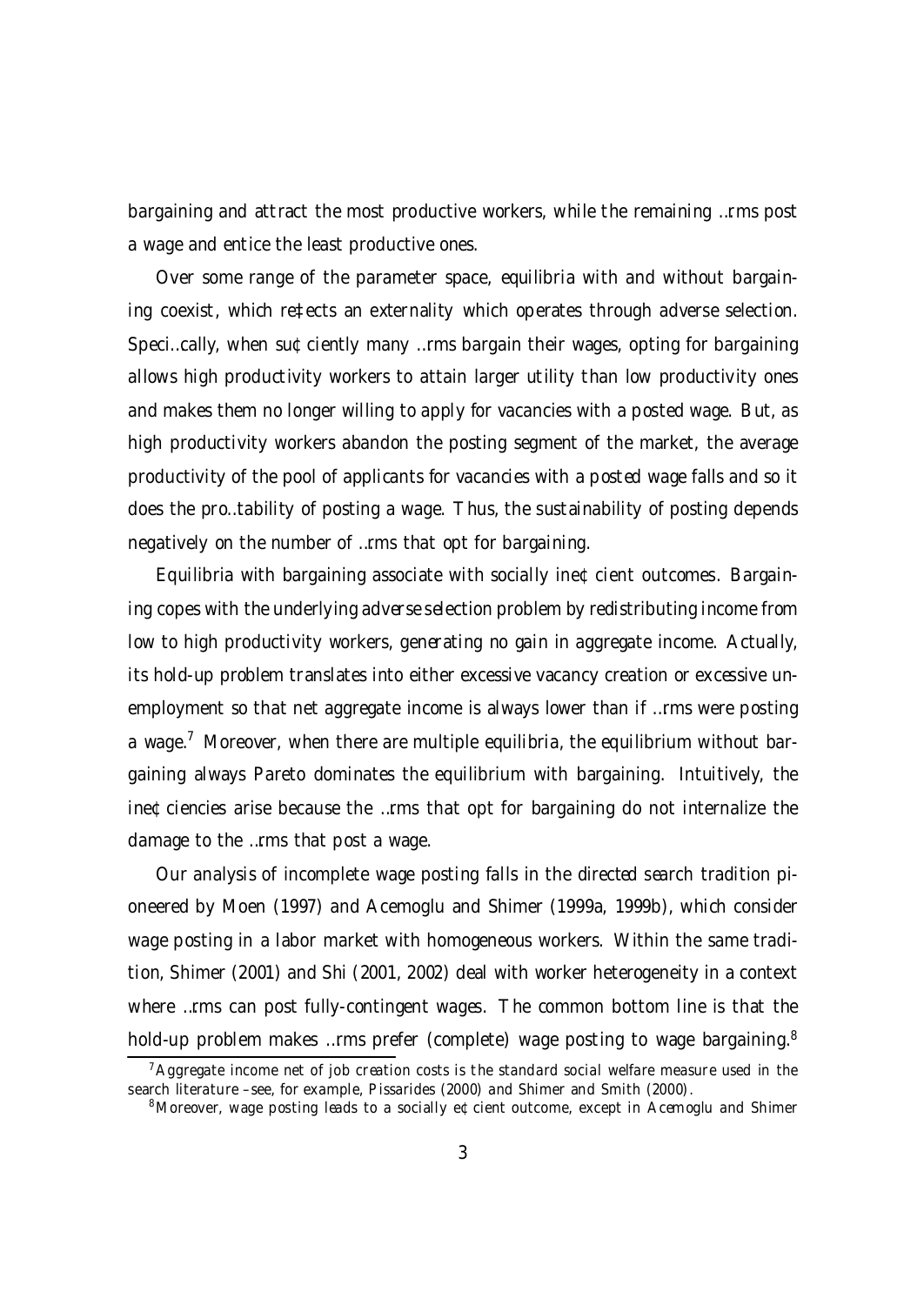We show, however, that if unveri...able worker quali...cations render posted wages incomplete, wage bargaining is likely to prevail, despite its associated social deadweight costs. 9

Our analysis also relates to the models of directed search of McAfee (1993) and Peters (1997), where buyers have heterogeneous private valuations of the exchanged good and sellers can publicly post a pricing mechanism for such good. These papers show that, taking into account sellers' desire to attract buyers as well as to price-discriminate among them, second-price sealed-bid auctions are sellers' preferred pricing mechanism.<sup>10</sup> In practice, several factors may limit the applicability of this mechanism in the labor market. Literally taken, those auctions imply that each …rm (or vacancy) is bought out by the corresponding winning worker, who pays the …rm some sum in advance (the counterpart of the …rm's net pro…ts under a standard labor contract) and thereby becomes the residual claimant of the …rm's future revenue (the counterpart of his wage). Importantly, if workers' output is not veri…able, as we assume, future claims on such output are unfeasible so workers must be able to pay their bid when they get the job. However, this may be unfeasible if workers are wealth constrained (i.e., cannot advance payments to the …rm) or suboptimal if workers are risk-averse (i.e., require a premium for their exposure to business risk), or if having the employer as a residual claimant is convenient for, say, incentive reasons.<sup>11</sup> Since labor relationships tend to emerge precisely when workers are not su¢ciently wealthy, risk tolerant, and self-su¢cient to become their own employers, we will not consider

<sup>(1999</sup>a), where workers' risk aversion induces …rms to create an excessive number of vacancies.

<sup>&</sup>lt;sup>9</sup>This implies that directed search models can encompass results that were so far exclusive to random search models, where wages are commonly assumed to be bargained -see Pissarides (2000) and the references therein. Ellingsen and Rosen (2000), Camera and Delacroix (2000), and Masters and Muthoo (2001) analyze …rms' choice between bargaining and posting in random search models with unveri...able worker heterogeneity. In the absence of directed search, however, the trade-o¤s involved are very di¤erent from ours since the wage setting mechanism plays no role in attracting workers to vacancies.

 $10$ Building on this result, Shimer (1999) shows that, in a labor market with heterogenous, risk neutral workers, auctions lead to a socially e¢cient outcome.

<sup>&</sup>lt;sup>11</sup> See Hart and Moore (1990).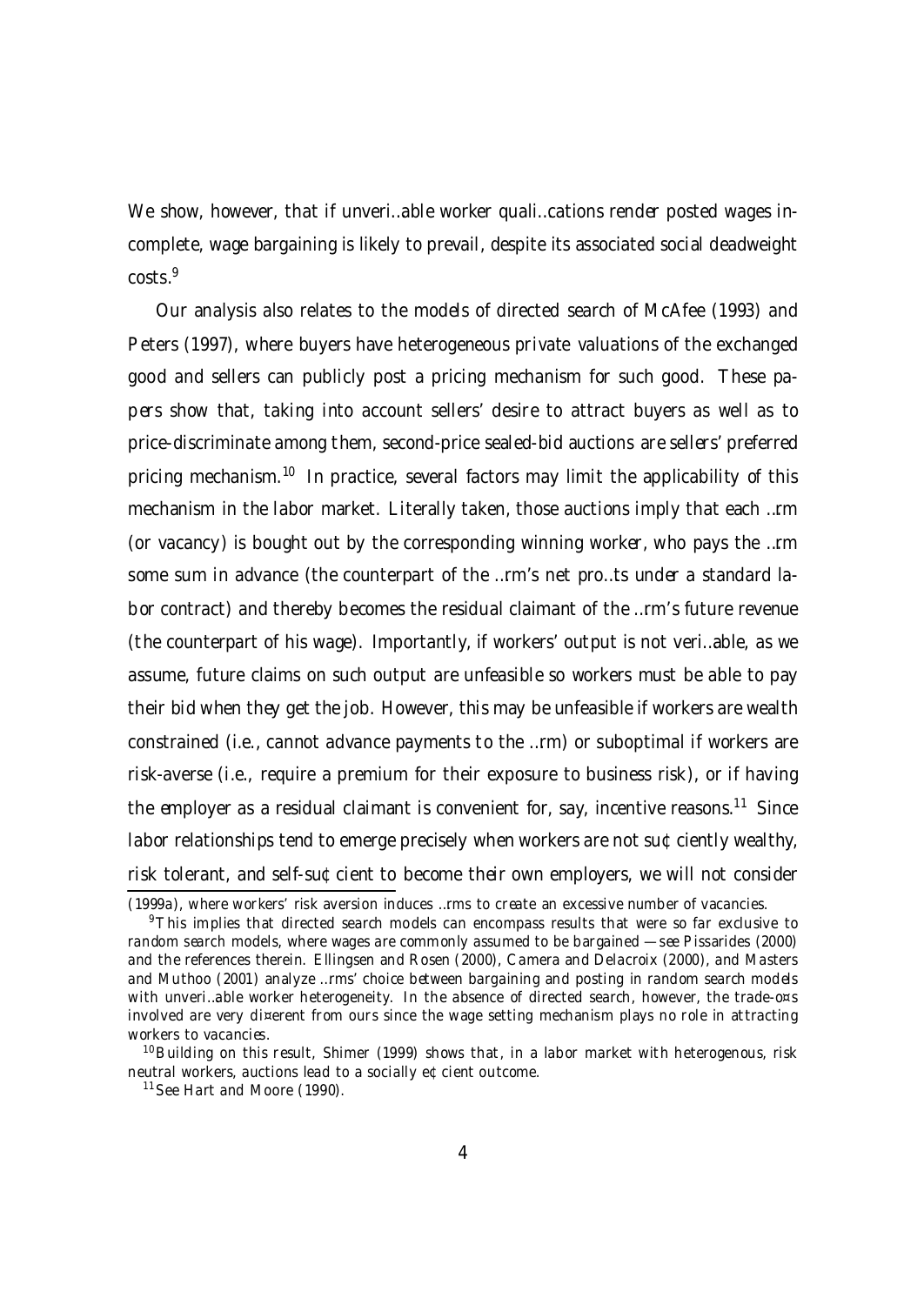job auctions in our analysis.

The paper is organized as follows. In Section 2 we describe the model. Section 3 elaborates on our notion of labor market equilibrium and provides some important preliminary results. Section 4 characterizes the various possible types of equilibrium. Section 5 analyzes how the existence of each equilibrium relates to the hold-up problem associated with bargaining. Section 6 elaborates on the e¤ects of adverse selection. In Section 7 we compare the various regimes in terms of aggregate income and e¢ciency. Section 8 discusses possible extensions of the basic model. The conclusions appear in Section 9. The Appendix contains all the technical proofs.

## 2 The model

We consider a labor market made up of a unit mass of workers and a mass of …rms which is endogenously determined by a free entry condition.

#### 2.1 Preferences and technologies

Firms and workers are risk neutral and maximize their expected net income. Each ... rm can create a job vacancy at a cost  $c > 0$ : Each vacancy becomes a job when occupied by a worker. There are two types of workers  $i = 0, 1$ . Low productivity workers (i = 0) represent a fraction 1; <sup>1</sup> of the population and produce an income  $y_0 > c$  in the job, while high productivity workers (i = 1) represent the remaining fraction  $^{\text{1}}$  and produce y $_{\text{1}}$  > y $_{\text{0}}$ . For simplicity we assume that workers earn no income if unemployed and incur no cost in searching for their jobs.

#### 2.2 Information and contracts

Workers know their own productivity type. Such type becomes observable to the hiring …rm by the end of the hiring process and, thus, it may get re‡ected in the wage agreed between the …rm and the worker at that point. We assume, however,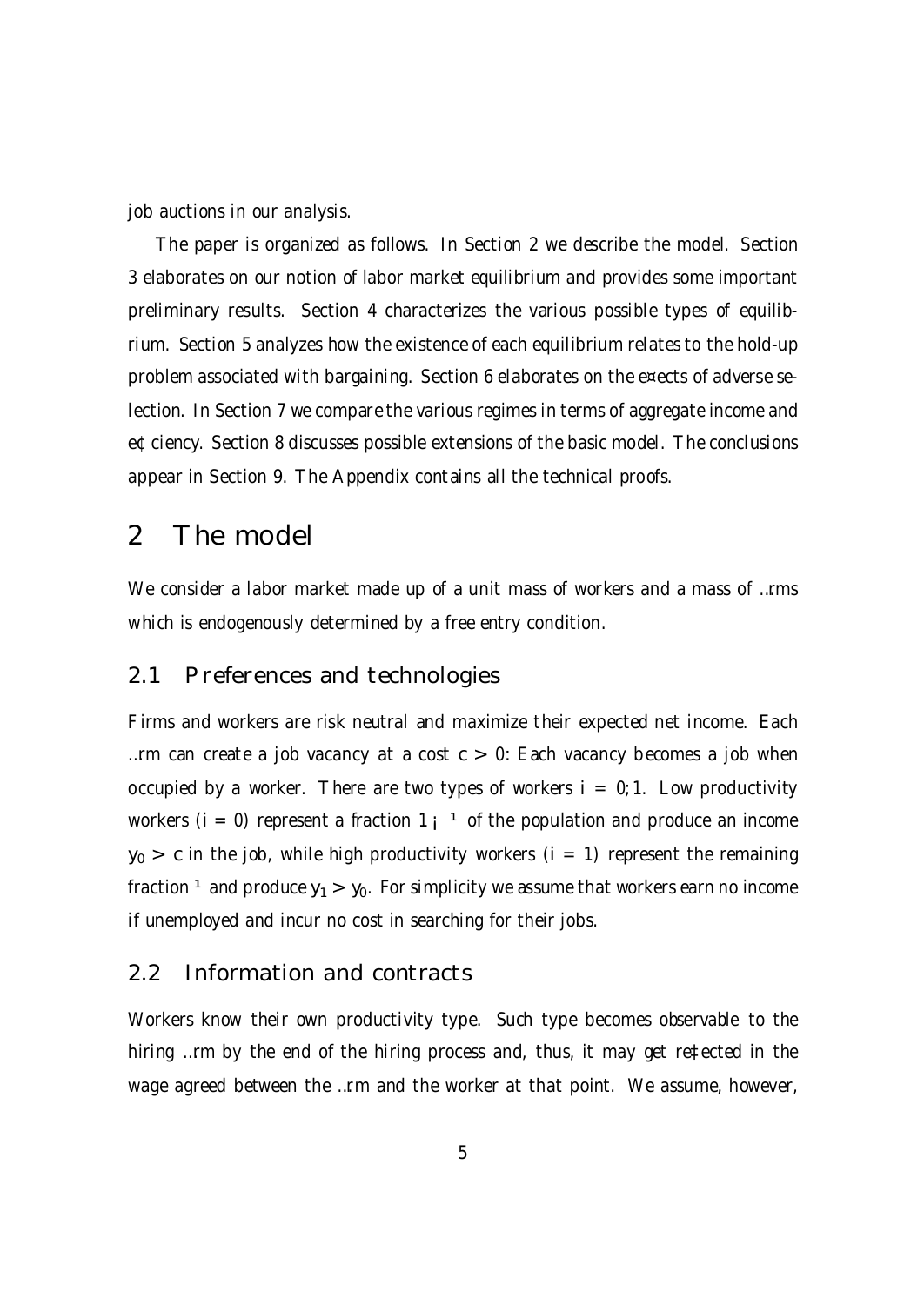that worker types are not veri…able and, therefore, public announcements or contracts that specify hiring policies or wages contingent on such types are not enforceable.<sup>12</sup> Speci…cally, …rms may pre-commit to the wage that they will pay to "whoever is …nally hired", but they cannot pre-commit to pay a di¤erent wage to the two worker types since no outside authority (say a court) can formally discriminate between them. 13

Consequently, we assume that each …rm can make an announcement  $x \ge R_+$ specifying the non-contingent wage that it will pay to whoever it hires. Alternatively the …rm can announce that the wage will be bargained with the worker at the end of the hiring process. We denote such announcement by  $x<sub>2</sub>$  and assume that the bargained wage is determined according to the Generalized Nash Bargaining Solution where the worker's and the …rm's bargaining powers are  $\bar{a}$  and  $\bar{a}$  i  $\bar{a}$ ; respectively.

#### 2.3 Search frictions

Trade in the labor market is subject to search frictions. Firms can costlessly advertise their vacancies among all workers. However, both workers and …rms have limited capacities to submit and to process job applications, and to coordinate their decisions. Speci…cally, each worker can apply for at most one vacancy and each …rm can consider at most one (randomly drawn) applicant for its vacancy.<sup>14</sup> In addition, workers cannot coordinate their application decisions: they choose their preferred type of vacancy (possibly using a mixed strategy) and uniformly randomize over the …rms opening it. Thus, some …rms may receive multiple applications and others none. Analogously, workers face uncertainty on how many other workers will end applying to the same

 $12$ The debate on the microfoundations of the incomplete contracts literature is still open. For instance, Maskin and Tirole (1999) criticize the logic whereby "observable but not veri…able" information necessarily implies that contracts are incomplete. Segal (1999) and Hart and Moore (1999), among others, provide some formal answers to this criticism.

 $13$ Since output perfectly identi…es a worker's type, we assume that workers' individual output is not veri…able.

<sup>14</sup>For the case in which …rms can consider more than one applicant, see Section 8.2.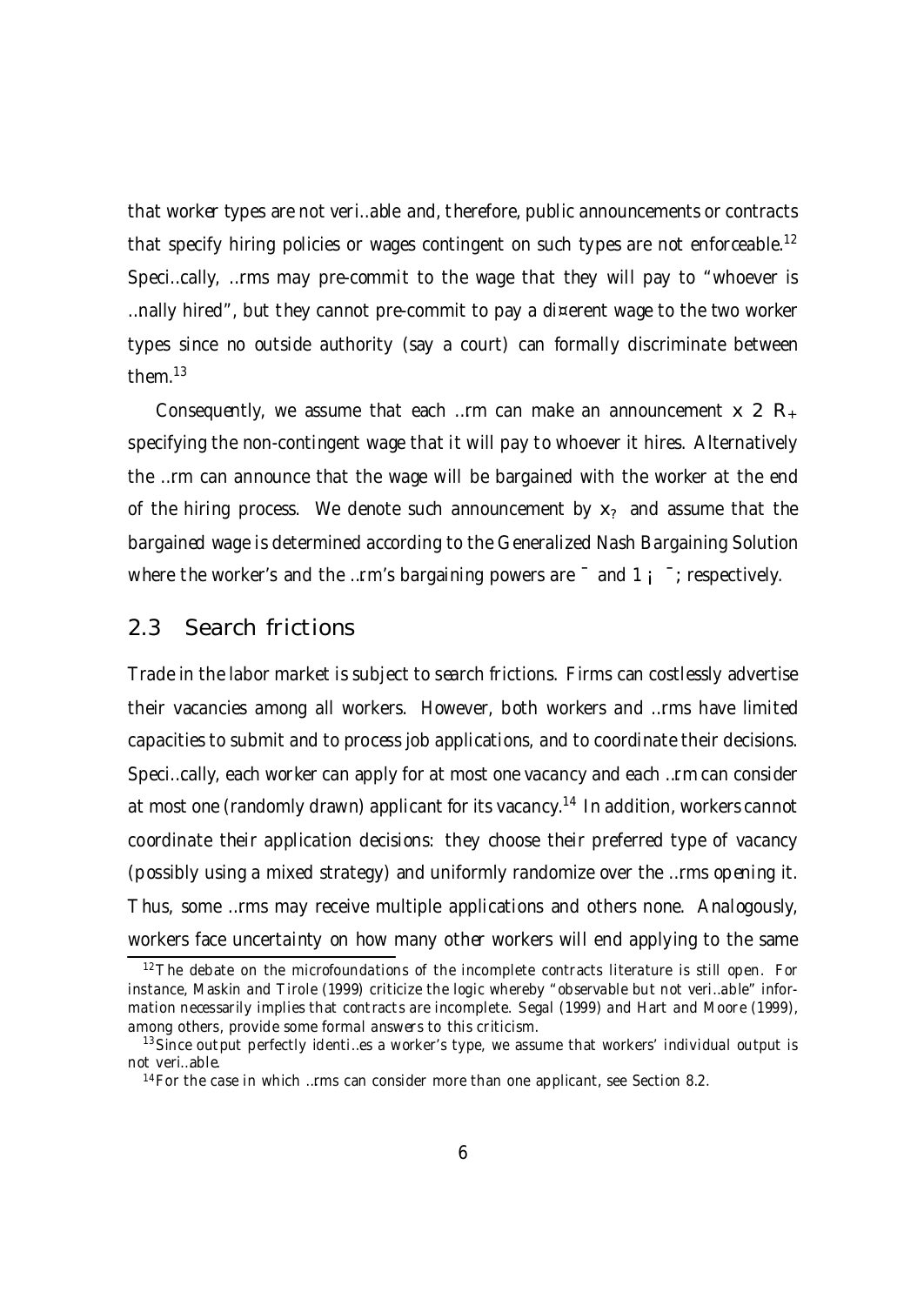…rm as they do.

To model the e¤ects of the underlying coordination problem, let n denote the expected number of applicants for each of the vacancies associated with a given announcement. We assume that the probability that a …rm opening one of these vacancies receives at least one applicant is given by an increasing and twice continuously di¤erentiable function Q(n).<sup>15</sup> Clearly, with an average of n applicants per vacancy and a single application per worker, if each …rm processes one application with probability  $Q(n)$ ; then the probability with which a worker gets his application processed is  $Q(n)$ =n.<sup>16</sup> To rule out a "free lunch" whereby increasing n simultaneously raises the probabilities with which vacancies and applicants get occupied, we assume that  $Q(n)$ =n is decreasing in n or, equivalently, that the elasticity of  $Q(n)$  with respect to n is no greater than one:<sup>17</sup>

$$
u_{\Omega}(n) \sim \frac{Q^{0}(n)n}{Q(n)}
$$
 1: (1)

To simplify the analysis, we further assume:

A1.  $\lim_{n \to 1} Q(n) = \lim_{n \to 0} Q(n) = n = 1$ 

A2. " $_{\mathcal{Q}}(n)$  is weakly decreasing in n.

A3.  $\lim_{n! \to \infty} \binom{n}{0} < 1$  ; c=y<sub>0</sub>

The boundary conditions in A1 help guarantee the existence of equilibrium. A2 assures uniqueness within each of the types of equilibrium that the model supports. A3 implies that, even if the economy were exclusively populated by low productivity

<sup>15</sup>See Montgomery (1991), Peters (1991), and Burdett et al. (2001) for an explicit probabilistic model of the coordination problem that is consistent with this reduced form.

<sup>&</sup>lt;sup>16</sup> Indeed, let P (n) denote the probability with which a worker gets his application processed and normalize to one, for simplicity, the measure of available vacancies. Then, by aggregate consistency, the measure of …rms with at least one applicant,  $Q(n)$ , must equal the measure of workers whose applications are processed,  $P(n)n$ . So  $P(n) = Q(n)$ =n:

 $17$ This modelling of search frictions borrows from Acemoglu and Shimer (1999a, 1999b). It can also capture, in a reduced form manner, search frictions stemming from the unsuitability of some workers to certain jobs and vice versa. Actually, there is a one-to-one correspondence between Q(n) and a standard matching function a la Pissarides (2000). Matching functions appear in the models of directed search of Moen (1997), Mortensen and Wright (1997), and Acemoglu (2001).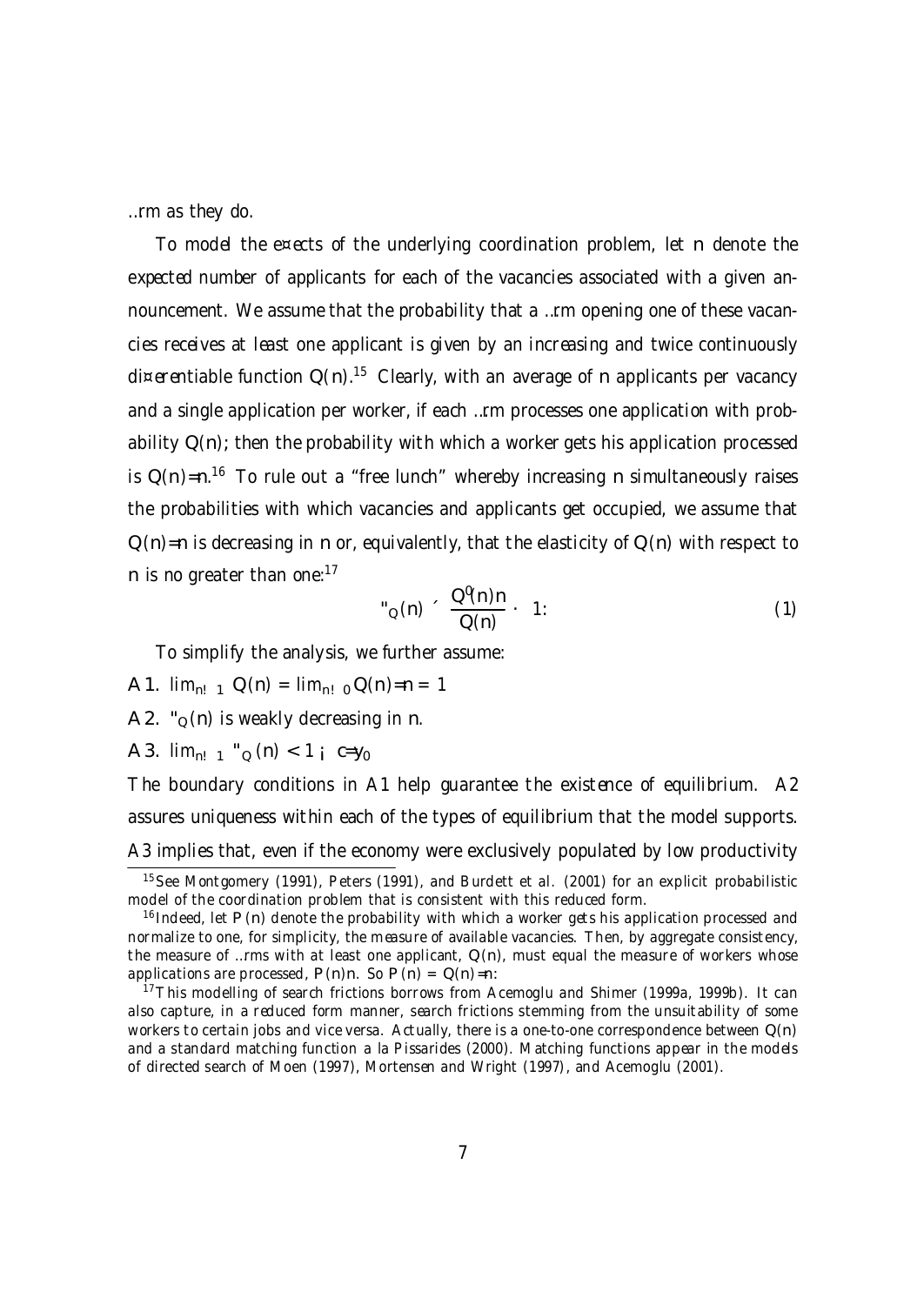workers, some vacancies could be created at a net social gain in income.<sup>18</sup>

#### 2.4 Wage determination

After a match, the outside options of both the …rm (leaving the vacancy un…lled) and the worker (remaining unemployed) are worth zero. Thus, the surplus from the hiring of a worker of type i is  $y_i > 0$ : Hence, after announcing  $x_i$ ; Nash bargaining implies that the worker is hired at wage  $\lceil y_i \rceil$ . Alternatively, if the ...rm has posted a wage x; the job is created if and only if the pro...t  $y_{i}$   $i$  x is acceptable to the ...rm and the wage x is acceptable to the worker: this requires  $y_i \times x = 0$ .

In order to focus the discussion, we want to rule out the possibility that a …rm credibly commits to hire just high productivity workers by posting a wage  $\mathrm{x}>\mathrm{y_0:}^{19}$ Accordingly we assume:

#### A4.  $y_1$  **i**  $y_0 < c$ :

Under this assumption, even if the …rm matches a high productivity worker with probability one, the required wage implies  $y_{1}$   $\mu$   $\times$   $y_{1}$   $\mu$   $\mu$   $\le$  c; so the ... rm would su¤er losses. Thus …rms will never follow this strategy and, hence, in case of posting a wage, will always be willing to hire both high and low productivity workers.

To sum up, let  $\mathbf{e}(x)$  2 fy<sub>0</sub>; y<sub>1</sub>g denote the (possibly degenerated) random variable which describes the productivity of the worker that matches with a ... rm that has announced x:<sup>20</sup> Then, such worker's wage will be

$$
\mathbf{w}(x) = \begin{cases} 72 & \text{if } x \neq R_+; \\ -\mathbf{w}(x) & \text{if } x = x_? \end{cases}
$$
 (2)

 $18$ Assumptions A1-A3 are satis...ed by the function associated with the explicit urn-ball matching process proposed by Montgomery (1991) and Peters (1991):  $Q(n) = 1$ ; exp(; n): See Blanchard and Diamond (1994), Moen (1999), and Acemoglu and Shimer (2000) for applications of this functional form.

<sup>&</sup>lt;sup>19</sup> Announcements which rely on unveri...able information such as "the ...rm will only hire high productivity workers" are not credible. After the …rm matches with a low productivity worker both parties have incentives to create the job (and no outside authority can enforce the …rm's initial announcement).

<sup>&</sup>lt;sup>20</sup> Such a worker is randomly drawn from the ... rm's pool of applicants, which may include both worker types.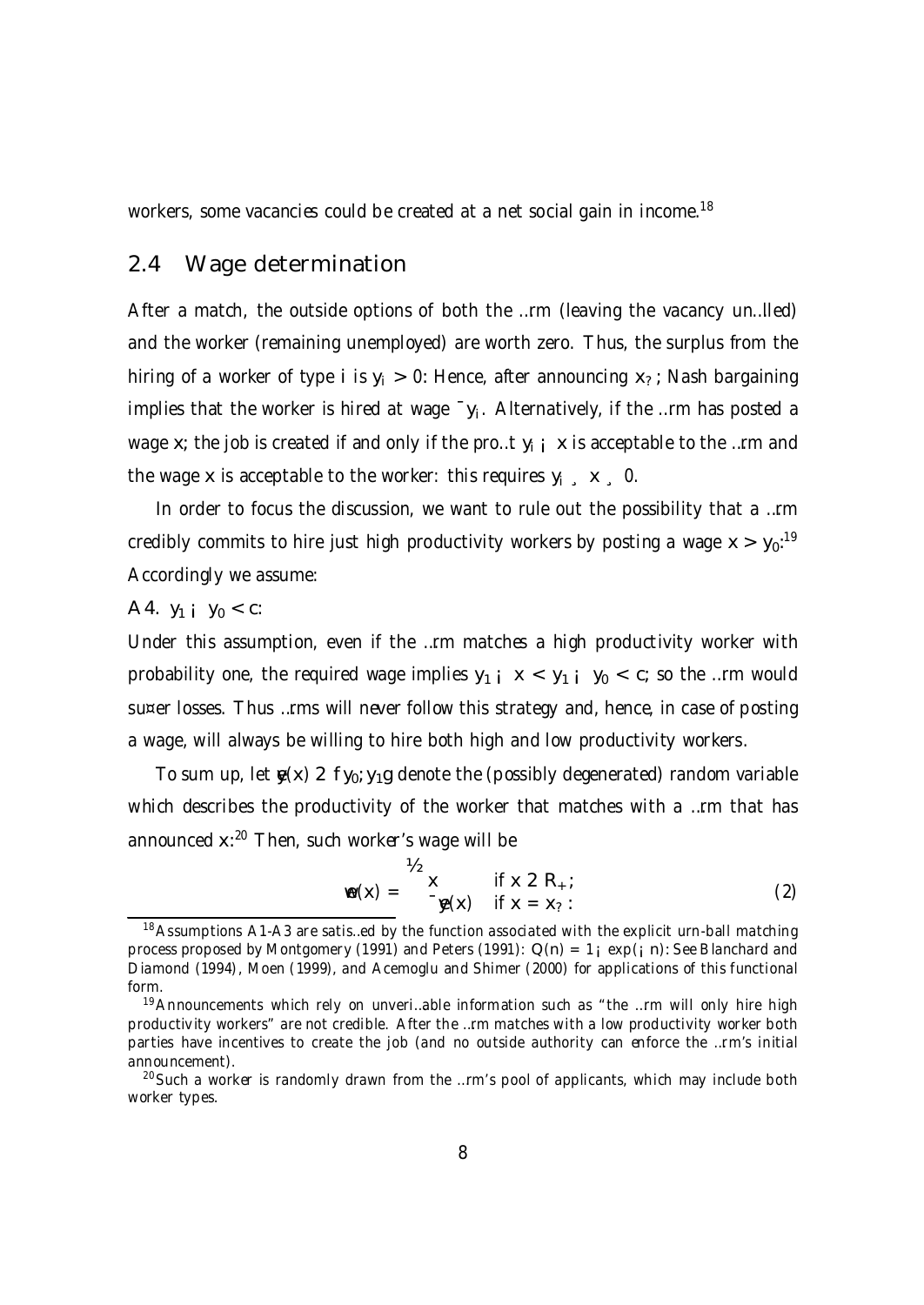Clearly, posted wages are independent of the worker's productivity, while bargained wages increase with it.

### 2.5 The game

The labor market can be described as a sequential game played by workers and …rms. At a …rst stage, …rms simultaneously decide whether to enter the market. Entering entails incurring the cost c of creating a vacancy and posting an announcement x chosen from the set of admissable announcements  $X \cap R$  [fx?g: The resulting set of posted announcements  $X^{\alpha}$  % X and the measure of ... rms posting each announcement  $x$  2  $X^*$  are then observed by all workers.

In a second stage, to which we refer as the application subgame, workers simultaneously decide which of the posted announcements  $x$  2  $\mathsf{X}^{\mathtt{m}}$  they prefer. Each worker then selects randomly one of the …rms posting it and submits an application. Workers' decisions produce some expected number of applicants  $n(x)$  and a fraction of high productivity applicants  $\circ$  (x) for the vacancies associated with each announcement  $x$  2  $X^{\alpha}$ . The matching process then occurs in accordance with the technology described by the function  $Q(n)$ . If a job is created, production takes place and income is divided as implied by the …rm's wage announcement.

## 3 Equilibrium

The nature of the labor market game allows us to stick to the standard notion of Subgame Perfect Nash Equilibrium (SPNE). To solve for such an equilibrium, we must specify the Nash Equilibrium (NE) of every application subgame that would arise if a …rm were unilaterally deviating from its equilibrium vacancy posting strategy. Implicitly, …rms use these NE in order to predict the consequences of each of their possible decisions and, therefore, to design their equilibrium strategies.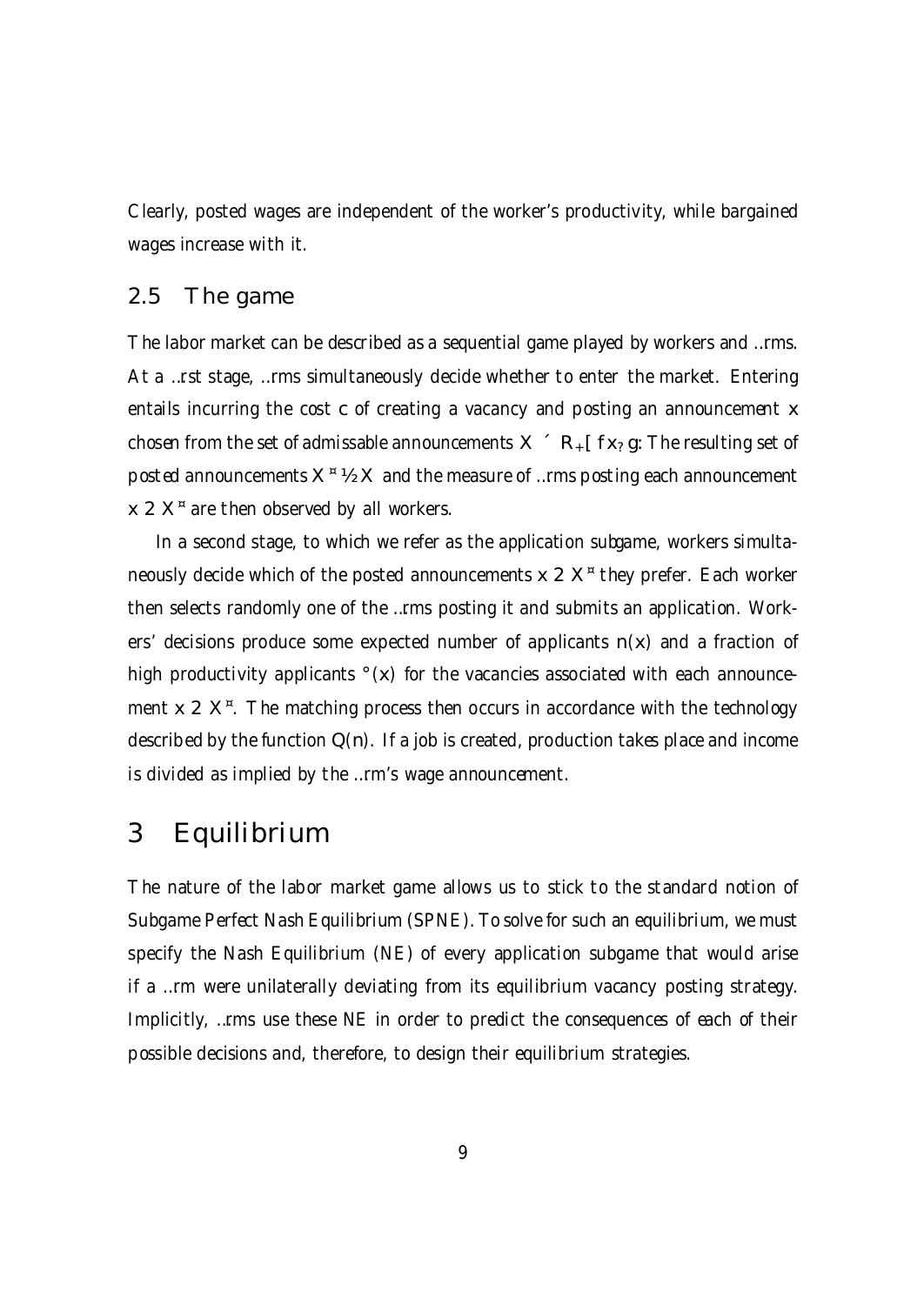#### 3.1 Change of variable

Before starting and in order to facilitate the use of diagrams, let the new variable  $d \in n=Q(n)$  2 [1; 1 ) (the inverse of workers' probability of getting the job) describe workers' demand for a vacancy whose expected number of applicants is n: Notice that d is a strictly increasing transformation of n; so there is a strictly increasing function N(d) that gives the unique value of n associated with each d: Hence the function  $q(d)$   $\subset Q(N(d))$  will give a ... rm's probability of ... Iling a vacancy with demand d; while an applicant's probability of occupying such vacancy will just be 1=d: In addition, it is convenient to de…ne the function

$$
f'(d) - f''_{Q}(N(d)) = Q^{0}(N(d))d;
$$
 (3)

which takes values lower than one, by (1), and is decreasing in d; by A2.

#### 3.2 Application subgames

Consider an arbitrary application subgame in which, without loss of generality, the set of announcements made by at least one …rm in the …rst stage of the game,  $X^* Y_2 X$ ; is …nite. This application subgame can then be fully described by a mass-measure function v:  $X^*$ ! R<sub>+</sub> that specimes the (possibly zero) measure of measure that have posted each of the announcements in the set  $X^{\alpha}$ .<sup>21</sup>

To describe a NE of this subgame we use the functions, d:  $X^{\alpha}$  ! [1; 1) and  $\degree$ :  $X^{\pi}$  ! [0; 1]; that specify, respectively, workers' demand and the fraction of high productivity applicants for the vacancies associated with each of the existing announcements, as well as the utilities  $U_0$  and  $U_1$  obtained by low and high productivity workers, respectively.<sup>22</sup>

 $21$ The results below con...rm that the distribution of announcements in the relevant application subgames is always discrete. In models where the equilibrium distribution of posted wages is continuous (e.g., Burdett and Judd, 1983; Burdett and Mortensen, 1998), …rms can hire an unlimited number of workers and the continuum of equilibrium wages results from the trade-o¤ between raising the number of workers and reducing the wage paid per worker.

 $22$  Under our assumption that workers of a given type play identical (mixed) strategies, the demand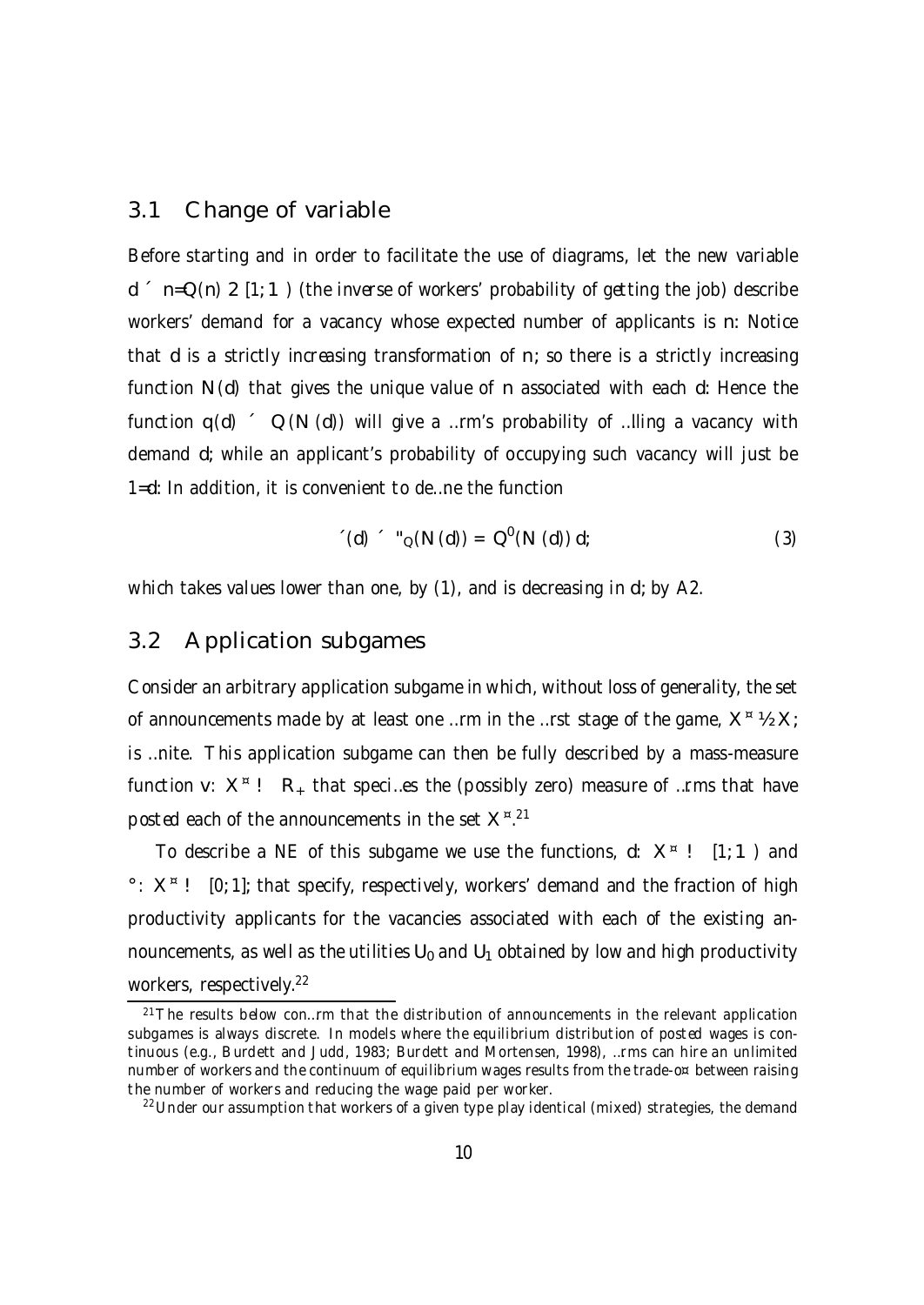From a worker's perspective, other workers' application strategies are only relevant for evaluating, at every  $x \nightharpoonup 2 X^*$ ; the probability 1=d(x) that he is hired if his application is sent to a ... rm announcing x: Each worker takes  $d(x)$  as given and selects an announcement that maximizes his expected income. Thus, equilibrium utilities satisfy

$$
U_i = \max_{x \geq X^u} \frac{E_i[w(x)]}{d(x)};
$$
 (4)

where the operator  $E_i(t)$  yields the expected value of its argument when there is a probability i that the relevant worker is of a high productivity type. Since a worker of type i will respond to a given announcement (i.e.,  $\circ$  (x)  $\theta$  1; i) only if the associated utility matches the utility of his best available alternative (i.e.,  $E_i[w(x)] = d(x) = U_i$ ), workers' optimal application decisions can be compactly expressed as

$$
[1 \, \mathbf{i} \, \mathbf{i} \, \mathbf{i} \, \mathbf{a} \, \mathbf{c}(x)] N \, (d(x)) \, \frac{v_2}{d(x)} \, \mathbf{i} \, U_1 = 0 \tag{5}
$$

for all  $x 2 X^{\alpha}$  and  $i = 0$ : 1:

Additionally, in any NE the masses of workers of a given type applying for the various vacancies should add up to the exogenously given total mass of workers of such type. The resulting add up constraints can be compactly written as

$$
\sum_{x \geq X^n} [1 \, \text{j} \, \text{i} \, \text{j} \, \text{°(x)}] \mathcal{N} \, (\text{d} \, (\text{x})) \, \mathcal{V}(\text{x}) = 1 \, \text{j} \, \text{i} \, \text{j} \, \text{°(6)} \tag{6}
$$

for  $i = 0$ ; 1; which together with (4) and (5) constitute the conditions for a NE of the considered application subgame.

Lemma 1 For every application subgame, there is always a unique pair  $(U_0; U_1)$ ; with  $U_0 \cdot U_1$ ; and some functions  $d(x)$  and  $\circ (x)$ ; with

d (x) = 
$$
\sum_{i=1}^{\infty} \max(1; \frac{y_i}{U_1})
$$
 if x = x<sub>2</sub>;  
and (x) =  $\sum_{i=1}^{\infty} \max(1; \frac{x}{U_0})$  if x 2 R<sub>+</sub>; (7)

that satisfy the NE conditions.

and the applicants composition linked to each announcement x are su¢cient statistics for workers' equilibrium strategies.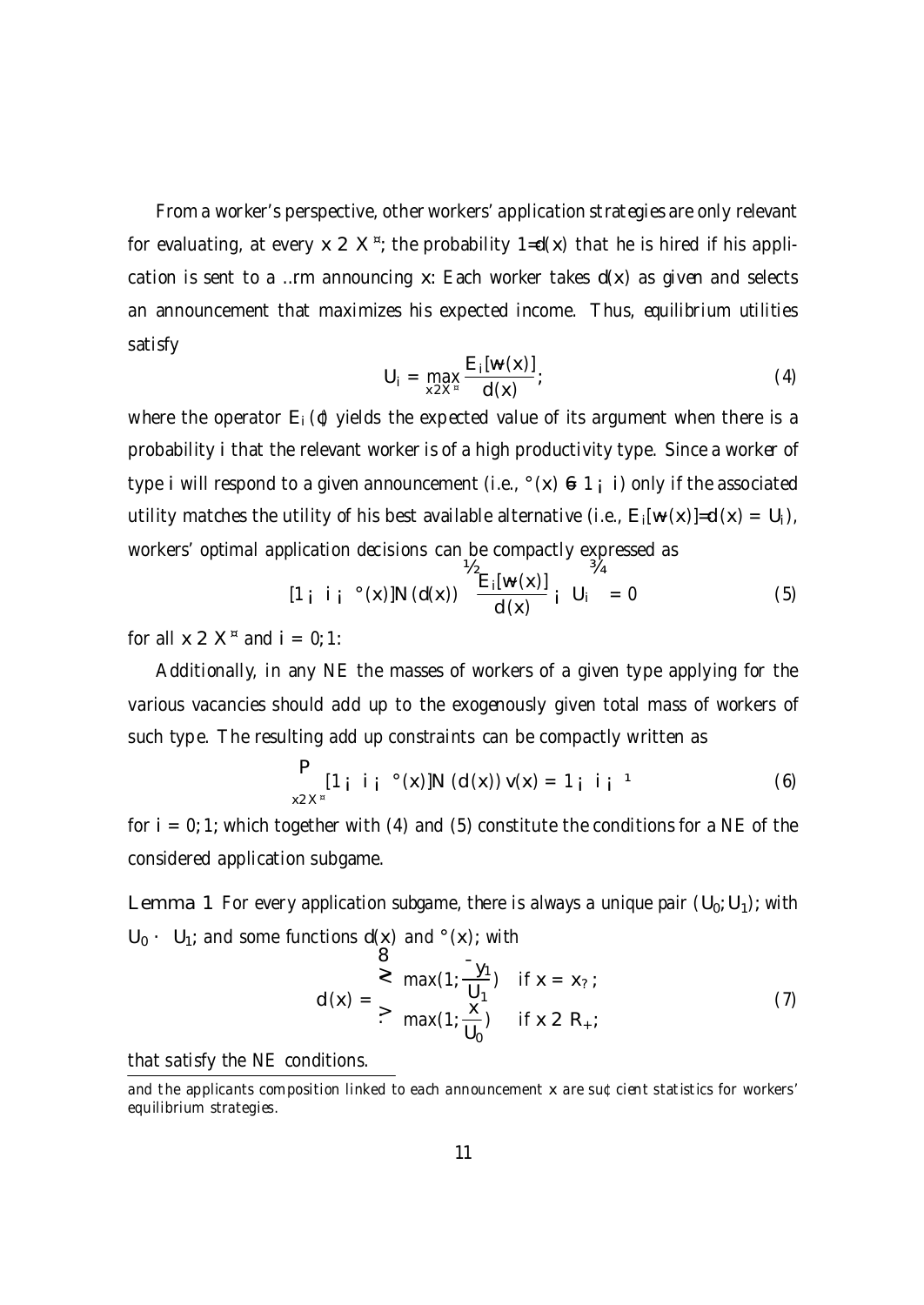Equation (7) says that a vacancy that leaves the wage subject to bargaining will attract a positive expected number of workers,  $d(x_{?}) > 1$ ; if and only if  $\lceil y_{1} > \mathsf{U}_{1} \rangle$  in which case at least high productivity workers will …nd it attractive.<sup>23</sup> Symmetrically, a vacancy with a posted wage  $x \ge R_+$  will attract a positive expected number of workers,  $d(x) > 1$ ; if and only if  $x > U_0$  in which case at least low productivity workers will ...nd it attractive. Intuitively, high productivity workers tend to prefer vacancies where the wage is bargained because bargaining translates their greater productivity into a higher wage. Conversely, low productivity workers are more inclined towards posted wages because their …xed nature protects them against their productivity disadvantage.

#### 3.3 The whole game

To save on notation let v:  $X^*$  ! R<sub>+</sub> henceforth describe the application subgame induced by …rms' equilibrium posting decisions. In the …rst stage of the game, …rms that decide to create a vacancy make an announcement x 2 X specifying how the wage will be established in case of hiring. To choose x, each ...rm must have a prediction on the NE of the application subgame induced by each of its possible choices (and the equilibrium choices of the other …rms). As other …rms' strategies are taken as given, a …rm needs to consider just the minor perturbations that its unilateral deviations cause on the equilibrium application subgame. Furthermore, since all …rms are in…nitesimal, no unilateral deviation alters workers' equilibrium utilities,  $\sf{U}_0$  and  $\sf{U}_1$ ; which together with (7) can be used by the …rms to predict workers' demand for any possible vacancy.

When a ... rm's choice or unilateral deviation consists in either posting no vacancy or posting a vacancy with  $x \; 2 \; X^{\alpha}$ ; the function  $v(x)$  remains a valid description of the induced application subgame, so the …rm can use the NE of the equilibrium subgame to compute the payo¤ of its choice. When the deviation consists in an announcement not observed in equilibrium,  $x \ncong X^{\alpha}$ ; the function  $v(x)$  is still a valid description of

 $23$  From its de...nition, d equals one if and only if the expected number of applicants is zero.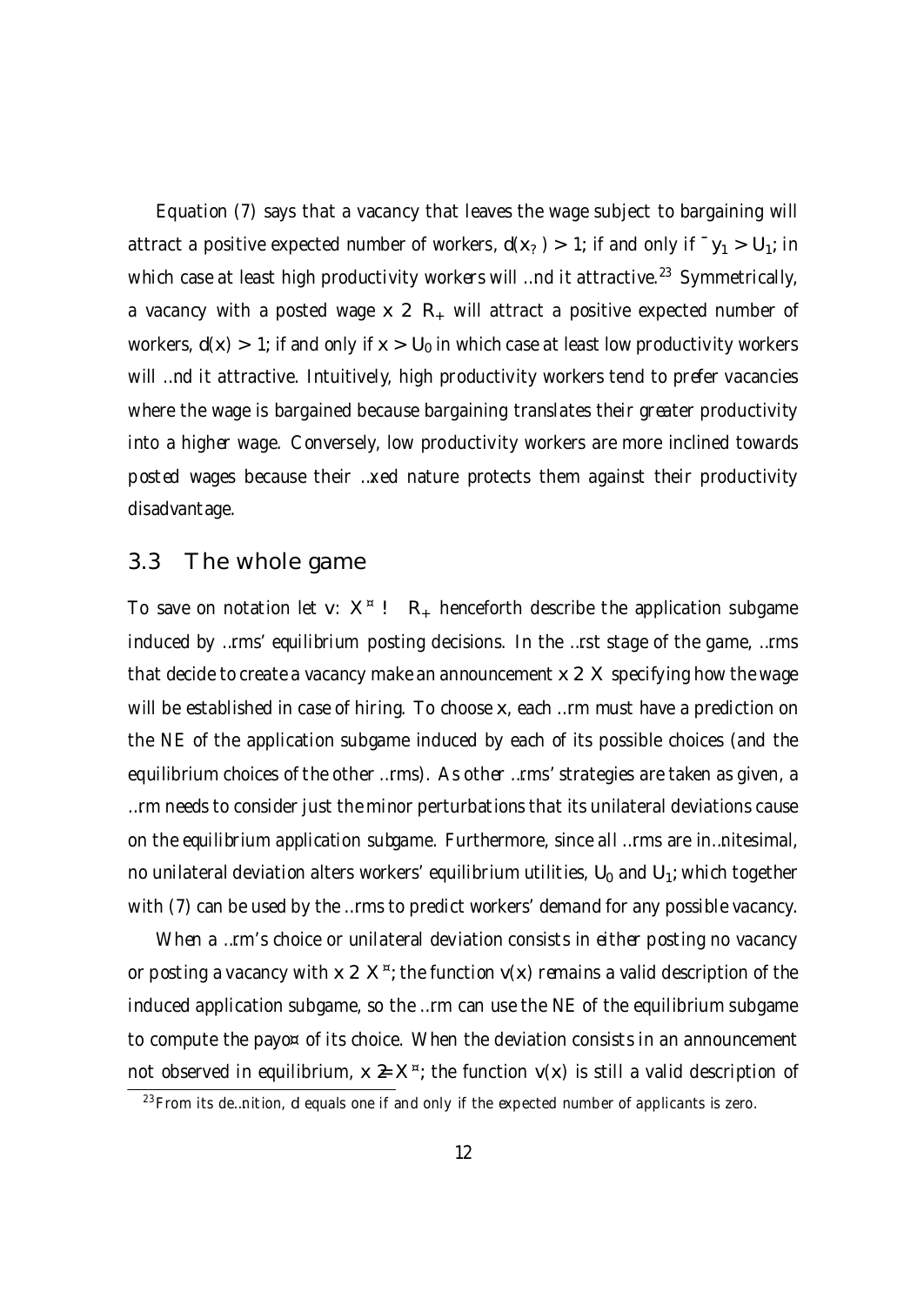the measure of …rms posting announcements contained in  $X^{\alpha}$  but the induced application subgame is slightly di¤erent because the set of posted announcements now also includes x. So, in general, in order to describe the NE of the relevant perturbations of the equilibrium application subgame, we simply need to extend the domain of the functions d(x) and  $^{\circ}$  (x) from the set of announcements used in equilibrium,  $\mathsf{X}^{\mathtt{a}}$ ; to the whole set of admissable announcements, X:

As the demand for a new vacancy can always be obtained from (7), the only complication is to determine the composition of the pool of applicants for the vacancies with  $x \ncong X^{\alpha}$ : An indeterminacy arises only if the new vacancy is equally attractive to both types of workers, that is,  $E_i[w(x^{\theta})]=d(x^{\theta}) = U_i$  for  $i = 0, 1$ : Otherwise (5) uniquely determines °(x<sup>0</sup>): To resolve the indeterminacy we will assume that …rms hold balanced expectations about the composition of the pool of applicants for vacancies associated with out-of-equilibrium announcements which are equally attractive to both types of workers. Formally:

De…nition 1 A SPNE features balanced expectations if the NE of the subgames induced by adding a vacancy  $x^0 \nightharpoonup X^*$  to the equilibrium set of posted vacancies  $X^*$ satisfy  $\degree(x^{\emptyset}) = 1$  whenever  $E_i[w(x^{\emptyset})]=d(x^{\emptyset}) = U_i$  for  $i = 0, 1$ .

To characterize …rms' equilibrium posting strategies, let the (expected) net pro…t from creating a vacancy associated with an announcement  $x \geq x$  be given by the function

$$
V (x) = q (d (x)) E°(x) [y (x) i w (x)] i c;
$$
 (8)

where the operator  $E_{\gamma(x)}$  (c) re‡ects that the probability that the selected applicant is of the high productivity type equals  $\circ$  (x): Then, ... rms' pro...t maximizing behavior and free entry imply:

$$
V(x) = 0 \t{,} V(x0)
$$
; for all x 2 X<sup>n</sup> and x<sup>0</sup> 2 X: (9)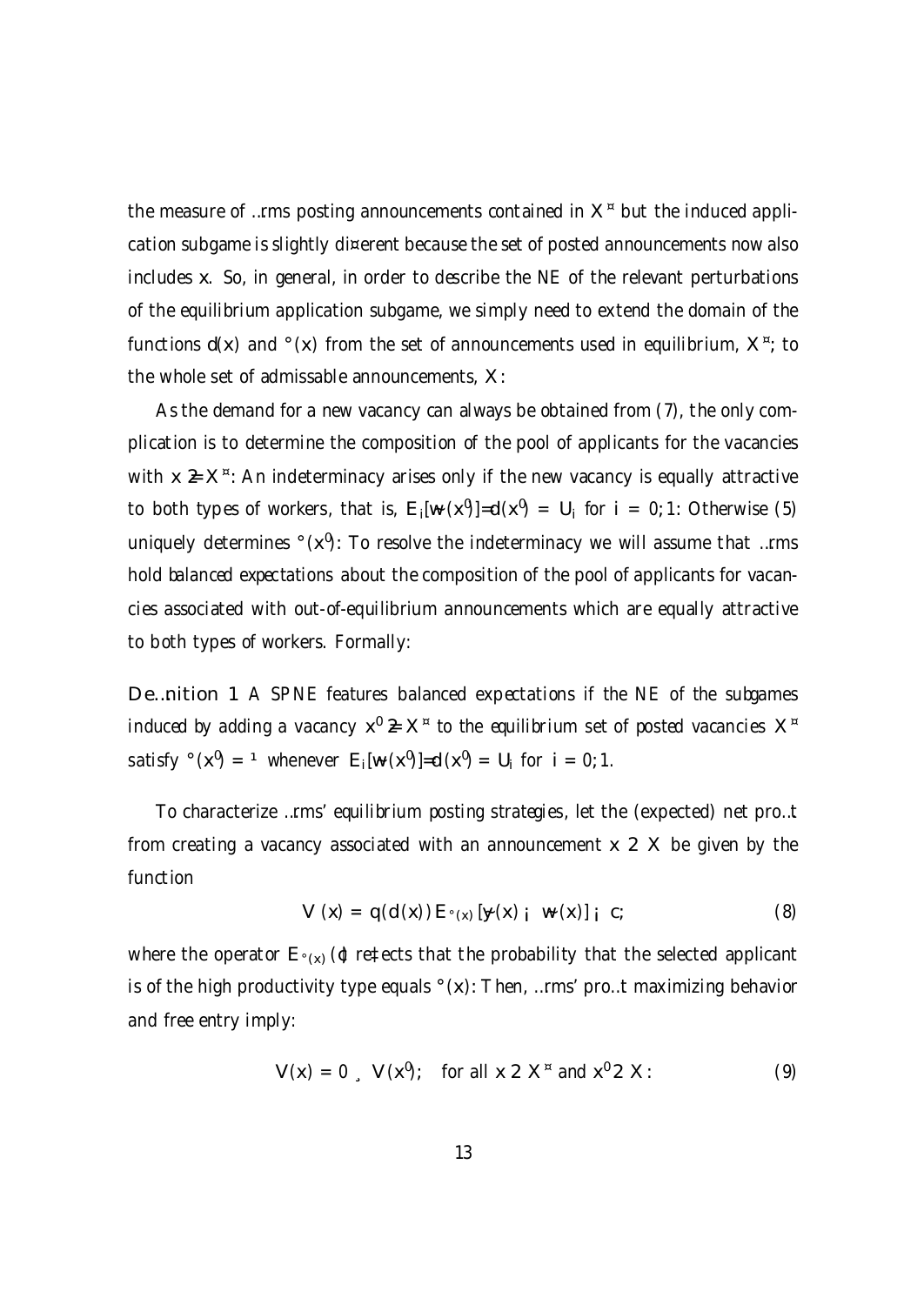In words, …rms' net pro…t must be zero under all the announcements observed in equilibrium and no larger than zero under any other possible announcement. With this understanding of the play during the …rst stage of the labor market game, we adopt the following de…nition of equilibrium:

De...nition 2 An equilibrium of the labor market is a tuple  $fX^{\alpha}$ ; v(x);d(x);<sup>o</sup>(x);  $(U_0; U_1)$ g such that …rms' posting strategies and workers' application strategies constitute a SPNE with balanced expectations.

In the rest of this section we combine the various equilibrium conditions stated so far in order to obtain two important results. First, we derive a useful relationship between workers' equilibrium utilities and composition of the pool of applicants for the (equilibrium and out-of-equilibrium) vacancies with a posted wage. Second we show that, in equilibrium, the set of posted vacancies never includes more than one posted wage.

Lemma 2 In equilibrium, if  $U_0 = U_1$ ; then  $\circ$  (x) =  $\circ$  for all x 2 R<sub>+</sub>; while if  $U_0 < U_1$ ; then  $\degree$  (x) = 0 for all x 2 R<sub>+</sub>:

When applying for a vacancy with a posted wage, a worker's payo $\alpha$  is independent of his productivity type. Hence, if  $U_0 = U_1$ ; a vacancy posting a wage x not observed in equilibrium,  $x \ncong X^{\alpha}$ , is equally attractive to high and low productivity workers so the result that  $\degree$  (x) =  $\degree$  follows immediately from the requirement of balanced expectations. More generally, in any SPNE where all workers are equally well-o¤, the expected fraction of high productivity applicants must be the same across all vacancies with a posted wage. To see this notice that, if the composition were varying across those vacancies, some …rms would necessarily be attracting a pool of applicants with a lower average productivity than the population's. As we show in the proof of the lemma, such an outcome can only be consistent with …rm's optimization if those …rms (pessimistically) expect that they cannot improve the composition of their pool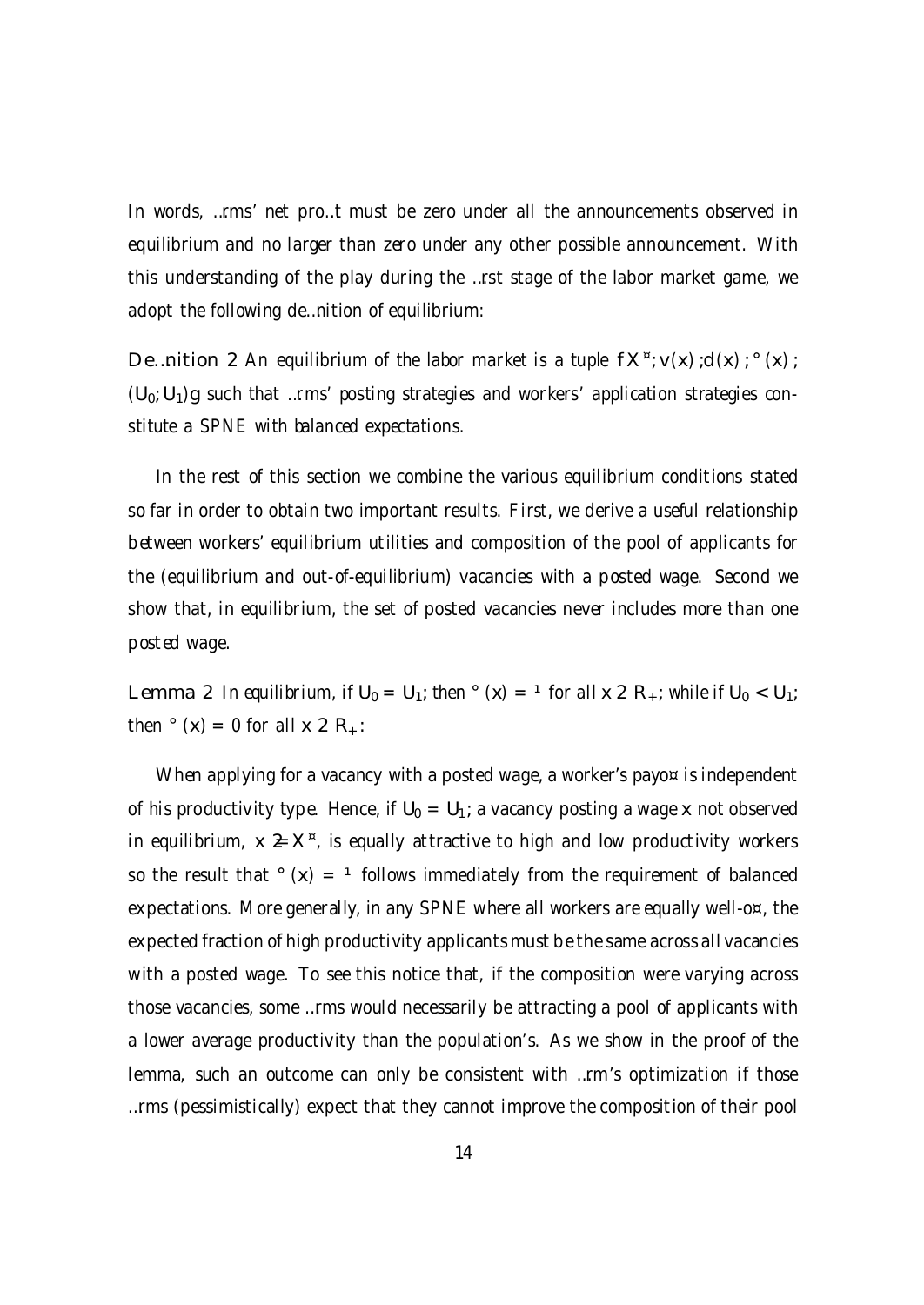of applicants by announcing some other (out-of-equilibrium) wage. But that would contradict the requirement of balanced expectations.<sup>24</sup> Finally, if  $\sf{U_0} < \sf{U_1};$  the result that  $\degree(x) = 0$  for all x 2 R<sub>+</sub> follows from (5) and Lemma 1. The intuition is that high productivity workers can achieve a larger utility than low productivity workers only if they apply for vacancies with a bargained wage.

The fact that  $\degree$ (x) is constant for all x 2 R<sub>+</sub> leads us to the last result in this section. For given workers' utilities,  $V(x)$  is strictly quasi-concave in the  $R_{+}$  domain and hence at most one posted wage maximizes  $V(x)$ : Thus:

Lemma 3 In equilibrium,  $X^{\#}$  contains at most one posted wage  $x \ge R_{+}$ :

In graphical terms, having  $\circ(x) = \circ$  for all x 2 R<sub>+</sub> means that a ... rm's pro...t from posting a vacancy with demand d and a posted wage w can be written as  $V_e$  =  $q$  (d)  $[E<sub>o</sub>(y)$   $_{i}$  w]  $_{i}$  c: Under our assumptions A1 and A2, this implies that …rms' isopro…t curves are increasing and concave in the (d; w) plane, with a vertical asymptote at d =  $1.^{25}$  But workers' indi¤erence curves in the (d; w) plane are rays from the origin with slope U. So, given how workers' demand for vacancies with a posted wage is determined, the best wage that a …rm can post corresponds to the unique tangency of the relevant iso-pro...t curve and the indi¤erence line of level  $U_0$ : Actually, in equilibria with posting, the value of  $U_0$  can be pinned down by noting that ... rms' equilibrium pro…ts must be zero under free entry. Figure 1 represents a case with  $U_0 = U_1$  and thus  $\degree = 1$ :

# 4 Candidate equilibrium regimes

Our previous results imply that the equilibrium set of posted announcements,  $X^{\alpha}$ ; contains at most two elements, of which only one can be a posted wage. This yields

<sup>&</sup>lt;sup>24</sup> One can show that all SPNE where ...rms' expectations are unbalanced are Pareto dominated by a SPNE with balanced expectations.

 $25$ Higher levels of pro...ts are reached by moving downwards or rightwards, and increasing  $\degree$  produces vertically parallel upward shifts in the iso-pro…t curves.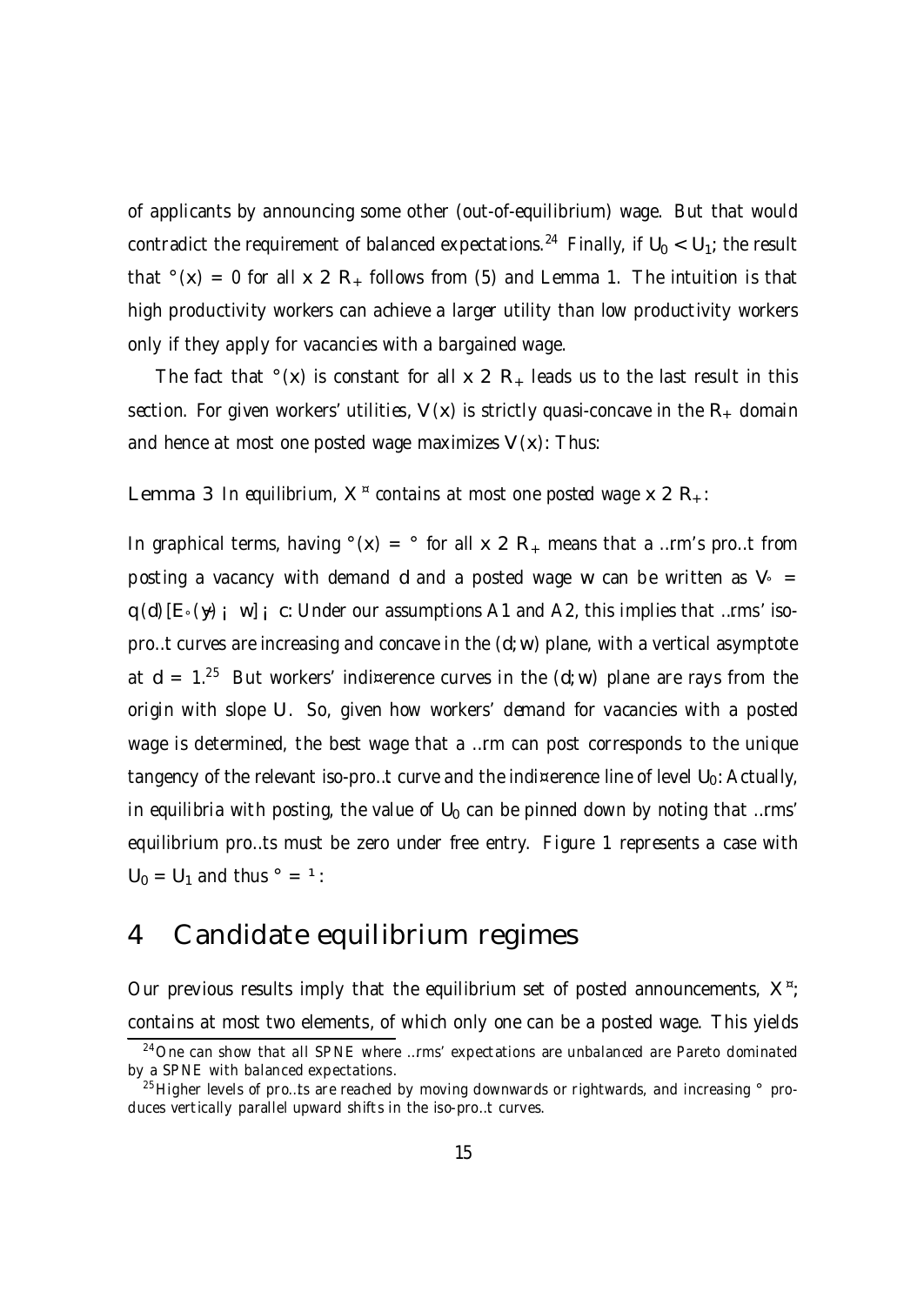

Figure 1: A Pure Posting Equilibrium

three possible equilibrium regimes: (i) pure posting, where  $X^{\alpha}$  only contains a posted wage, (ii) pure bargaining, where  $X^{\alpha}$  only contains  $x_{2}$ ; and (iii) a mixed regime, where  $\mathsf{X}^{\mathtt{w}}$  contains  $\mathsf{x}_{\mathsf{P}}$  and a posted wage. In this section we characterize the unique candidate equilibria that emerge within each of these possible regimes and provide necessary and su¢cient conditions for their existence. Those conditions will be put together in Section 5 so as to clarify when each candidate equilibrium arises.

### 4.1 Pure posting

In a pure posting (PP) equilibrium, all vacancies o¤er the same posted wage  $w_p 2 R_+$ and get the same demand  $d_p$ , and all workers attain the same utility level  $U_p =$  $w_{\sf p}$ =d<sub>p</sub>: By Lemma 1, vacancies with a posted wage x 2 R<sub>+</sub> have a demand d(x) = max(1; x=U<sub>p</sub>) and attract high productivity applicants in a proportion  $\degree$ (x) = 1.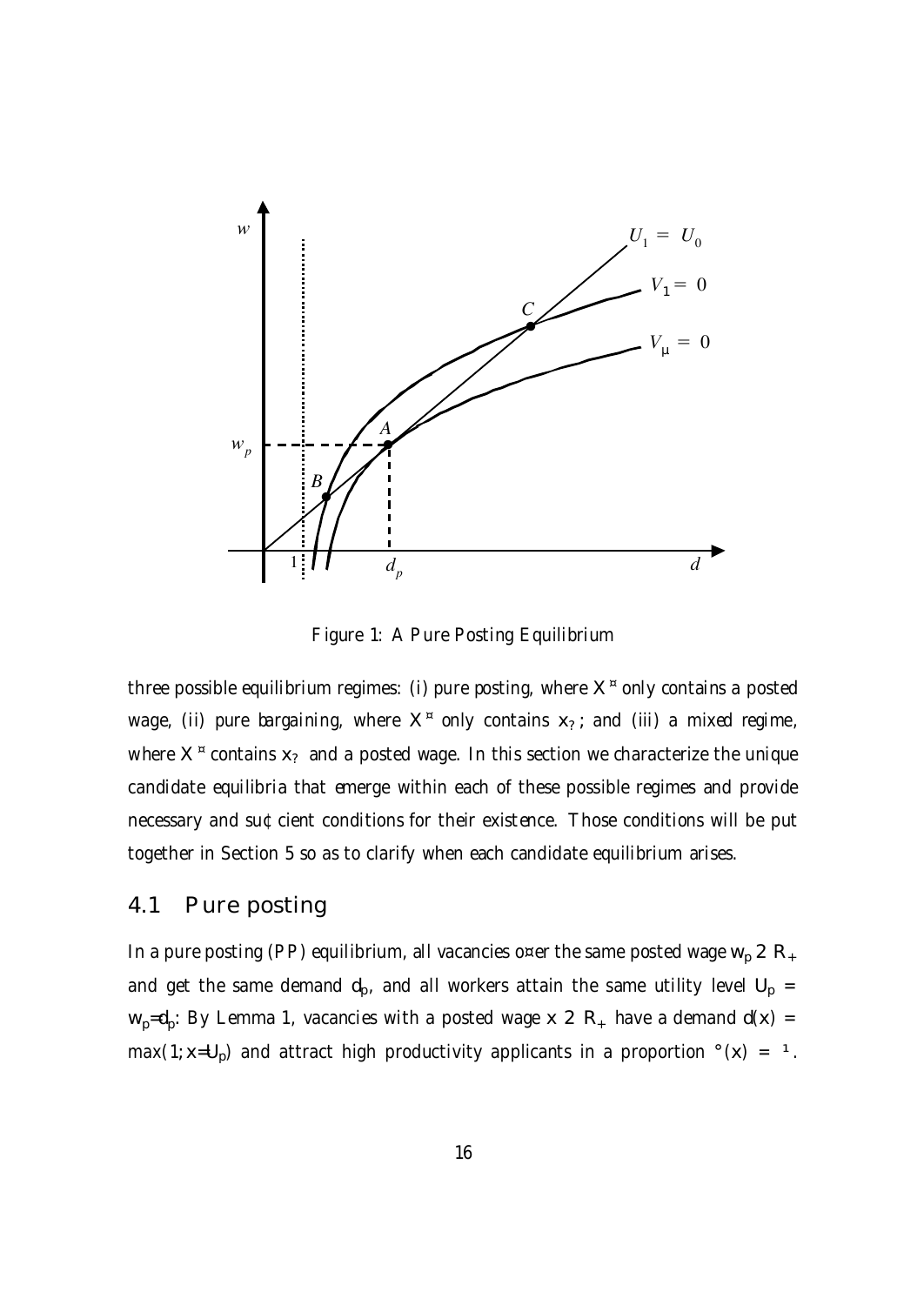Firms' optimal choice of  $W_p$  implies

$$
w_p = \arg \max_{x \ge R_+} q(\frac{x}{U_p}) [E_1(y) \mid x]_1 c;
$$

where we adopt the convention that  $q(d) = 0$  for  $d < 1$ : Using the de... nitions introduced in Section 3.1, the …rst order condition for the above maximization can be written as: 26

$$
W_p = (d_p)E_1(y): \qquad (10)
$$

But then …rms' free entry condition becomes

$$
q(d_p)[1 \t i \t (d_p)] E_1(y) = c;
$$
\n(11)

which uniquely determines  $d_p$  and, recursively,  $w_p$  and  $U_p$ . Graphically, the pair  $(d_p; w_p)$  corresponds to the tangency point A in Figure 1

Posting a wage  $w_p$  is an equilibrium if no ... rm can make strictly positive pro...ts by posting a vacancy whose wage is subject to bargaining. So we need to check that

$$
V(x_7) = q(\frac{y_1}{U_p})(1 - y_1) + c \cdot 0;
$$
 (12)

where the …rst equality comes from the fact that vacancies with  $x<sub>2</sub>$  would have a demand  $d(x_7) = max(1, -y_1=U_p)$  and would entice, at most, high productivity workers. Given that (10) implies  $\sf{U_p} = \sf{f(d_p)E_1(y)=d_p};$  the above condition can be written as

$$
(1_{i} - ) q \frac{\mu_{1}^{2} Q_{p}}{(d_{p}) E_{1}(y)} \frac{1!}{(d_{p}) \cdots (d_{p})} \tag{13}
$$

Notice that the LHS of this expression measures (as a proportion of  $y_1$ ) the pro...ts (gross of the creation cost) that a …rm would make by posting a vacancy with  $x<sub>2</sub>$  in a situation where the attracted workers are of the high productivity type and attain a utility  $U_p$ : In Section 5 we discuss the determinants of such pro...ts.

In terms of Figure 1, condition (13) states that PP is an equilibrium when  $\bar{y}_1$ is either smaller than the wage associated with point B or greater than the wage

<sup>&</sup>lt;sup>26</sup> We use the fact that  $q^0$  (d) =  $\frac{q}{1 + q}$ 1¡´(d) q(d)  $\frac{d}{d}$  and  $U_p = \frac{w_p}{d_p}$ <u>wp</u>:<br>dp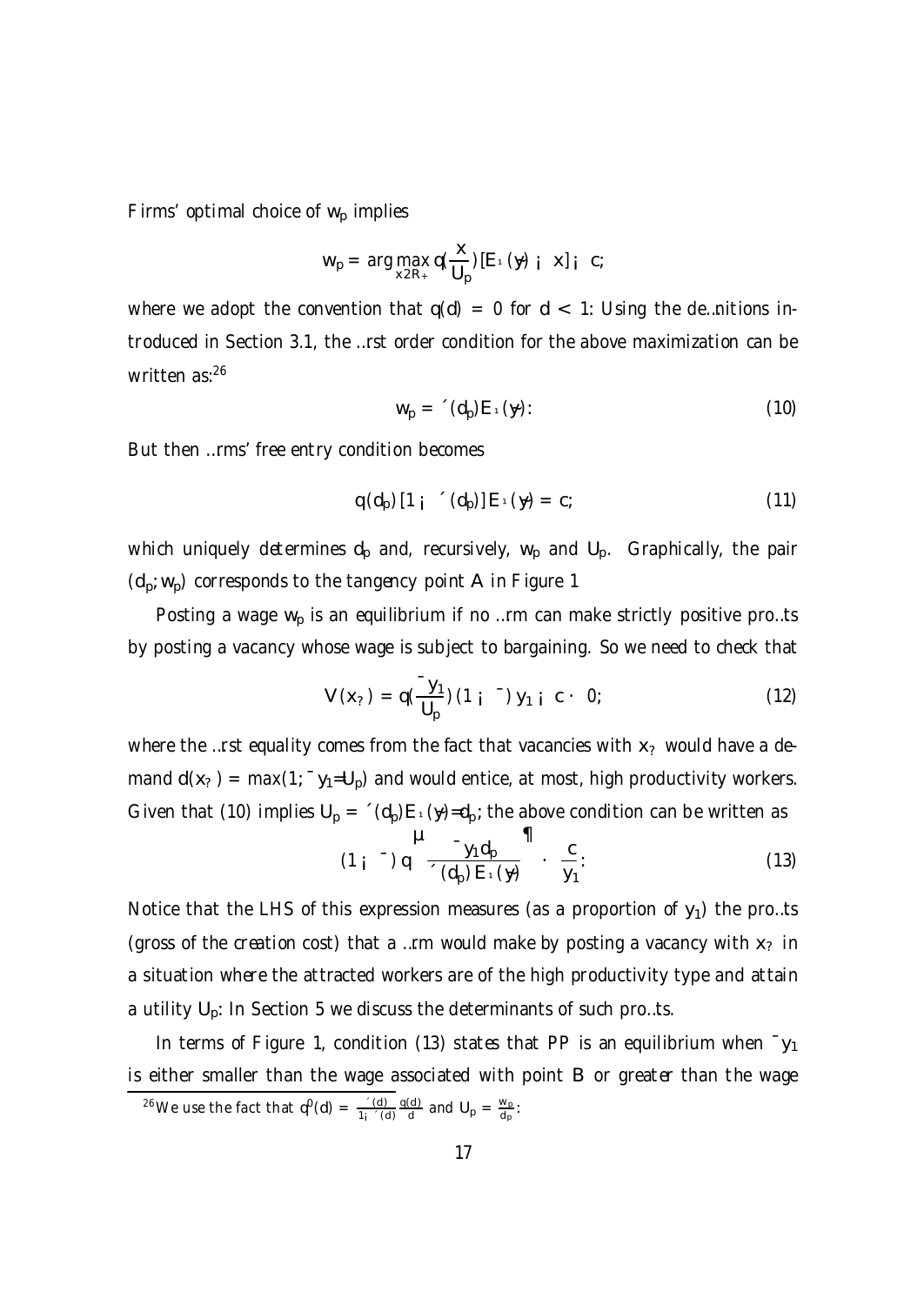associated with point C; where B and C correspond to the intersection of workers' indi¤erence curve of level  $U_p$  with the zero pro...t curve of a ... rm that only attracts high productivity workers,  $V_1 = 0$ .

### 4.2 Pure bargaining

In a pure bargaining (PB) equilibrium all …rms leave wages subject to bargaining, i.e., announce  $x_2$ . All vacancies have the same demand  $d_b$  and attract workers' types in the same proportions as they exist in the population, so  $\degree$ (x?) = <sup>1</sup>: Given that bargained wages amount to a fraction  $\bar{\ }$  of workers' output, ... rms' zero pro...t condition is

$$
q(d_b) (1 i^{-}) E_1(y) = c;
$$
 (14)

which uniquely determines d $_{\rm b}$ : As depicted in Figure 2, d $_{\rm b}$  is the coordinate at  $w = E_1(y)$  of the zero-pro…t curve of a …rm that attracts a balanced proportion of workers of each type (point A in the …gure). Clearly, through bargained wages, high productivity workers obtain higher utility,  $U_{b1} = -y_1 = d_{b}$ ; than low productivity workers,  $U_{b0} = -y_0 = d_b$ .

In a PB equilibrium no …rm should …nd pro…table to deviate to a posted wage. Vacancies with a posted wage would have  $d(x) = max(1; x=U_{b0})$ ; by Lemma 1, and would only attract low productivity workers, by Lemma 2. Thus the best wage that a …rm can post is

$$
w^0 = \arg\max_{x \ge R_+} q(\frac{x}{U_{b0}}) (y_{0i} \mid x) i \text{ c};
$$

which is always larger than  $\mathsf{U_{\mathrm{bo}}}$ : $^{27}$  Using the de…nitions in Section 3.1 we can rewrite the …rst order condition for this maximization as

$$
w^0 = (d^0) y_0; \tag{15}
$$

<sup>&</sup>lt;sup>27</sup> Notice that any x 2 (U<sub>b0</sub>; y<sub>0</sub>) produces a net pro...t strictly larger than  $\epsilon$  c; which is the net pro...t associated with any  $x \cdot U_{h0}$ :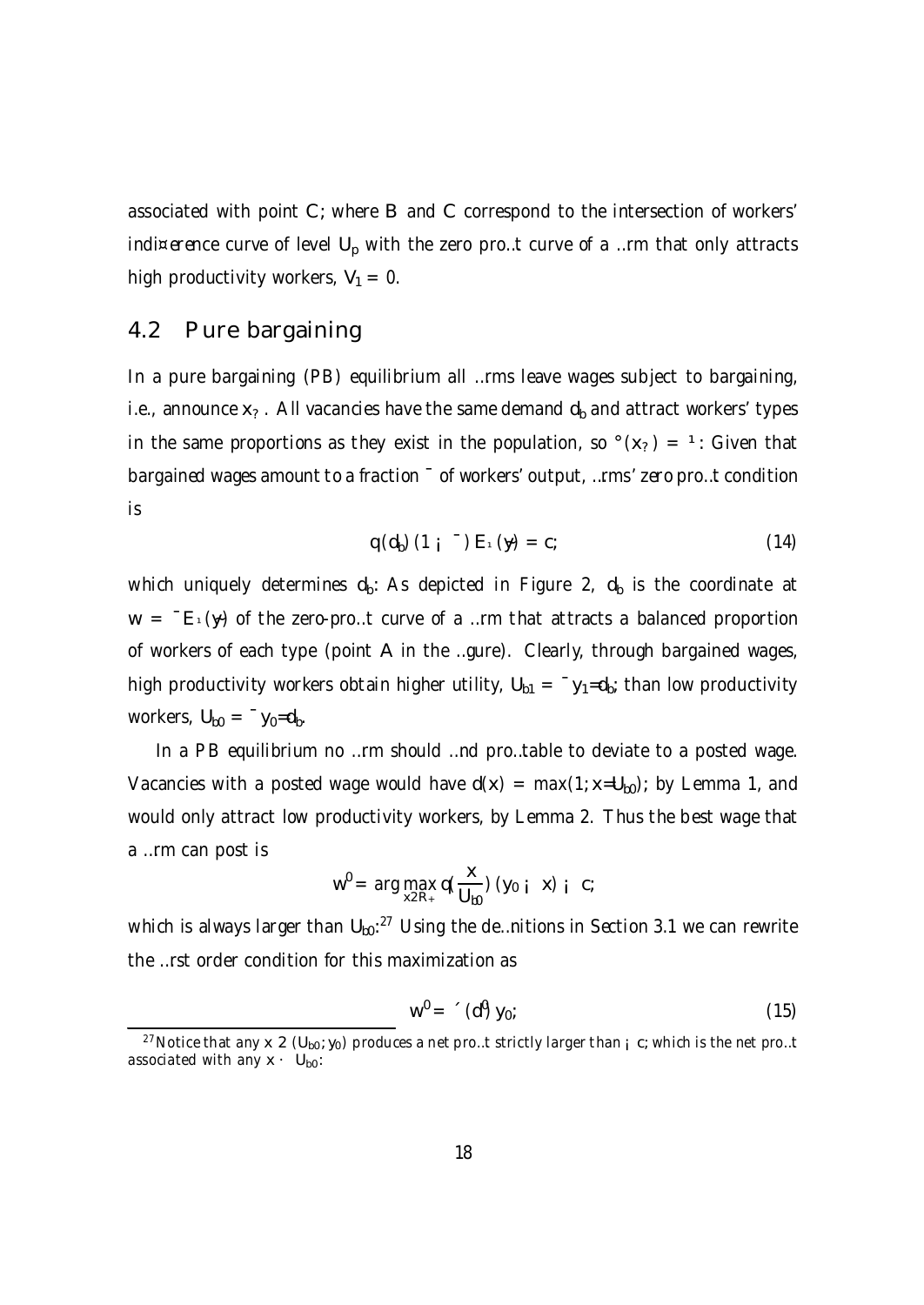

Figure 2: A Pure Bargaining Equilibrium

where  $\mathtt{d}^{\scriptscriptstyle\mathsf{0}} = \mathtt{W}^{\scriptscriptstyle\mathsf{0}}$   $\blacksquare$  is the demand that a vacancy o¤ering  $\mathtt{W}^{\scriptscriptstyle\mathsf{0}}$  would have. But given that  $U_{b0} = -y_0 = d_b$ ; we can write (15) as

$$
-d^0 = (d^0) d_b; \qquad (16)
$$

which uniquely determines  $\mathsf{d}^\mathsf{0}.$  With this notation, the condition for the absence of a  $\mathsf{pro\ldots}$ table deviation, V  $(\mathsf{w}^{\scriptscriptstyle\mathsf{0}})\cdot\;\;\mathsf{0};$  is equivalent to

$$
[1 \, \mathsf{i} \, (d^0)] \, q \, (d^0) \cdot \frac{c}{y_0} \, . \tag{17}
$$

In graphical terms, this condition requires that, as in Figure 2, the workers' indi¤erence curve of level  $U_{b0}$  (which identimes the low productivity workers' utility in this regime) does not intersect the zero-pro…t-line of a …rm that only attracts low productivity workers. Otherwise there would be some posted wages which would allow a …rm to earn strictly positive pro…ts.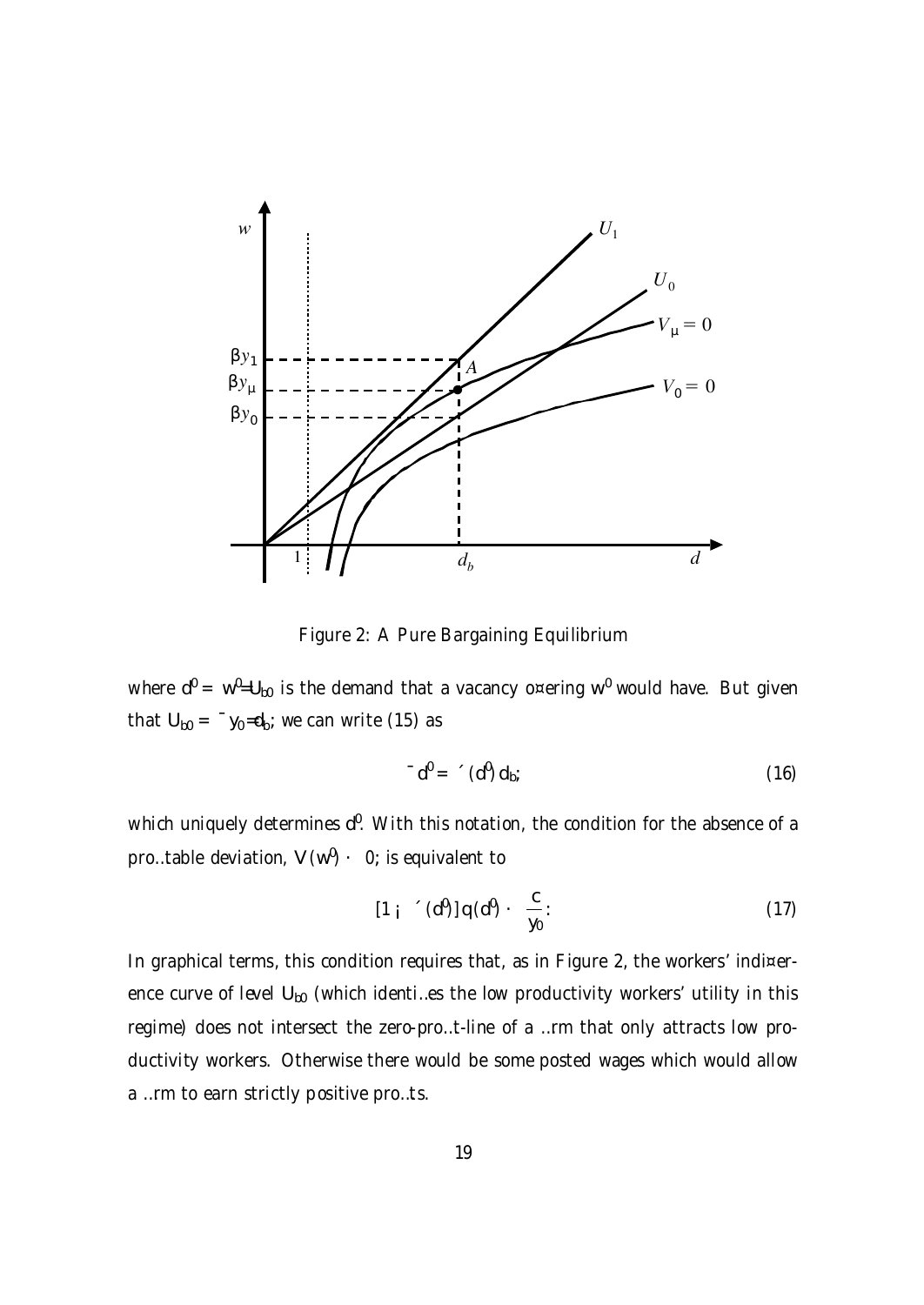#### 4.3 Mixed regimes

In a mixed regime, some ...rms post a wage  $w_m$  2  $R_+$  and receive a demand  $d_{m0}$ ; while the rest leave wages subject to bargaining and receive a demand  $d_{m1}$ . In this case, we can only have  $U_0 < U_1$  and hence, by Lemma 2,  $\degree(x) = 0$  for all x 2 R<sub>+</sub>: Indeed,  $U_0 = U_1$  would imply  $\degree(x) = 1$  for all x 2 R<sub>+</sub> and hence, by the add up constraints (6),  $\degree$ (x<sub>2</sub>) = <sup>1</sup>: But this would contradict  $U_0 = U_1$  since, under bargained wages, low productivity workers can never obtain the same utility as high productivity workers.

Accordingly, low productivity workers attain a utility  $\sf{U}_{{\sf m}0}$  =  $\sf{w}_{{\sf m}}$ =d $_{{\sf m}0}$ ; where  $\sf{w}_{{\sf m}}$ and  $d_{m0}$  can be uniquely obtained, as in the case of PP, from the ... rst order condition of the …rm's problem

$$
w_m = (d_{m0})y_0 \tag{18}
$$

and the zero pro…t condition,

$$
q(d_{m0}) [1 \t{1} (d_{m0})] y_0 = c;
$$
 (19)

of the …rms posting a wage. Both expressions re‡ect that these vacancies attract just low productivity workers.

Since all high productivity workers apply for  $x<sub>2</sub>$  and at least some low productivity workers apply for  $w_m$ , the add-up constraints (6) require that the fraction of high productivity workers among the applicants for  $x<sub>2</sub>$  is some  $\degree$  2 ( $\degree$ ; 1]: Free entry in turn requires that the …rms opting for bargaining earn zero pro…ts:

$$
q(d_{m1}) (1_i - E \cdot (y) = c: \qquad (20)
$$

Finally, the value of ° must be compatible with workers' optimal application decisions. Notice that a high (low) productivity worker can attain a utility of  $U_{m1} = -y_1 = d_{m1}$ ( $y_0=d_{m1}$ ) by applying for  $x_2$ ; while any worker can attain a utility U<sub>m0</sub> by applying for  $w_m$ : So two possibilities arise: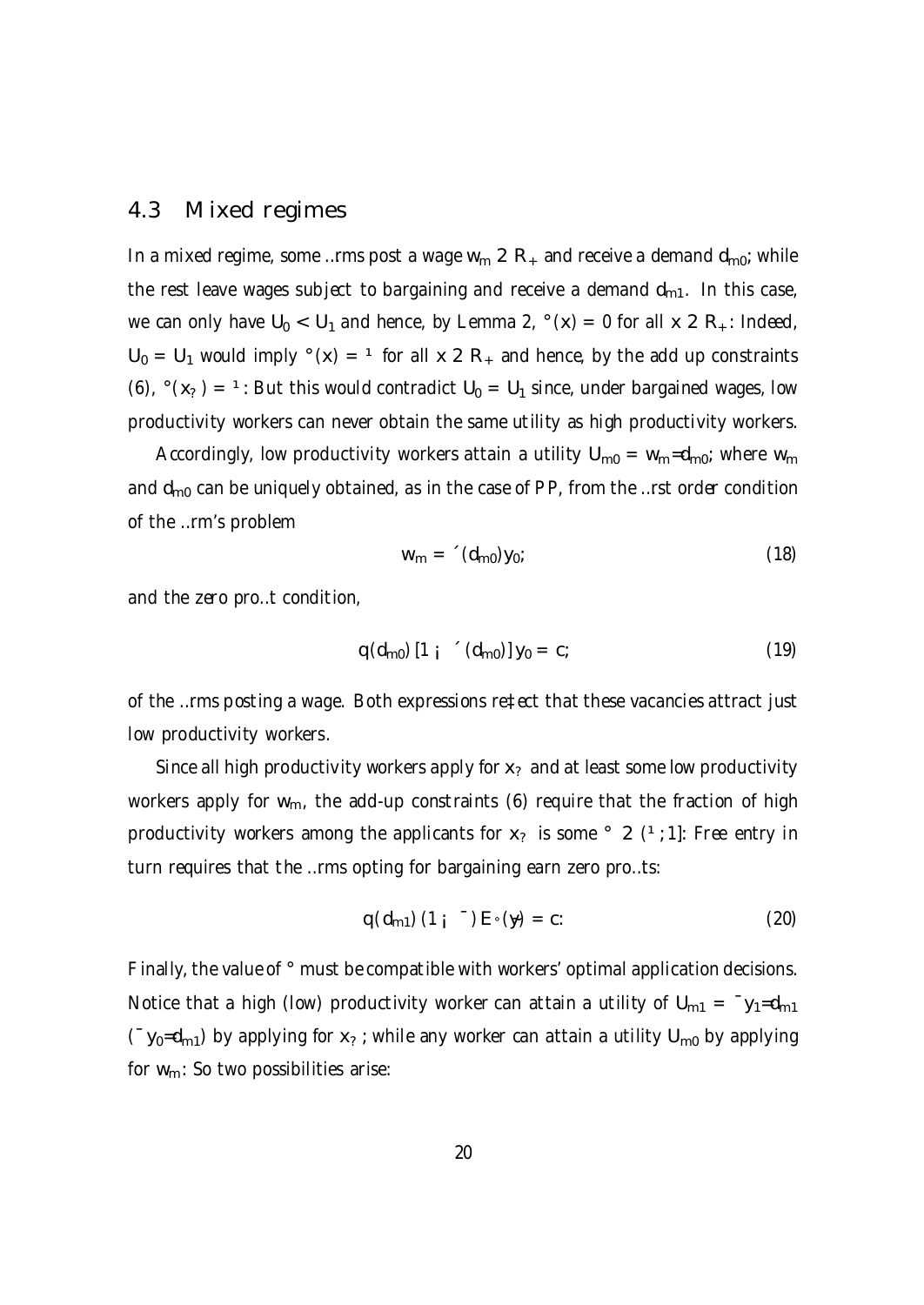1. A semi-separating (SS) equilibrium, where  $\degree$  2 ( $\degree$ ; 1] and

$$
U_{m0} = \frac{-y_0}{d_{m1}}.
$$
 (21)

so that low productivity workers are indi¤erent between applying for  $w_m$  and for  $x_{2}$ :

2. A fully-separating (FS) equilibrium, where  $\degree$  = 1 and

$$
\frac{-y_0}{d_{m1}} < U_{m0} \cdot U_{m1}; \tag{22}
$$

so that low productivity workers strictly prefer to apply for a vacancy where the wage is posted.

In terms of Figure 3, a FS equilibrium requires that a worker's utility in point A (which identi…es the situation of a high productivity worker who opts for bargaining) is larger than in point B (which corresponds to any worker who opts for posting). In turn, the utility in point B must be greater than in point C (which describes the situation of a low productivity worker who opts for bargaining).

To check when each of these con…gurations emerges as an equilibrium, notice that if the unique  $\degree$  which solves (20) for  $d_{m1} = \degree$  y<sub>0</sub>= $U_{m0}$ ; say  $\degree$ ; lies in the interval ( $\degree$ ; 1) then we have a SS equilibrium.<sup>28</sup> Alternatively, if the unique  $d_{m1}$  which solves (20) for  $\degree$  = 1; say đ; also satis...es (22), then it describes a FS equilibrium. Actually, since (20) implies a monotonic increasing relationship between  $d_{m1}$  and  $\degree$ , the ...rst inequality in (22) is satis...ed for  $d_{m1} = d$  only if  $\alpha > 1$ ; which implies that the SS and the FS equilibria never coexist.

## 5 When does each equilibrium arise?

The emergence of each of our candidate equilibria is driven by the tension between …rms' temptation to use bargaining as a means to attract the most productive workers

<sup>&</sup>lt;sup>28</sup> Notice that  $U_{m0} = W_{m} = d_{m0}$  does not depend on  $\degree$  since it is entirely determined in the posting segment of the market, where all workers are of the low productivity type.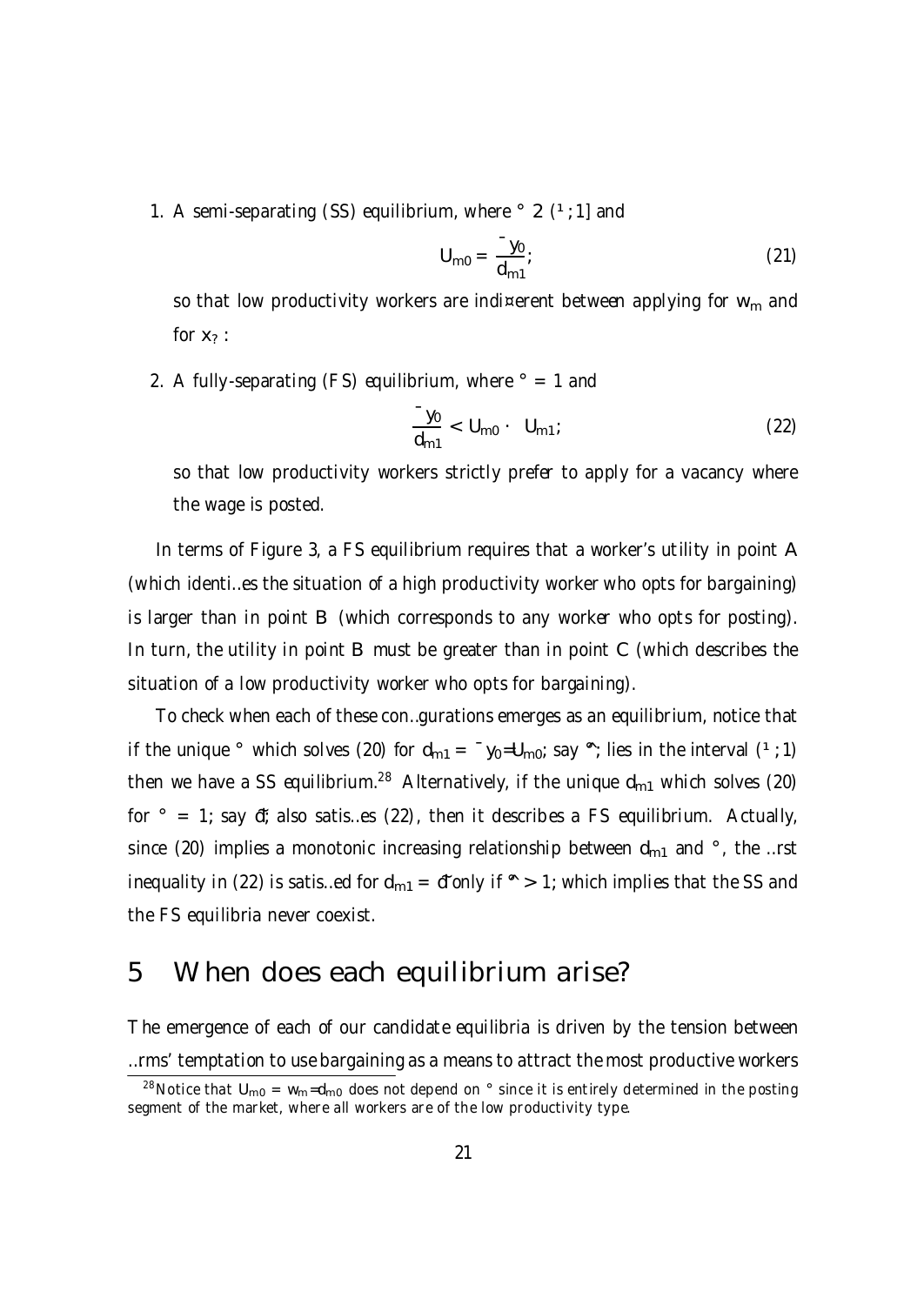

Figure 3: A Fully Separating Equilibrium

and its cost in terms of the hold-up problem or problem of inadequate compensation of …rms' and workers' ex ante investments in the vacancy. In this section we …rst develop a metric for measuring this problem through the parameter ¯: Then we show which of our candidate equilibria arise for each of the admissable values of  $\bar{ }$ :

### 5.1 A metric for the hold-up problem

When the pool of applicants for a given vacancy has size N(d) and features a fraction ® of high productivity workers, the net surplus generated by the vacancy equals the di¤erence between its expected income,  $Q(N(d))E_{\infty}(\varphi)$ , and the expected cost of its pool of applicants, N(d)U®, where U® =  $\mathbb{O}U_1 + (1 \cdot \mathbb{O})U_0$  measures an average applicant's opportunity cost of applying for such a vacancy —in other words, his ex ante investment in the vacancy. Thus,

$$
Q^{\theta}(N(d))E_{\circledast}(\mathbf{g}) = U_{\circledast}
$$
 (23)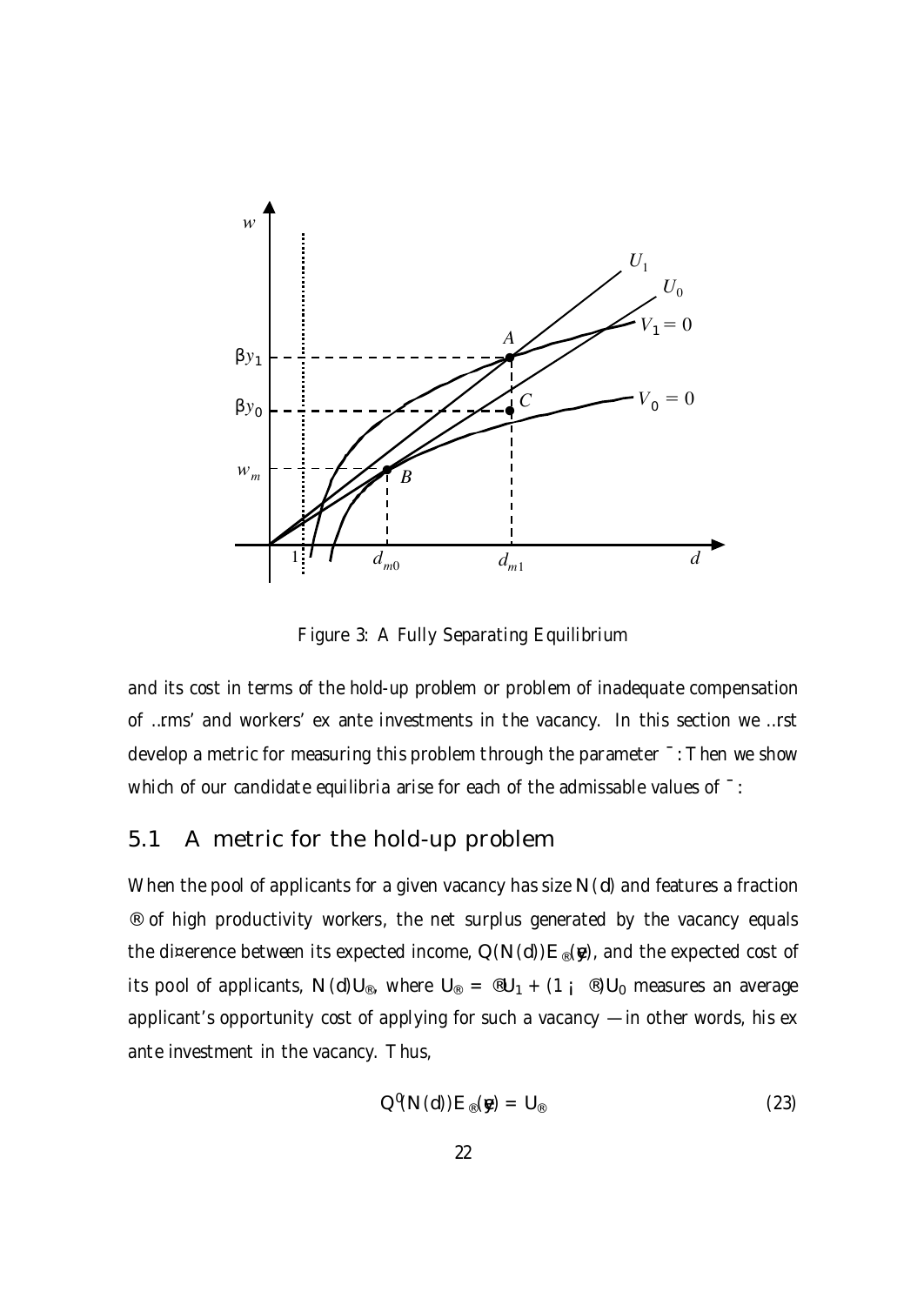is a necessary (and su¢cient) condition for worker's demand d to maximize the vacancy's surplus. Interestingly, this condition holds for all vacancies with a posted wage (whether they are a best deviation from an equilibrium with bargaining or an equilibrium outcome).<sup>29</sup>

Under wage bargaining, however, the de…nition of workers' utilities implies

$$
\frac{Q(N(d))}{N(d)} - E_{\mathfrak{B}}(\mathbf{y}) = U_{\mathfrak{B}};
$$

which, compared with (23) and given the de...nition of  $(d)$  in (3), means that workers' demand maximizes surplus if only if  $=$   $(d)$ : When  $=$  is greater (lower) than  $(d)$ ; workers have too much (little) bargaining power and their demand is too high (low) relative to the surplus-maximizing level. Thus under bargaining the marginal return and the marginal cost of an applicant generally di¤er. This is the result of the holdup problem associated with bargaining: wages determined once the search process is concluded do not necessarily re‡ect applicants' ex ante investment in the vacancy.

In the analysis below we measure the severity of the hold-up problem as the distance between the actual value of the bargaining power parameter, ¯, and the (unique) value that would make (23) hold in a PB regime,  $\overline{a} = (d_p)^{30}$ 

### 5.2 Candidate equilibria and the hold-up problem

To analyze the possibility of a PP equilibrium, let  $P(\bar{\ })$  represent the quantity that appears in the LHS of (13) so that PP is an equilibrium when  $P(\bar{\ })\cdot$   $\,$ c=y<sub>1</sub>. As we prove in the Appendix,  $P(\bar{\ })$  is a non-negative and quasi-concave function that takes a minimum value of zero when  $\overline{\phantom{a}}$  is close to zero and also when  $\overline{\phantom{a}}$  equals one. In the limit case where  $1 = 1$ , this function reaches a maximum value of c=y<sub>1</sub> at  $\bar{ }$  =  $\bar{ }$ As <sup>1</sup> decreases, P(<sup>-</sup>) shifts upwards and gives raise to an interval (p;  $p^0$ ) ½ (0; 1) of

<sup>&</sup>lt;sup>29</sup> For example, in a PP equilibrium dividing both sides of equation (10) by  $d_p$  and using (3) we obtain the particularization of (23) for the vacancies posting  $w_p$ .

<sup>&</sup>lt;sup>30</sup>To see this notice that if  $\bar{ } = (d_p)$ ; then the average bargained wage in PB is  $(d_p)E_1(y)$  which equals w<sub>p</sub> by (10). But this means that (14) is solved for, precisely,  $d_b = d_p$ . Thus an average applicant's utility in PB is  $'(d_p)E_1(y)=d_p = w_p =d_p = U_p$ ; as in PP, so (23) holds.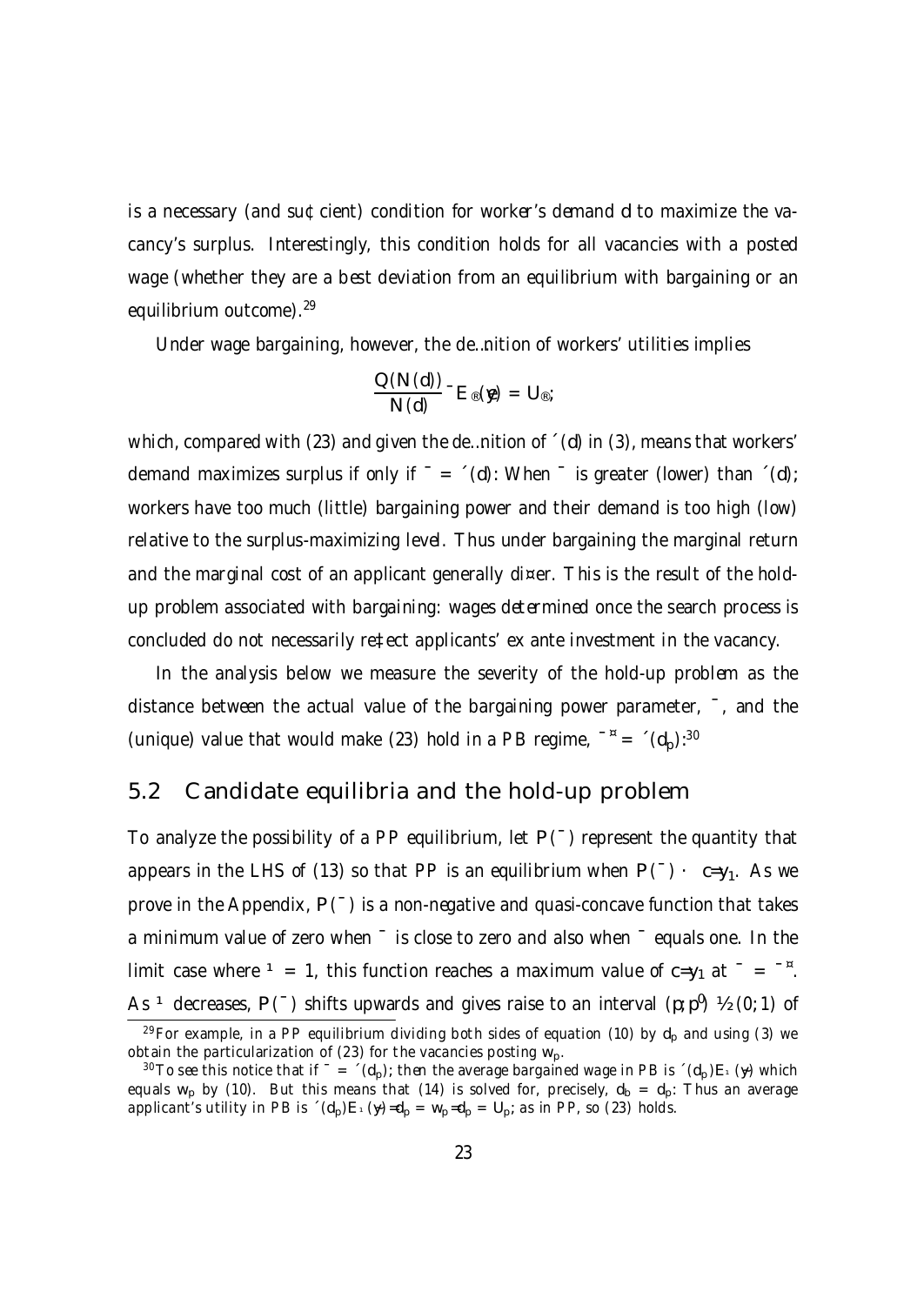

Figure 4: The Prevalence of Pure Posting

values of  $\bar{\ }$  which include  $\bar{\ }$  and for which P( $\bar{\ }$ )  $>$  c=y<sub>1</sub> (see Figure 4).<sup>31</sup> Out of that range (13) holds so:

Proposition 1 PP is an equilibrium for large levels of the hold-up problem, speci...cally for  $-2(p; p^0)$  ½  $(0; 1)$ .

To see the intuition behind this result, notice that  $P(\bar{\ })$  measures (as a proportion of  $y_1$  and gross of the creation cost c) the pro...ts that a ... rm can obtain by posting a vacancy with  $x<sub>2</sub>$  in a PP equilibrium –where such an announcement would only attract high productivity workers. Consider …rst the limit case where the fraction of high productivity workers in the population is one, that is, where deviating to bargaining does not allow the …rm to improve on the quality of its applicants. As the adverse selection problem is absent, bargaining only brings about the net costs

<sup>&</sup>lt;sup>31</sup> To prove that  $\overline{a}$   $=$  2 (p; p<sup>0</sup>), one need to take into account that  $\overline{a}$  is, in general, a (non-decreasing) function of  $1$ :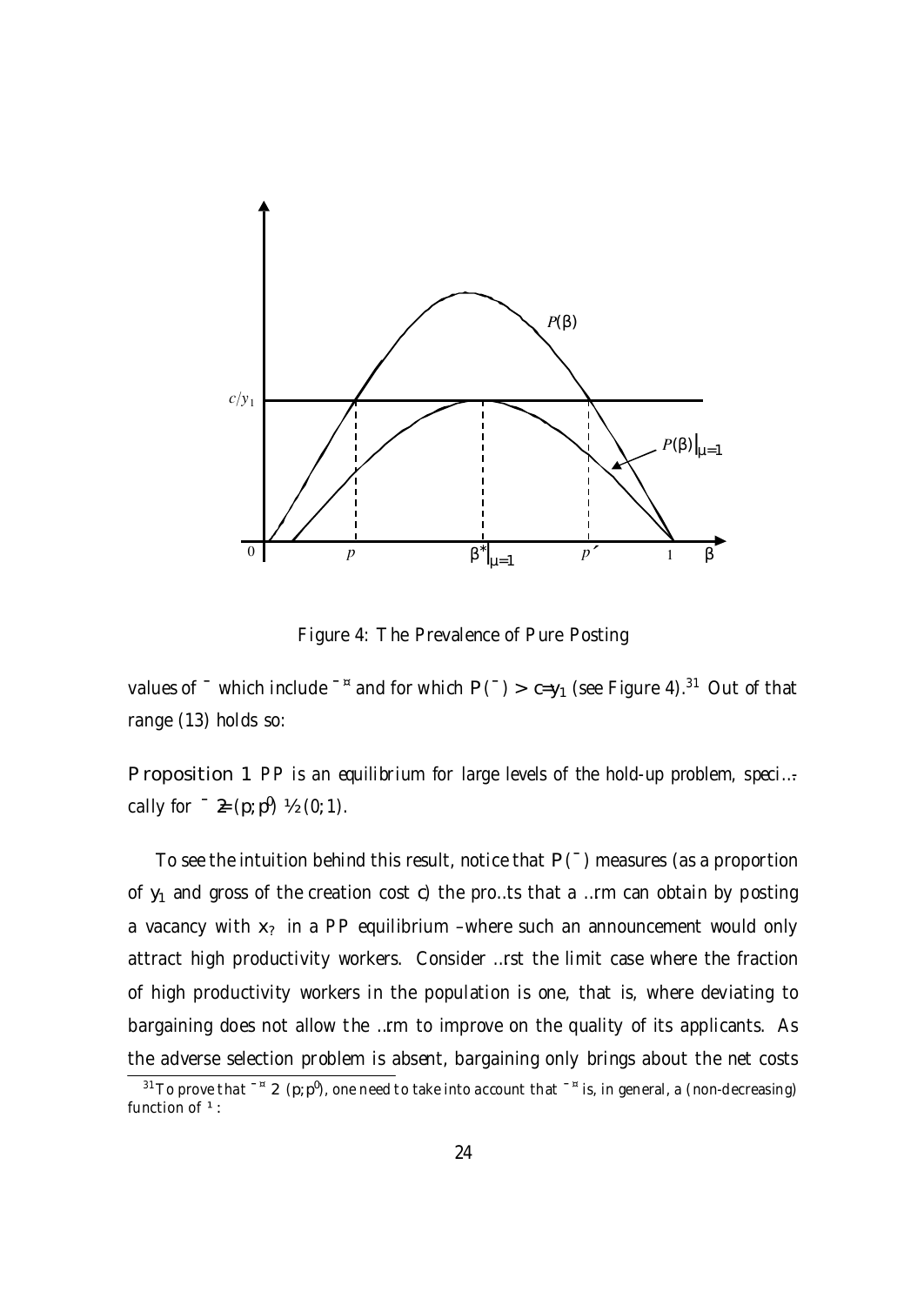of the hold-up problem. So the deviating …rm earns strictly negative pro…ts except if  $\bar{ }$  =  $\bar{ }$  =  $\bar{ }$ ; in which case its pro…ts are zero, as under the equilibrium strategy. With  $1 < 1$ ; however, attracting only high productivity workers implies a gain in terms of the adverse selection problem. Thus, for an interval of values of  $\bar{ }$  around  $\bar{ }$ ; the hold-up problem is mild enough to make  $x<sub>2</sub>$  a pro...table deviation and PP ceases to be an equilibrium.

Next, let  $B($ <sup>-</sup>) represent the LHS of inequality (17) so that a PB equilibrium exists if and only  $B(\bar{\ })\cdot \;$  c=y<sub>0</sub>: As proved in the Appendix,  $B(\bar{\ })$  is a non-negative and quasi-convex function that reaches a maximum value of 1;  $\lim_{d \to 1}$  (d) both when  $\bar{ }$  equals zero and when  $\bar{ }$  is close to one. With  $\bar{ }$  = 0, this function takes a minimum value of c=y<sub>0</sub> at  $\bar{z} = \bar{z}^*$ . As <sup>1</sup> increases, B( $\bar{z}$ ) shifts downwards and gives raise to a range  $[b; b^{\text{II}}]$  ½  $(0; 1)$  of values of  $\bar{ }$  which contains  $\bar{ }$  and for which  $B($ <sup>-</sup>)  $\cdot$  c=y<sub>0</sub> (see Figure 5). Out of that range, there are wages for which posting constitutes a pro…table deviation so:

Proposition 2 PB is an equilibrium for low levels of the hold-up problem, speci…cally for  $- 2 [b; b<sup>0</sup>]$  ½  $(0; 1)$ :

To see the intuition for this result, notice that  $B($ <sup>-</sup>) measures (as a proportion of  $y_0$  and gross of the creation cost c) the maximum pro…ts that a …rm may obtain by posting a wage in a PB equilibrium. Such a deviation would only attract low productivity workers and would thus entail an adverse selection cost relative to the equilibrium bargaining strategy. However, in the limit case where the proportion of high productivity workers in the population is zero, the adverse selection cost is nil. In this case PB survives as an equilibrium only for  $\bar{z} = \bar{z}$ ; that is, when its underlying hold-up problem is also nil. More generally, with  $1 > 0$ ; there is a trade-o¤ between the hold-up problem (of bargaining) and the adverse selection problem (of posting) which gets resolved in favor of the existence of PB only when the hold-up problem is mild.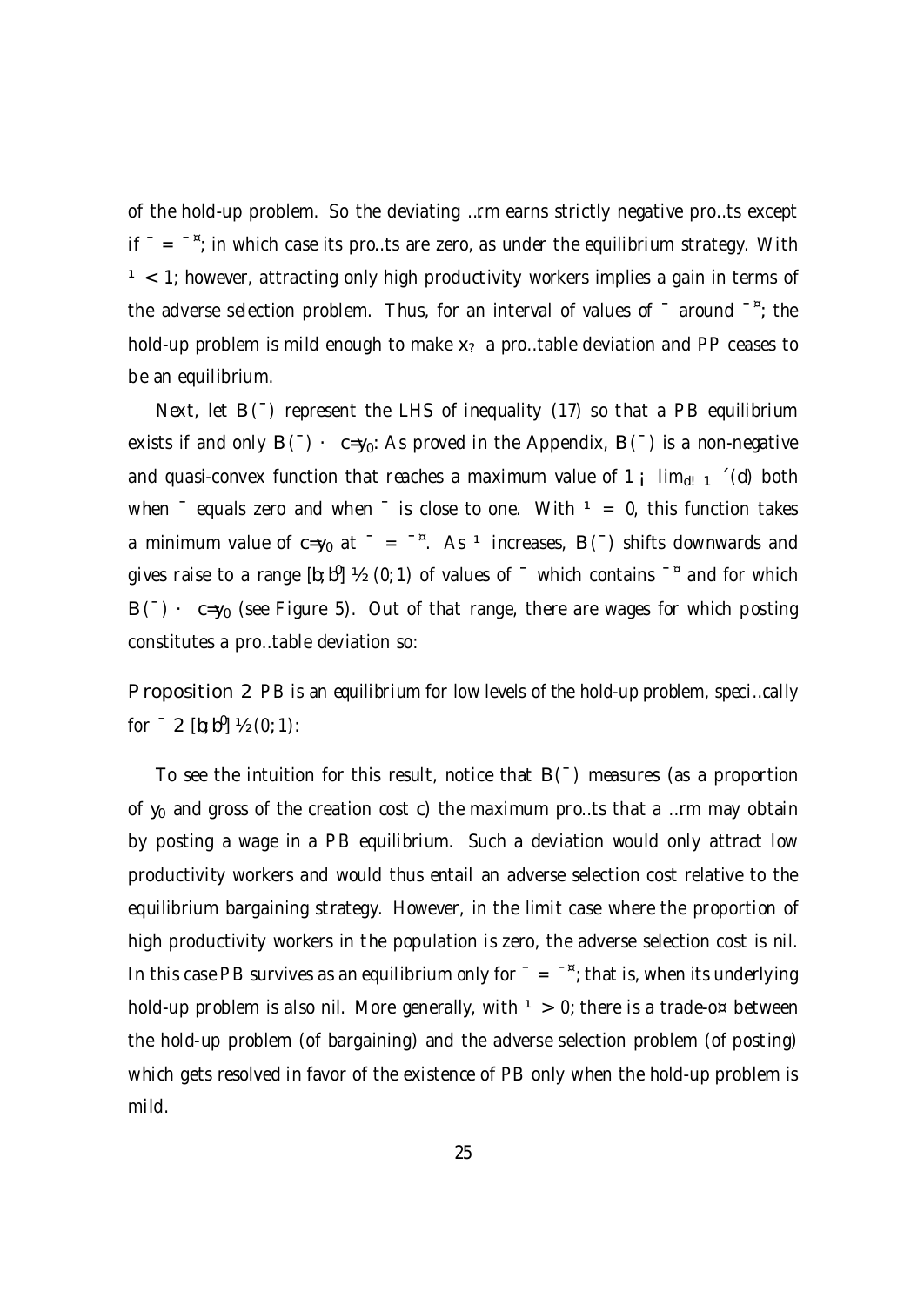

Figure 5: The Prevalence of Bargaining Equilibria

To analyze the existence of a SS equilibrium, notice that …rms o¤ering a bargained wage in such an equilibrium face the same situation as those in the PB equilibrium of an "arti…cial" economy in which the proportion of high productivity workers is some endogenously determined  $\degree$  2 ( $\degree$ ; 1] rather than  $\degree$ : Additionally, not only the ...rms which announce  $x<sub>2</sub>$  but also those that post the wage w<sub>m</sub> break even. Thus condition (17) of the corresponding arti…cial economy must hold with equality. Therefore the intersections of  $B($ <sup>-</sup>) and the horizontal line  $c=y_0$  for each of the arti…cial economies generated by varying the proportion of high productivity in the interval  $(1; 1]$  identify values of  $\bar{ }$  for which an SS equilibrium exists. At one extreme of the spectrum, the left and right intersections between the graph of  $B($ <sup>-</sup>) for the arti...cial economy with  $1 = 1$  and the horizontal line c=y<sub>0</sub>; say s and s<sup>0</sup>; respectively, identify the values of  $\overline{a}$  that lead to the SS equilibria with  $\overline{a}$  = 1. At the other extreme, the PB equilibria that emerge with  $^-$  = b and  $^-$  = b<sup>0</sup> are degenerated SS equilibria with  $\degree$  = 1: Since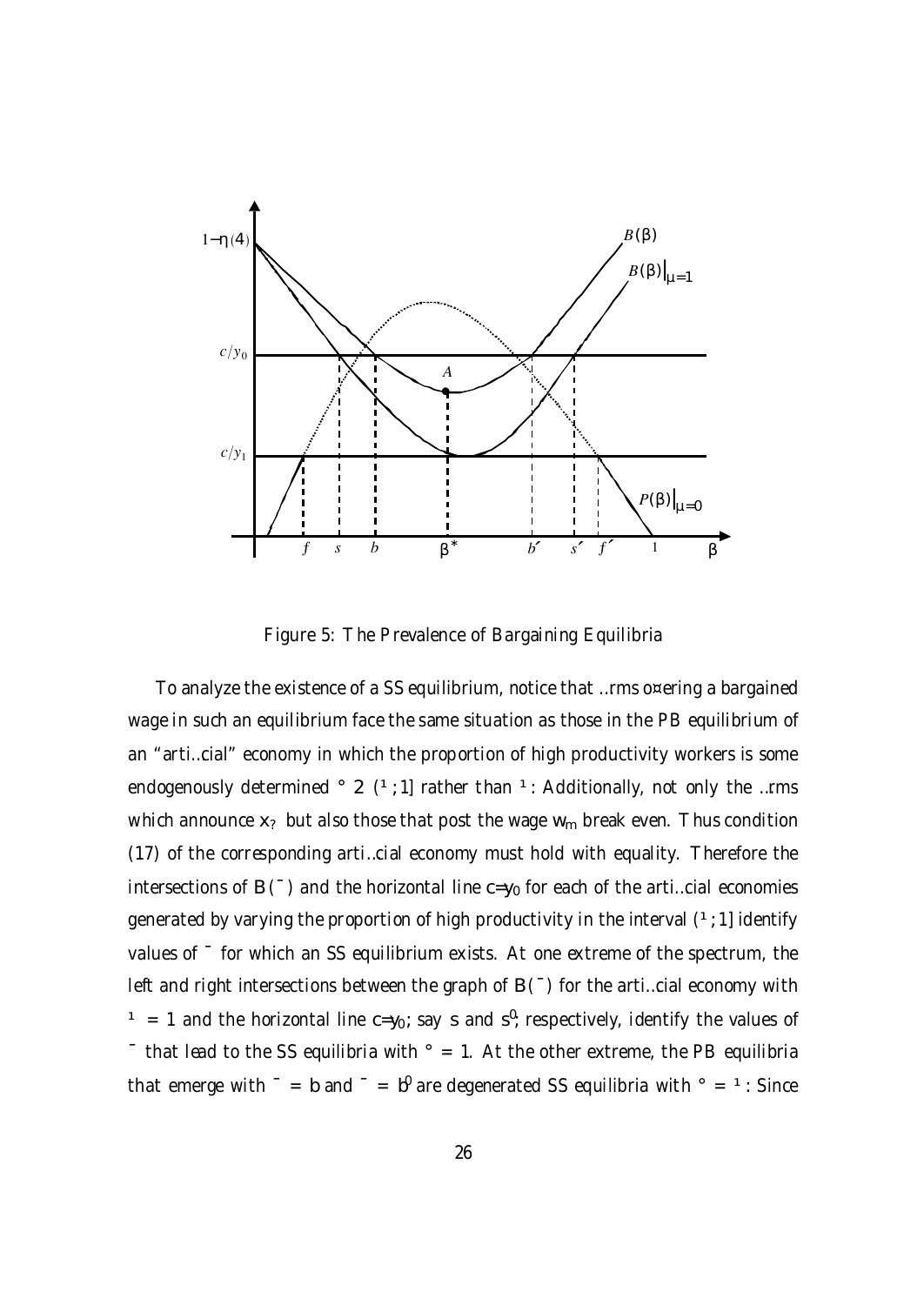increasing 1 shifts B( $\bar{\ }$ ) upwards, we have s  $<$  b and b $^{\prime\prime}$   $<$  s $^{\prime\prime}$  and we can conclude that an SS equilibrium exists for all  $\bar{a}$   $2$  [s; b) [ (b<sup>o</sup>; s<sup>o</sup>].

Proposition 3 SS is an equilibrium for lower-intermediate levels of the hold-up problem, speci...cally for  $-$  2 [s; b) [ ( $b^0$ ; s<sup>o</sup>]:

To characterize the region where condition (22) holds and FS is an equilibrium, notice …rst that with  $\bar{ }$  = s;s $^{\text{0}}$  the SS equilibrium involves  $^{\circ}(x_{?})$  = 1 and fails to constitute a FS equilibrium just because low productivity workers are still indi¤erent between the two segments of the labor market:  $\bar{y}_{0} = d_{m1} = U_{m0}$ : However, using the fact that d<sub>m1</sub> is determined by (20) for  $^{\circ}$  = 1, one can check that  $^{-}$ =d<sub>m1</sub> is a quasiconcave function of  $\bar{ }$  which reaches a maximum for a  $\bar{ }$  in the interior of the interval [s; s $^{\mathsf{g}}$ ]: In contrast, U<sub>m0</sub> is determined in the posting segment of the market and, thus, is independent of  $\bar{\ }$ : Therefore, for values of  $\bar{\ }$  right below s or right above s $^{\mathfrak{g}}$ ; we have  $\bar{y}_{0}=d_{m1}$  < U<sub>m0</sub> and U<sub>m1</sub> =  $\bar{y}_{1}=d_{m1}$  > U<sub>m0</sub> which implies the existence of a FS equilibrium. However, as  $\overline{\ }$  moves towards the extremes,  $U_{m1}$  becomes closer and eventually equal to U<sub>m0</sub>. Actually, the case U<sub>m1</sub> = U<sub>m0</sub> arises when, in the arti…cial economy with  $1 = 0$ ; the condition (13) for the existence of PP holds with equality. Graphically, this occurs at the intersections  $^-$  = f and  $^-$  =  $f^{\phi}$  between the graph of  $P(\bar{\ })$  j<sub>1=0</sub> and the horizontal line c=y<sub>1</sub> (see Figure 5). Thus:

Proposition 4 FS is an equilibrium for upper-intermediate levels of the hold-up problem, speci...cally for  $\bar{2}$  [f; s) [ (s<sup>0</sup>; f<sup>0</sup>]:

Intuitively, in order to sustain SS and FS the hold-up problem must be mild enough to convince high productivity workers to opt for bargaining but severe enough to convince (at least some) low productivity workers to opt for posting. As the holdup problem worsens, less and less (and eventually no) low productivity workers opt for bargaining. When the SS equilibrium ceases to exist, the FS equilibrium emerges.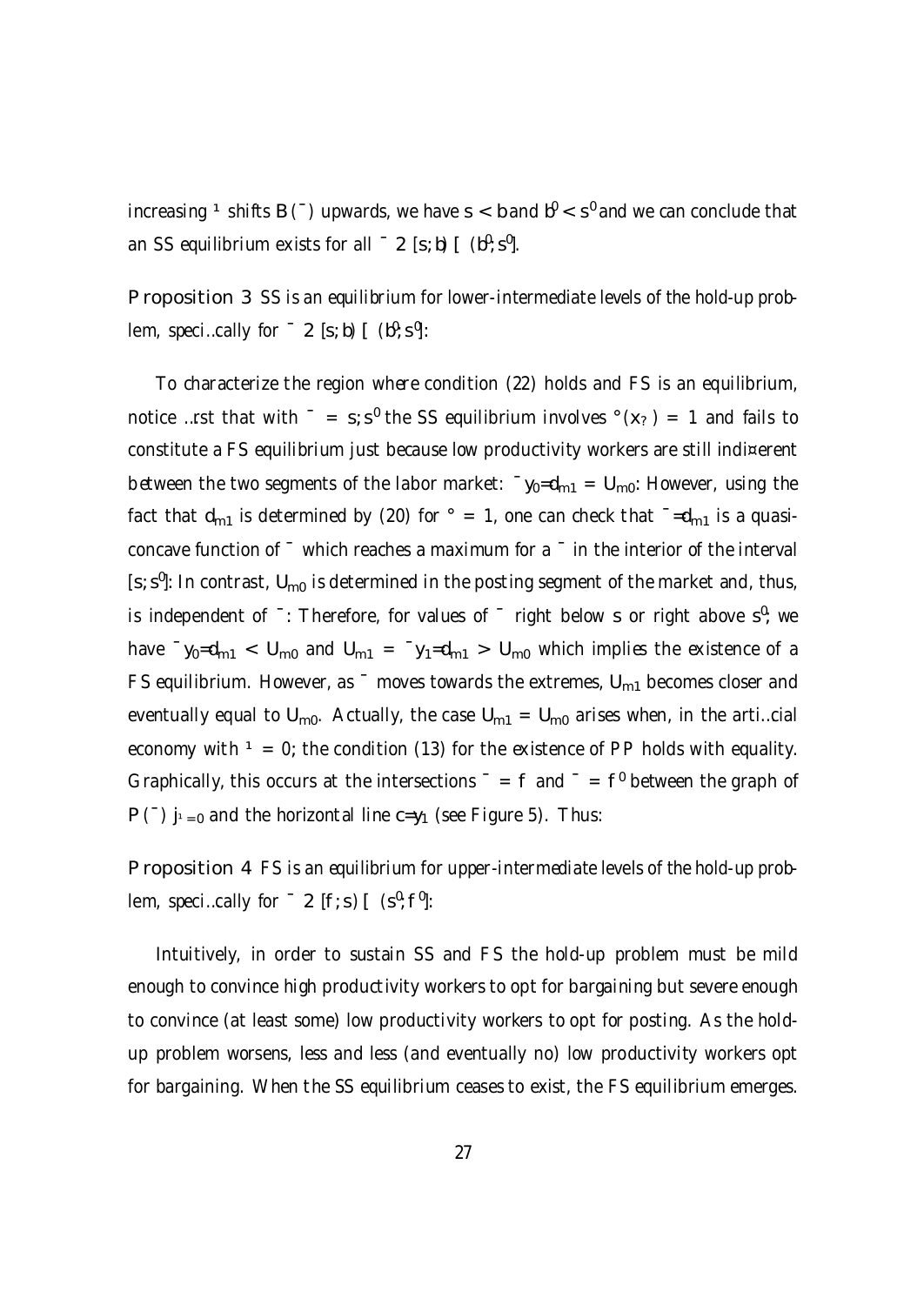Interestingly, given that the graph of  $P(\bar{\ })$  shifts downwards as <sup>1</sup> increases, we have f  $<$  p and  $\mathsf{p}^{\mathsf{U}} <$  f $^{\mathsf{U}}$ , so there is always a range of values of  $^-$  over which the PP equilibrium and the FS equilibrium coexist. Together with previous results, this implies that over the whole spectrum of bargaining powers at least one (and at most two) of our equilibria exists:<sup>32</sup>

Proposition 5 An equilibrium always exists. For some levels of the hold-up problem, PP coexists with FS.

Summing up, when the hold up problem is mild, PB is an equilibrium and PP is not. As the hold-up problem worsens, PP ceases to be an equilibrium and …rst SS and then FS arise. As the equilibrium moves from PB to SS and eventually to FS, the masses of …rms and workers involved in vacancies whose wages are set through bargaining shrink. In other words, as the hold-up problem deteriorates, the incidence of bargaining diminishes. When the hold-up problem is su¢ciently severe PP is the only equilibrium.

The possibility of having multiple equilibria is due to the negative externality that wage bargaining imposes on the …rms posting a wage. In a PP equilibrium, if a single …rm deviates to bargaining, the externality is nil, since a single …rm is incapable of a¤ecting workers' utilities and altering the productivity composition of the pool of applicants of the other …rms. Consequently, the pro…tability of wage posting remains unchanged. However, when a positive mass of …rms opt for bargaining (as in any of the bargaining regimes) their attraction of high productivity workers damages the productivity composition (and, hence, the pro…tability) of the vacancies with a posted wage. This explains why the pro…tability of wage bargaining compared to

 $32$  Notice that PB and PP (and hence SS and PP) may coexist since it is not generally true that the interval [b; bʰ] ([s; sʰ]) is included in the interval (p; pʰ). Surely PP and PB do not coexist if  $\,$  i is su¢ciently small. To see this, notice that when  $^{\text{1}}$  tends to zero the interval [b;bʰ] tends to collapse into the point  $^{-n}$ ; while the (positive) length of the interval (p;  ${\sf p}^{\scriptscriptstyle 0}$ ); which contains  $^{-n}$ ; tends to its maximum.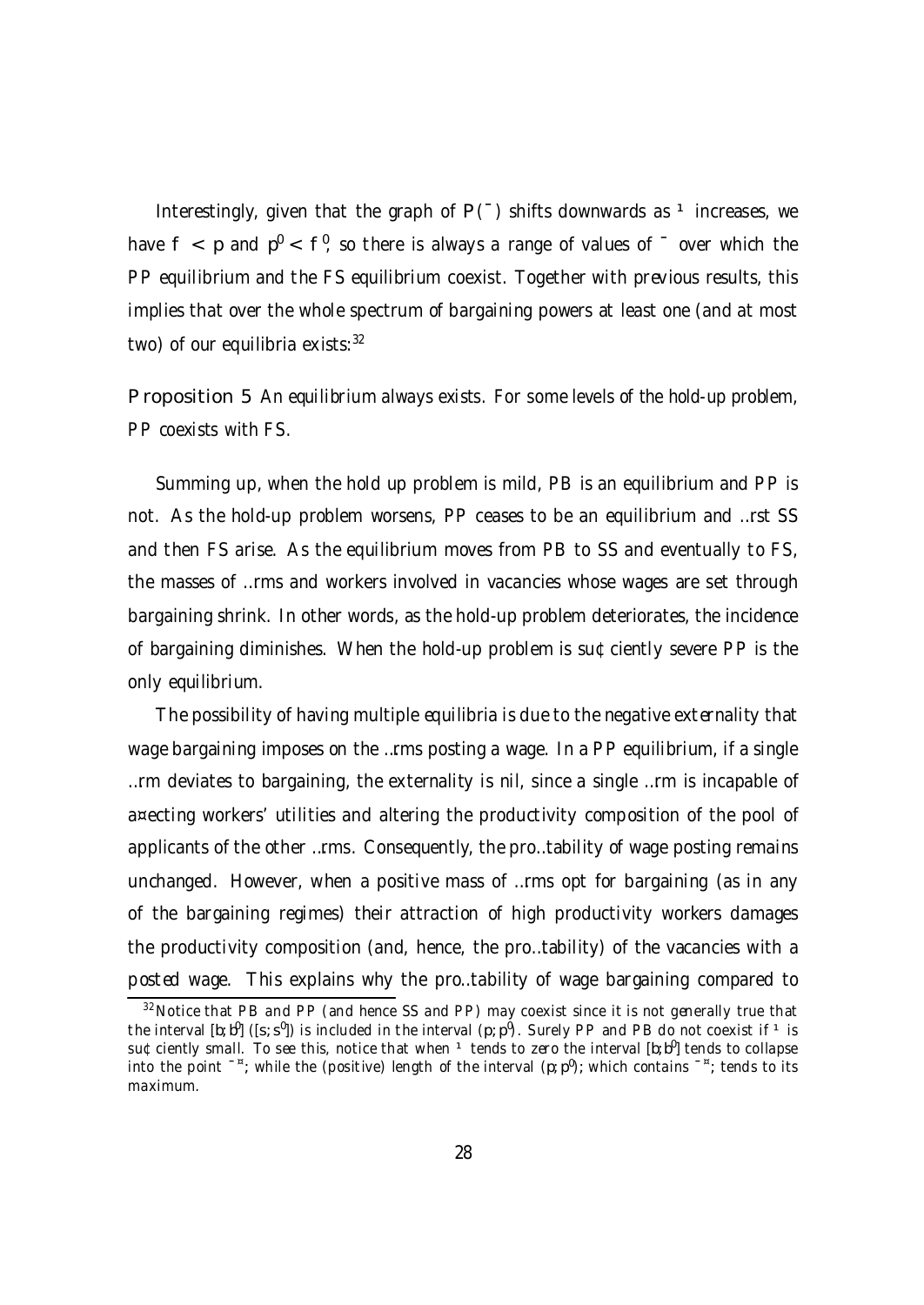wage posting is larger in an equilibrium with bargaining than when a single …rm considers a deviation in the PP equilibrium.

## 6 The e¤ects of adverse selection

In this section we ... rst analyze how the adverse selection problem  $a\infty$  ects the existence of each type of equilibrium. Secondly we discuss its relation with the crosssubsidization that characterizes pooling equilibria such as PP and PB.

#### 6.1 The e¤ects of workers' productivity dispersion

Adverse selection reduces the incidence of wage posting vis-a-vis wage bargaining. To see this, we analyze the e¤ects of an increase in the dispersion of workers' productivity. Speci...cally, we consider the experiment of increasing  $y_1$  and decreasing  $y_0$  without changing workers' average productivity  $E_1(\mathbf{y})$ . It follows from (11) that  $d_p$  remains unchanged. Thus, in condition (13) for the existence of PP, the LHS rises while the RHS falls, so the inequality is less likely to hold. In terms of Figure 4, the curve  $P($ <sup>-</sup>) shifts upwards while the line c=y $_1$  shifts downwards, so the interval (p;  $\mathsf{p}^{\mathsf{0}}$ ) expands.

On the other hand, it follows from (14) that  $d_b$  also remains unchanged. Hence, in condition (17) for the existence of PB, the LHS remains constant while the RHS increases, so the inequality is more likely to hold. Graphically in Figure 5,  $B($ <sup>-</sup>) remains unchanged while the line c=y $_{0}$  moves upwards, so the interval (b;  $\mathfrak{b}^{\mathfrak{b}}$ ) expands. For similar reasons, the thresholds s and f move towards the left, while s<sup>0</sup> and  $f^0$ move towards the right. Thus:

Proposition 6 Mean-preserving spreads in workers' productivity distribution contract the region where PP is an equilibrium and expand the region where PB and, more generally, equilibria with bargaining emerge.

An implication of this result is that a small increase in workers' unobservable heterogeneity may lead to a large increase in wage dispersion. More speci…cally,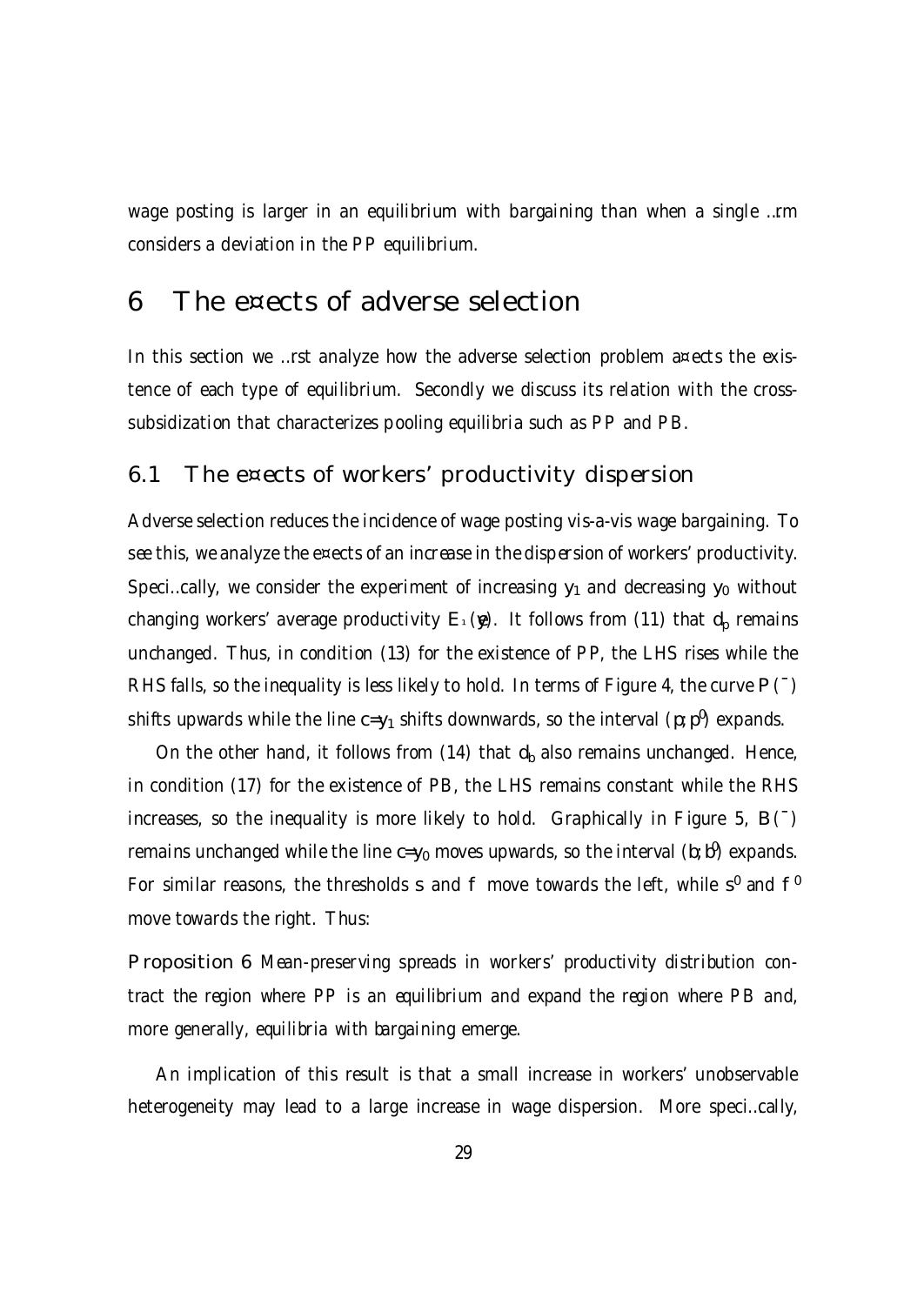the worsening of the adverse selection problem may induce a regime switch, moving the equilibrium from PP, where all workers are paid the same wage, to one of the equilibria with bargaining, where high productivity workers get higher wages than (at least some of) low productivity workers. Interestingly, the switch may lead to an increase in the wages of high productivity workers and a fall in the wages of low productivity ones. This result may partly explain the simultaneous rise in workers' unobservable heterogeneity and in wage inequality observed in the US over the last twenty years.<sup>33</sup>

### 6.2 Cross-subsidization and pooling regimes

As the proportion of high productivity workers in the population increases, sustaining pooling equilibria such as PP and PB becomes easier: the income produced by any vacancy that attracts both workers increases, more vacancies are created, and the utilities of both worker types rise. Given this, deviations that attract just one of the worker types become relatively less attractive. In particular, high productivity workers su¤er a lower cost when cross-subsidizing the low productivity ones in PP and thus are less tempted to opt for a bargained wage. Similarly, low productivity workers enjoy a larger cross-subsidization in PB and thus are less tempted to opt for a posted wage.

In terms of Figure 4 and 5, increasing <sup>1</sup> shifts down the graphs of both  $P(\bar{\ })$ and B( $\bar{ }$ ); so the interval (p;  $p^{\scriptscriptstyle\text{0}}$ ) contracts while the interval (b;  $b^{\scriptscriptstyle\text{0}}$ ) expands, which immediately means that PP and PB are sustainable over larger sets of values of ¯: On the other hand, since the graphs of  $P(\bar{\ })$  and  $B(\bar{\ })$  in the arti...cial economies with  $1 = 0$  and  $1 = 1$ ; respectively, do not change with  $1$ ; the thresholds f; f<sup>0</sup>; s;

 $33$ The increase in workers' speci...c wage heterogeneity documented by Juhn, Murphy, and Pierce (1993) is consistent with a regime switch from posting to bargaining. The rise in workers' heterogeneity required to explain that shift may also explain the rise in the demand for screening devices such as temporary help …rms and more formal recruitment practices, analyzed by Autor (2001) and Acemoglu (1999), respectively.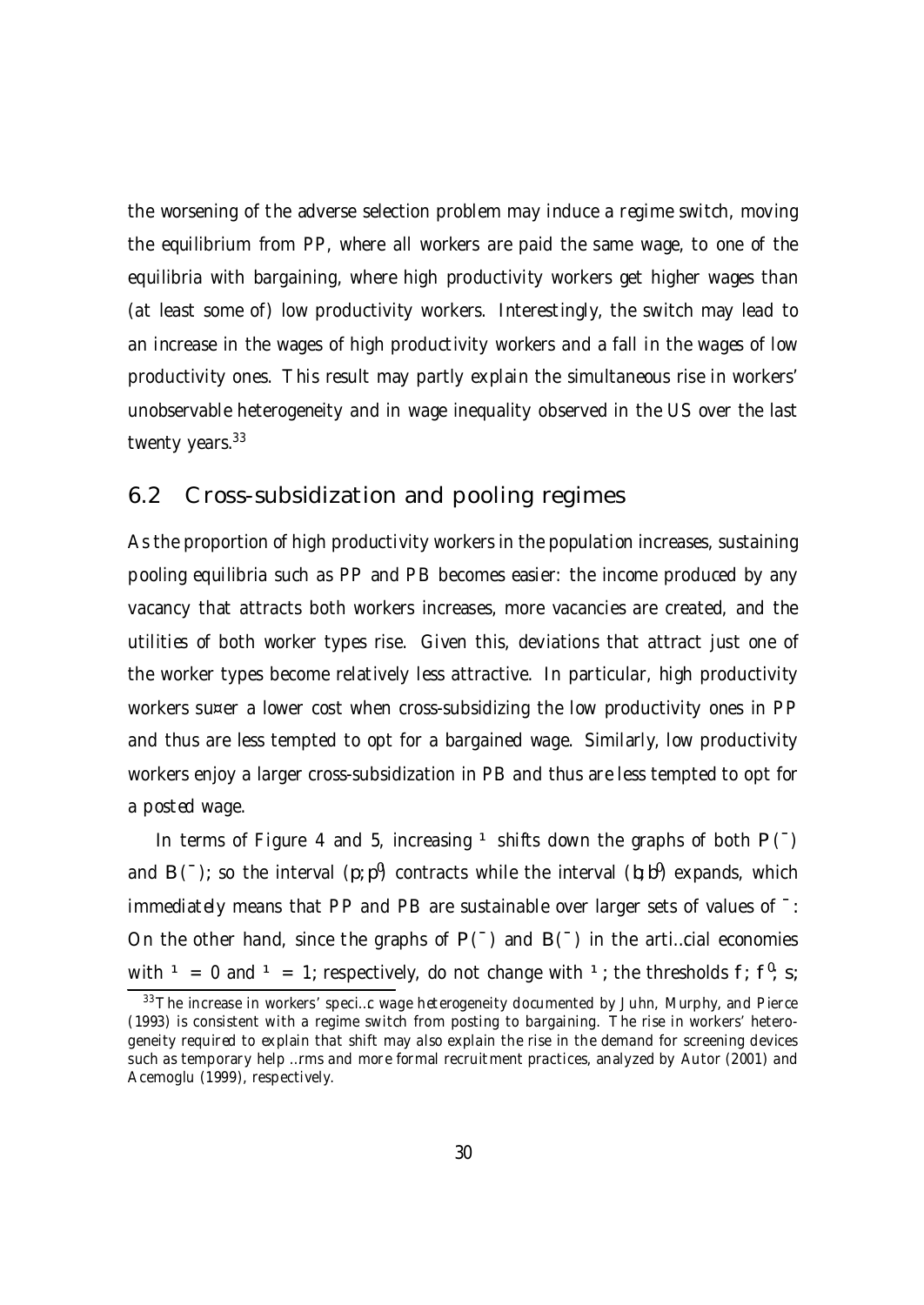and s<sup>®</sup> remain una¤ected. Thus the ranges of values of  $\bar{\ }$  where FS is an equilibrium are unchanged, while the ranges where SS emerges shrink due to the expansion of the interval (b; b 0 ). Hence:

Proposition 7 Increasing the fraction of high productivity workers expands the PP and PB regions, contracts the SS region, and leaves the FS region una¤ected.

Interestingly, this result implies that, by contributing to the sustainability of PP, a large<sup>1</sup> favors the existence of multiple equilibria.

# 7 E¢ciency

In this section we compare the various possible equilibria in terms of social welfare. As it is common in the literature, we start identifying social welfare with the sum of all …rms' and workers' net income.<sup>34</sup> With this metric, social welfare can simply be computed as the weighted average of the utilities of each worker type,  $1\mathsf{U}_1 + (1 + 1)\mathsf{U}_0$ ; since …rms' equilibrium pro…ts are zero.

In order to compute the social welfare  $W_i$  attained in the allocations associated with each of our possible equilibrium regimes,  $j = PP$ , PB, SS, FS, consider the function

$$
G(\bar{z},1) = 1U_{b1} + (1 \bar{i} 1)U_{b0} = \frac{-E_1(y)}{d_b};
$$

where  $d_b$  is implicitly de...ned by (14). By de...nition,  $G^{(-)}$  ) yields the level of social welfare in the pure bargaining regime,  $W_{PB}$ : As we prove in the Appendix, G( $\bar{ }$ ; 1) is strictly quasi-concave in  $\bar{ }$  and reaches a maximum at  $\bar{ }$  =  $\bar{ }$  =  $\bar{ }$  $\bar{ }$  =  $\bar{ }$  $\bar{ }$  =  $\bar{ }$  $\bar{ }$  =  $\bar{ }$  $\bar{ }$  =  $\bar{ }$  $\bar{ }$  =  $\bar{ }$  $\bar{ }$  =  $\bar{ }$  $\bar{ }$  =  $\bar{ }$  $\bar{ }$   $\bar{ }$   $\bar{$ at  $\bar{z}$  =  $\bar{z}$  the allocations of the PB and the pure posting regimes coincide, we have W<sub>PP</sub> = max $- G(^{-}; 1)$ , W<sub>PB</sub>. In the semi-separating regime, workers' utilities

 $34$ This is the metric used, among others, by Pissarides (2000) and Shimer and Smith (2000).

<sup>35</sup>Hosios (1990) …rst proved that, in an economy with search frictions, net income is maximized when bargaining powers re‡ect the contribution of each side to the creation of matches —which in our setup is measured by  $\overline{a}$   $\overline{a}$   $\overline{a}$   $\overline{a}$   $\overline{a}$   $\overline{b}$   $\overline{d}$   $\overline{b}$ ):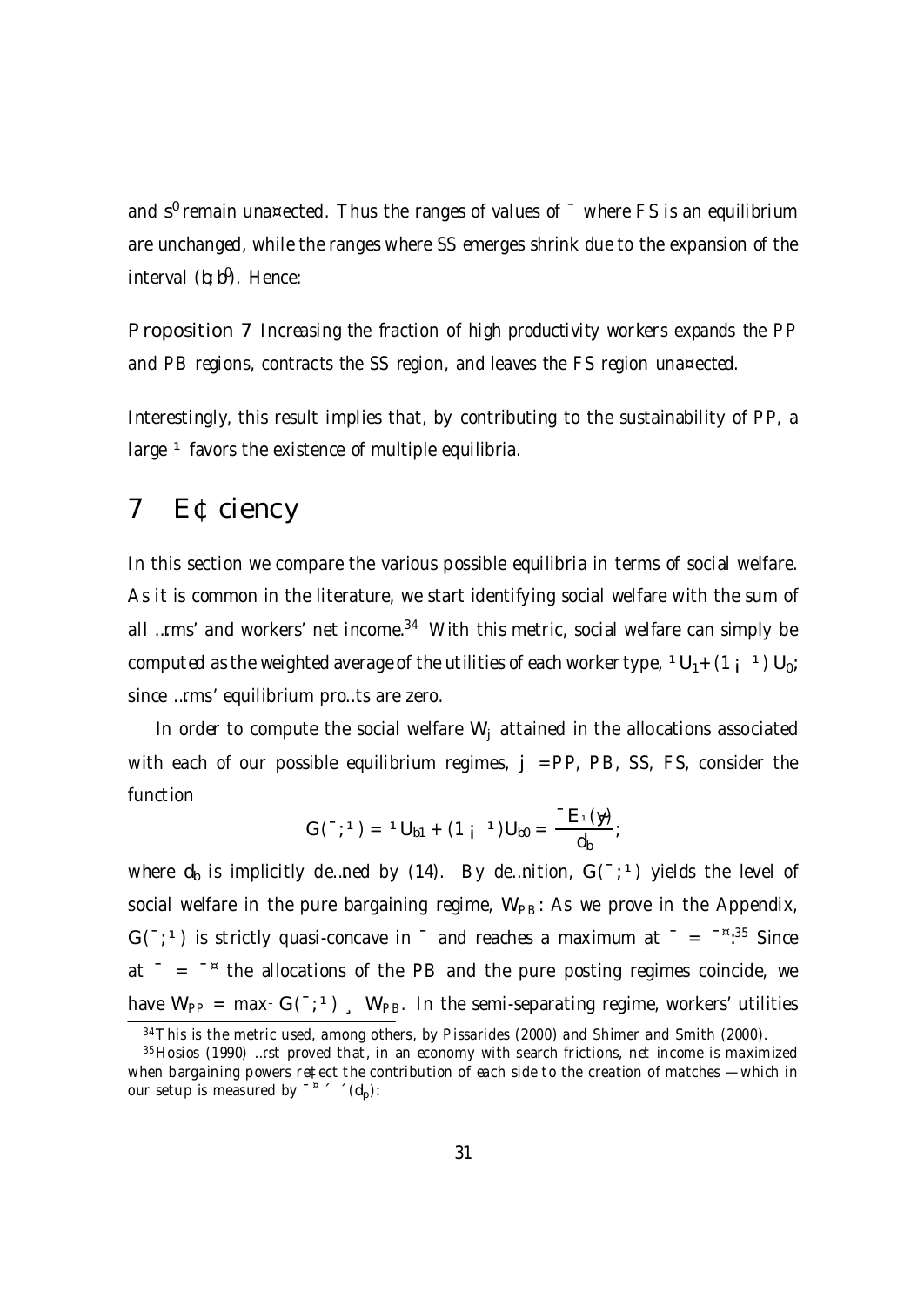

Figure 6: Welfare in the various equilibrium allocations

do not depend of  $\bar{ }$  because U<sub>m0</sub> is attained in the posting segment of the labor market and, by (21),  $U_{m1} = \frac{V_1}{V_0}$  $_{\rm y_0}^{\rm y_1}$ U<sub>m0</sub>. Hence, W<sub>SS</sub> is independent of  $\bar{\ }$ : But since at  $\bar{a}$  = b; b<sup>o</sup> the SS allocation involves  $\partial(x_2)$  = <sup>1</sup> and, thus, degenerates into a PB allocation, we must have  $\mathsf{W}_{\mathsf{SS}}=\mathsf{G}(\mathsf{b};\,{}^{\mathsf{1}})=\mathsf{G}(\mathsf{b}^{\mathsf{0}};\,{}^{\mathsf{1}})$  for all  $\bar{\ }$  : Finally, one can easily see that  $W_{FS} = {}^{1}G(-;1) + (1 + 1)$  max-  $G(-;0)$  since in the fully-separating regime the bargaining segment of the labor market functions like PB in an economy with  $1 = 1$ , while the posting segment of the market functions like PP in an economy with  $1 = 0$ ; so  $U_{m1} = G($ ; 1) and  $U_{m0} = \text{max-} G($ ; 0). Importantly, for  $= s; s^0$ ; we have  $W_{FS}$  = W<sub>SS</sub> since the SS allocation involves  $\textdegree(x_7)$  = 1 and, thus, degenerates into a FS allocation. Furthermore the strict quasi-concavity of  $G(^{-};1)$  implies  $W_{FS} < W_{SS}$ for all  $^-$  2 [f; s) [ (s<sup>0</sup>; f<sup>0</sup>] since W<sub>FS</sub> reaches its maximum at some  $^{-1}$  2 (s; s<sup>0</sup>):<sup>36</sup>

 $36-1$   $\sim$  arg max- G( $\sim$ ; 1): The Appendix shows that the function H( $\sim$ ) = max $\sim$  G( $\sim$ ;  $\sim$ ) is strictly convex, which implies W<sub>FS</sub>  $>$  W<sub>PP</sub> at  $^{-}$  =  $^{-1}$ ; see point B in Figure 6. Interestingly, the FS allocation under  $\bar{ }$  =  $\bar{ }$  reproduces the best possible allocation of an economy with veri…able worker types,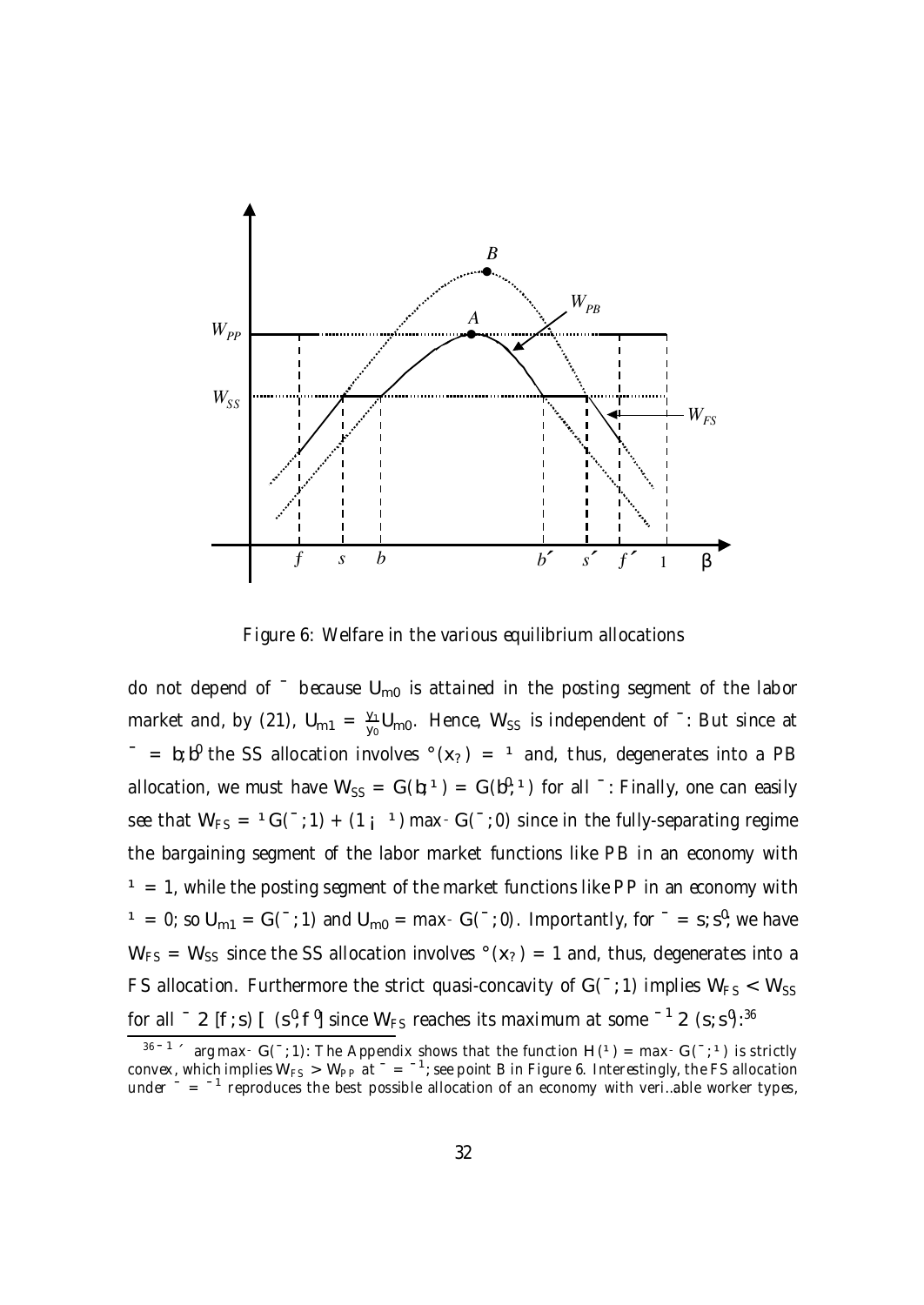Summarizing these results, Figure 6 depicts the welfare levels associated with the various allocations for each value of  $\bar{ }$ : The solid sections of the curves identify the values of  $\bar{ }$  for which the corresponding allocation can be sustained as an equilibrium. In point A we have  $W_{PP} = W_{PB} = G({}^{-n}; 1)$ : Clearly:

Proposition 8 PP is the equilibrium that generates the largest net aggregate income. If …rms were obliged to post their wages, aggregate net income would never decrease.

Equilibria with bargaining cope with the adverse selection problem associated with wage posting by allowing high productivity workers to extract higher wages than low productivity workers. This amounts to redistributing income across workers. But, at the aggregate level, the unsolved hold-up problem leads to either excessive vacancies creation (when  $\bar{\ }$  <  $\bar{\ }$  or excessive unemployment (when  $\bar{\ }$  >  $\bar{\ }$   $\bar{\ }$ ), so that net aggregate income is, generically, strictly lower in the equilibria with bargaining than in PP.

Interestingly, the welfare costs induced by the hold-up problem can be so large that not only low but also high productivity workers are better  $o<sup>π</sup>$  in a PP equilibrium than in an alternative equilibrium with bargaining. Indeed, we prove in the Appendix that:

Proposition 9 Whenever PP and a bargaining equilibrium coexist, PP is Pareto dominant.

By Proposition 1, PP and (one of the) equilibria with bargaining tend to coexist only when the hold-up problem is su¢ciently severe. In this case the social costs of bargaining are large and high productivity workers' utility is lower than in PP either because their wages are too low (when ¯ < ¯ ¤ ) or because they …nd too di¢cult to obtain a job due to the depressed supply of vacancies (when  $\bar{\ }$  >  $\bar{\ }$   $\bar{\ }$  ).

where …rms would post di¤erent wages for each type. So the value of W<sub>FS</sub> at  $^-$  =  $^{-1}$  identi…es the "...rst best" level of social welfare. Unfortunately, the hold-up problem is so mild at  $=$   $^{-1}$  that FS is not an equilibrium (the equilibrium is either SS or PB, which involve more bargaining).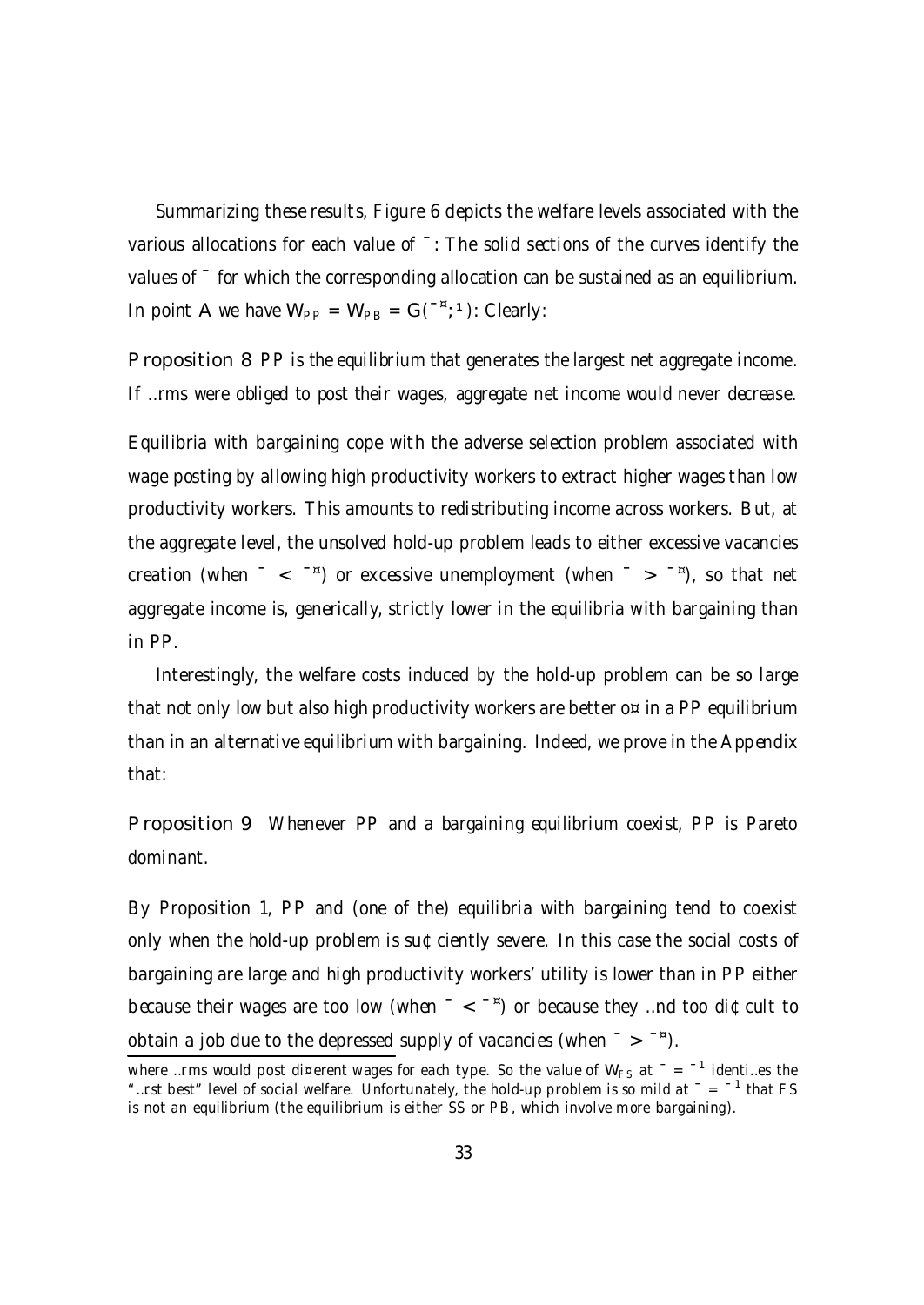# 8 Further discussion

First we analyze how our welfare conclusions change in the presence of endogenous human capital investment decisions. Then we discuss the robustness of our results to the possibility that …rms can scrutinize and rank several applicants before hiring one of them.

### 8.1 Bargaining and the investment in human capital

In our basic model bargaining always reduces net aggregate income because its holdup problem causes an ine¢cient level of vacancy creation, while its response to the adverse selection problem produces a mere redistribution of income across workers' productivity types. However, if workers can a¤ect their productivity through endogenous human capital investments, such a redistribution of income a¤ects workers' investment decisions and our welfare conclusions need to be quali…ed.

To check this, we consider two alternative, relevant scenarios. Suppose …rst that workers invest in human capital before learning their type (say, during some education stage prior to entering the labor market). Formally, their investment is analogous to a costly entry decision prior to type discovery. A worker's expected utility, conditional on entry and averaged across types, establishes the strength of the worker's incentive to enter the market. Since equilibria with bargaining push this utility down (and below the average social value of labor), bargaining depresses workers' level of participation or, in the alternative interpretation, their investment in human capital. Hence, in this …rst set-up, our welfare conclusions are, if anything, reinforced.

Suppose, instead, that the investment in human capital increases the chance that the worker acquires the high productivity type or, alternatively, that it increases only the productivity of highly productive types. In this context bargaining would have the virtue of involving a lower level of cross-subsidization (from high to low productivity types) and, thereby, would increase the return from becoming a highly productive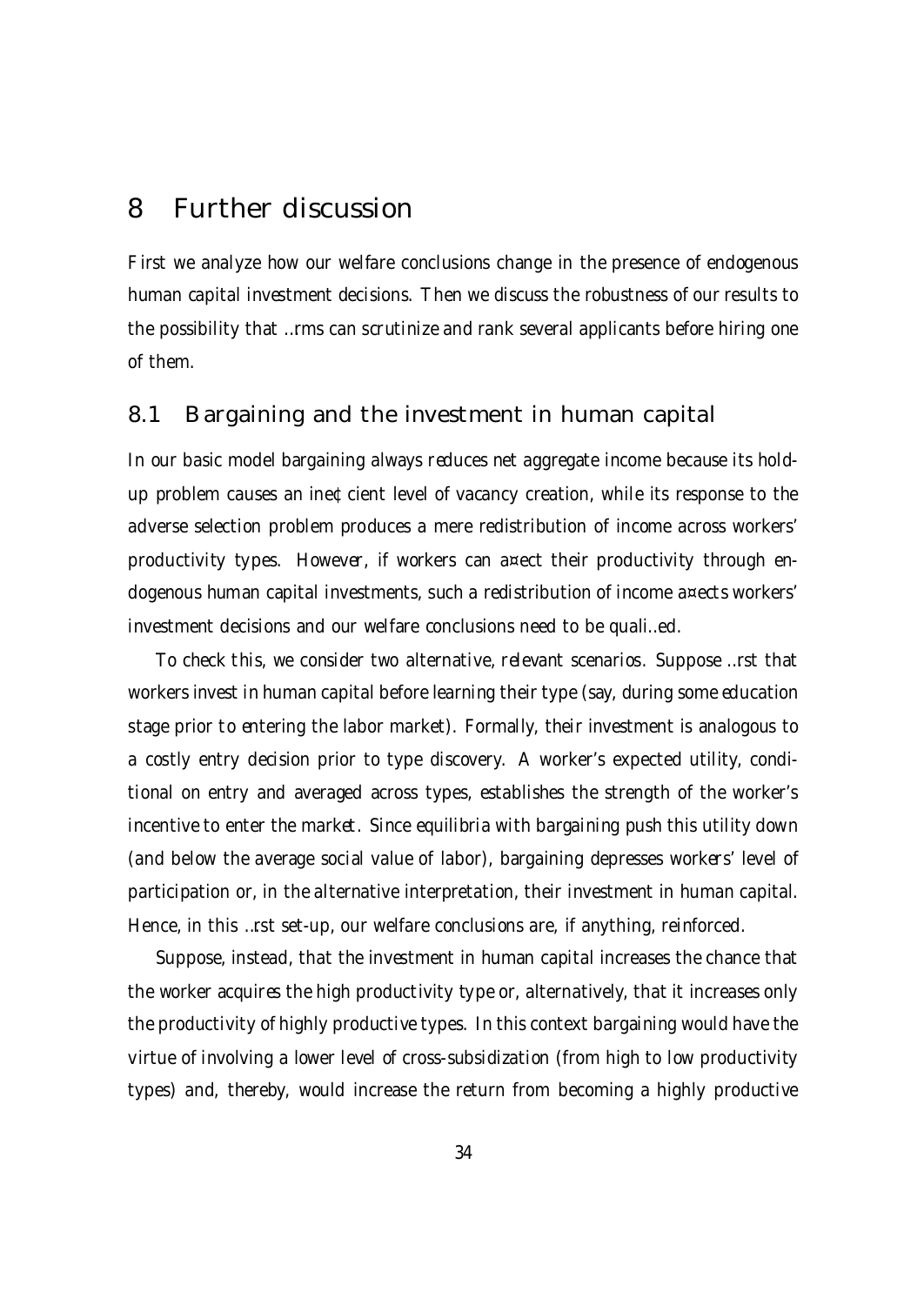worker. The positive incentive e¤ects of the induced wage inequality might o¤set, at least partially, the previously discussed negative e¤ects of bargaining.

### 8.2 Bargaining when applicants can be ranked

In our model …rms cannot rank their applicants before selecting one of them, since workers' types become observable to the …rm at a stage in the hiring process (an interview or, more plausibly, after a probation period) that at most one of the applicants can undergo. Here we comment on how the model logic would be modi…ed if …rms could consider two workers at that stage.

In the proposed setting, a …rm with two or more applicants would simultaneously consider two candidates for the same job. This would allow the …rm to rank the two candidates according to their productivity and, under bargaining, to introduce wage competition between them. As high productivity workers would be ranked …rst whenever paired with low productivity workers, the probability of getting a given job would now be a function not only of the expected length of the queue of applicants but also of the productivity composition of such a queue. This introduces a new dimension in the analysis of the workers' application subgame, since now vacancies with many high productivity applicants become relatively unattractive to low productivity workers.

Arguably this mechanism could facilitate the sustainability of equilibria in which workers self-select across vacancies with di¤erent posted wages. For instance, there could exist two posted wages, say  $x_0$  and  $x_1$ ; such that high productivity workers do not want to apply for  $x_0$  because wages are too low (or workers' demand is too high), while low productivity workers do not want to apply for  $x_1$  because they fear to compete with high productivity workers. Yet, one can check that, from the perspective of the whole labor market game, these type of equilibria can be sustained only if …rms hold the pessimistic belief that if they post a wage di¤erent from those observed in equilibrium, they would attract only low productivity workers. In general,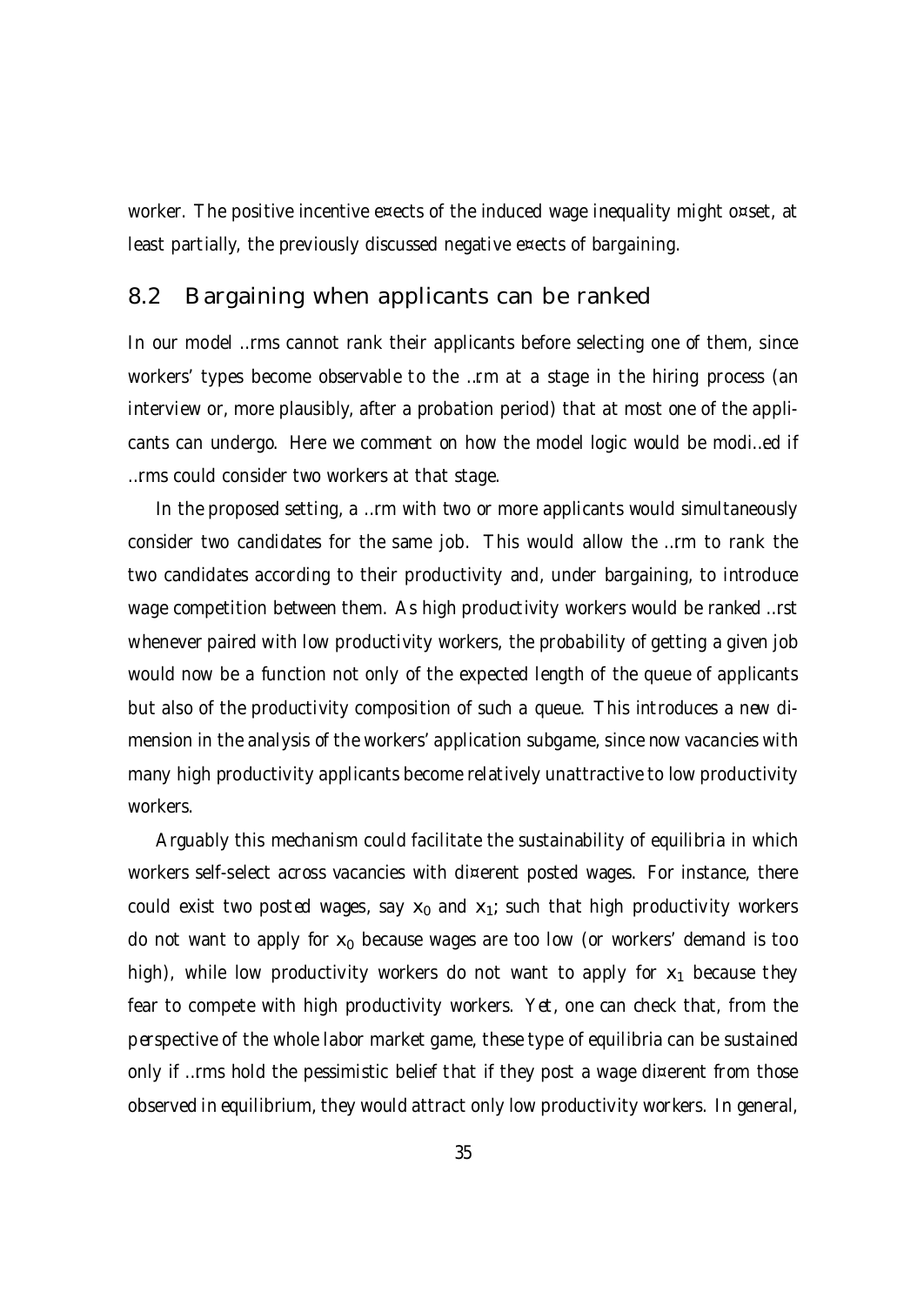when …rms' expectations about the NE of out-of-equilibrium application subgames are "balanced" in the sense used in our basic model, the only equilibrium where …rms post wages is one where all the posted wages are equal and attract the same composition of worker types.

Bargaining introduces ex-post wage competition between the selected candidates, since the …rm can threaten each candidate with hiring the other one. Yet the implied reduction in workers' rents tends to be greater for low than for high productivity workers. Speci…cally, the threat to hire the other candidate always pushes the wage of a low productivity worker down to zero while a high productivity worker confronted with a low productivity applicant can still appropriate a positive wage which is increasing in the productivity di¤erential  $y_1$   $y_0$ . Thus, it remains true that, on average, the bargained wage is an increasing function of the worker's productivity so that …rms are still tempted to use bargaining in order to improve the composition of their pool of applicants. Therefore, by the same forces present in our basic model, if workers productivity is su¢ciently dispersed and the hold up problem is mild, posting equilibria cease to exist in favor of equilibria with bargaining.

# 9 Conclusions

We have presented a tractable search model where ... rms compete for heterogeneous workers by announcing the wage setting mechanism associated with their vacancies. Since, unveri…able worker quali…cations render posted wages incomplete, …rms' choices are driven by the trade-o¤ between the adverse selection problem that posting an incomplete wage may involve (attracting mainly low productivity workers) and the hold-up problem that bargaining creates (inducing an inadequate compensation of …rms' and workers' ex ante investments in the vacancy).

We predict the prevalence of wage bargaining in those segments of the labor market where the distribution of bargaining power is not extreme and where, after condition-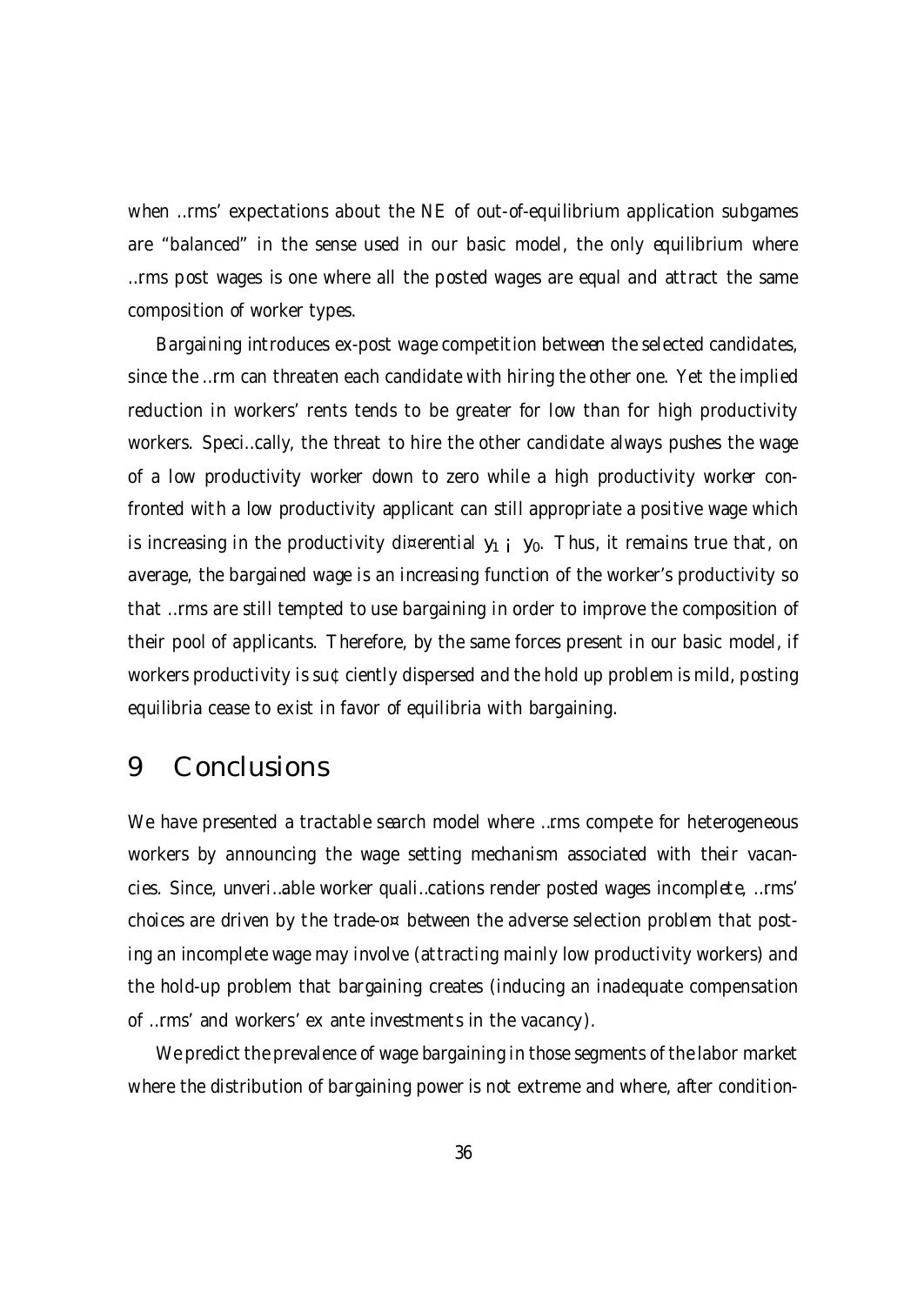ing on workers' veri…able quali…cations (such as education and demonstrable years of tenure in a prior employment), some unveri…able quali…cations cause a high residual variability on workers' productivity in the job. In this sense our analysis implies that, di¤erences in the functioning of institutions such as the education system and the legal system, which in‡uence the degree of veri…ability of workers' relevant quali…cations, may explain di¤erences in the prevalence of wage bargaining across countries.

We expect the incidence of wage bargaining to be positively associated with wage dispersion. The reason is twofold. First, under pure wage bargaining, apparently identical workers can be paid di¤erently since their wages re‡ect quali…cations revealed to …rms during the recruitment process. Second, if wage posting and wage bargaining coexist, the former attracts the least quali…ed workers, while the latter attracts the rest, which makes the wage paid in the posting segment of the market likely to be lower than the (average) wage paid elsewhere. Interestingly, small (and gradual) changes in workers' unobservable heterogeneity can shift the labor market equilibrium from a posting regime to a bargaining regime and cause a large (and sudden) increase in wage inequality. This establishes a plausible theoretical link between the documented increase in workers' unobservable heterogeneity in the US over the last twenty years and the parallel rise in wage inequality. Of course, testing the empirical importance of this link would require examining whether …rm's wage setting practices have also changed over the same period. But the …eld work needed to answer this question makes it a topic for future research.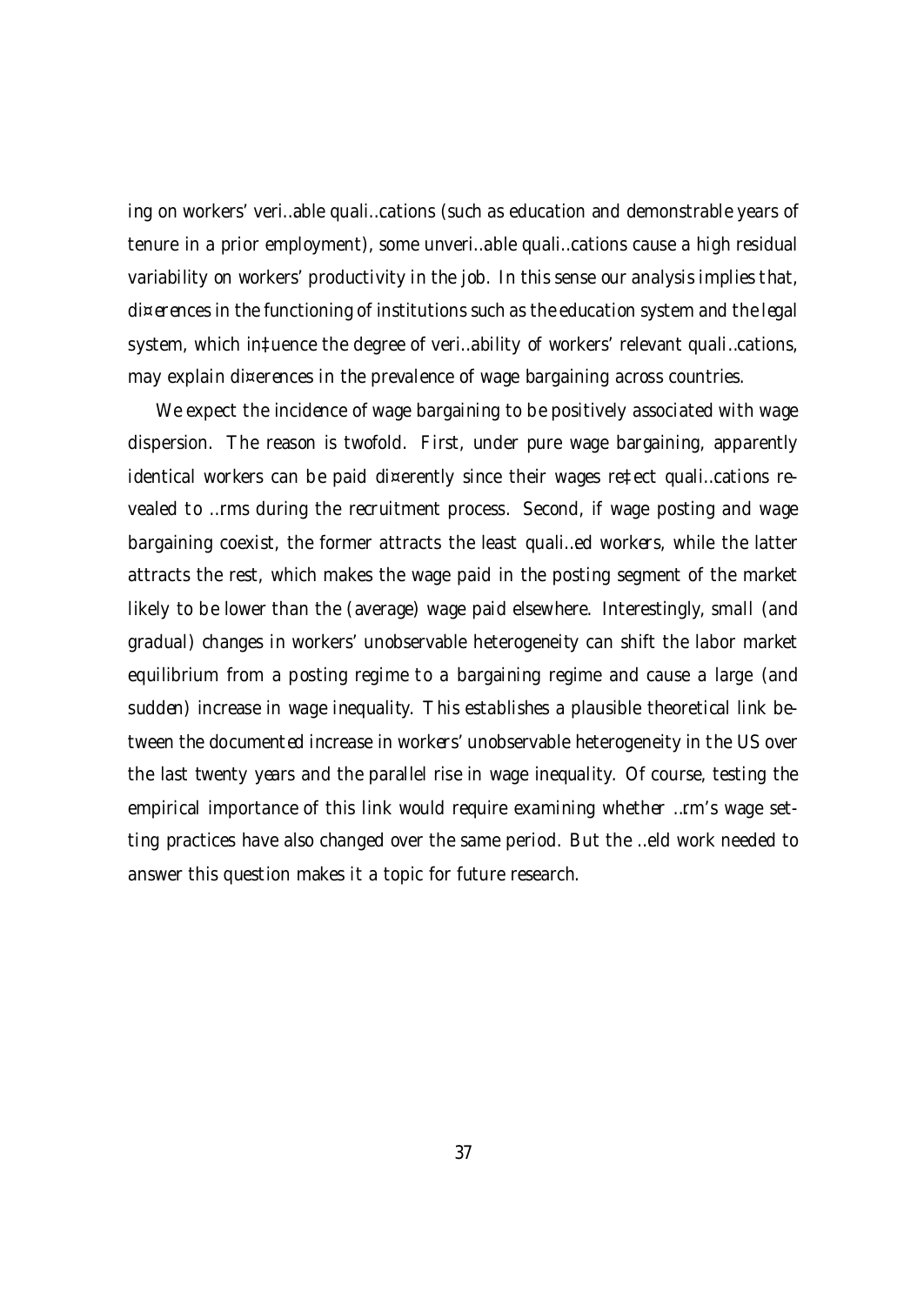# Appendix

Proof of Lemma 1 The proof is organized in two parts. In the ...rst, we use condition (4) to prove that  $\frac{\gamma_0}{\gamma_1}$  $\frac{y_0}{y_1}$ U<sub>1</sub> · U<sub>0</sub> · U<sub>1</sub> and the necessity of (7). In the second, we use (7) to substitute for d(x) in the NE conditions (4)-(6) so that the pair (U<sub>0</sub>; U<sub>1</sub>) and the function  $\circ$  (x) become the only unknowns. We constructively show that there is always a unique  $(U_0; U_1)$  (and some compatible  $\degree(x)$ ) that satis...es the reduced NE conditions.

Part 1. It follows immediately from (2) that  $E_0[w(x)] = E_1[w(x)]$  if x 2 R<sub>+</sub> and  $E_1[w(x_2)] = y_1 > E_0[w(x_2)] = y_0$ ; so (4) yields

$$
\frac{y_0}{y_1}U_1 \cdot U_0 \cdot U_1: \qquad (24)
$$

To obtain (7), notice that  $d(x) = 1$  means that workers do not apply for vacancies which announce x; while, by (4),  $d(x) > 1$  requires  $E_i[w(x)]$ = $d(x) = U_i$  for at least one worker type i: For x 2 R<sub>+</sub> and x  $\cdot$  U<sub>0</sub>; we necessarily have  $d(x) = 1$  since the alternative  $d(x) > 1$  would imply  $x = d(x) < U_0 \cdot U_1$  which is contradictory with the fact that some workers want to apply for vacancies of this type. For  $x \ge R_+$ and  $x > U_0$ ; we prove by contradiction that  $d(x) = x = U_0$ : Notice that  $d(x) < x = U_0$ contradicts (4), while  $d(x) > x=U_0 > 1$  together with (24) implies  $U_1$ ,  $U_0 > x=d(x)$ which contradicts  $d(x) > 1$ : For  $x = x_2$  and  $-y_1 \cdot U_1$ ; we must have  $d(x_2) = 1$ ; since for any  $d(x_2) > 1$  we would have  $-y_1 = d(x_2) < U_1$  and, using (24),  $-y_0 = d(x_2) < U_0$ as well, which means that no worker would apply for vacancies with  $x<sub>2</sub>$ : Finally, for  $x = x_2$  and  $-y_1 > U_1$ ; we can prove by contradiction that  $d(x_2) = -y_1=U_1$ ; since  $d(x_2) <$   $\neg$ y<sub>1</sub>=U<sub>1</sub> directly contradicts (4), while  $d(x_2) > \neg$ y<sub>1</sub>=U<sub>1</sub> > 1 also implies, by (24),  $d(x_2) > y_0=U_0$  but then no worker of either type would want to apply for vacancies with  $x_{2}$ ; which contradicts  $d(x_{2}) > 1$ .

Part 2. Before proceeding, de…ne the function

$$
g(U) = \sum_{x 2X^x \setminus R_+} N \left( \max(1; \frac{x}{U}) \right) v(x);
$$

which is identically equal to zero if  $v(x) = 0$  for all  $x \, 2 \, X^{\pi} \setminus R_{+}$  and is decreasing in U and maps  $R_+$  onto  $R_+$  otherwise. De ... ne also the function

$$
h(U) = N(max(1; \frac{y_1}{U}))v(x_2);
$$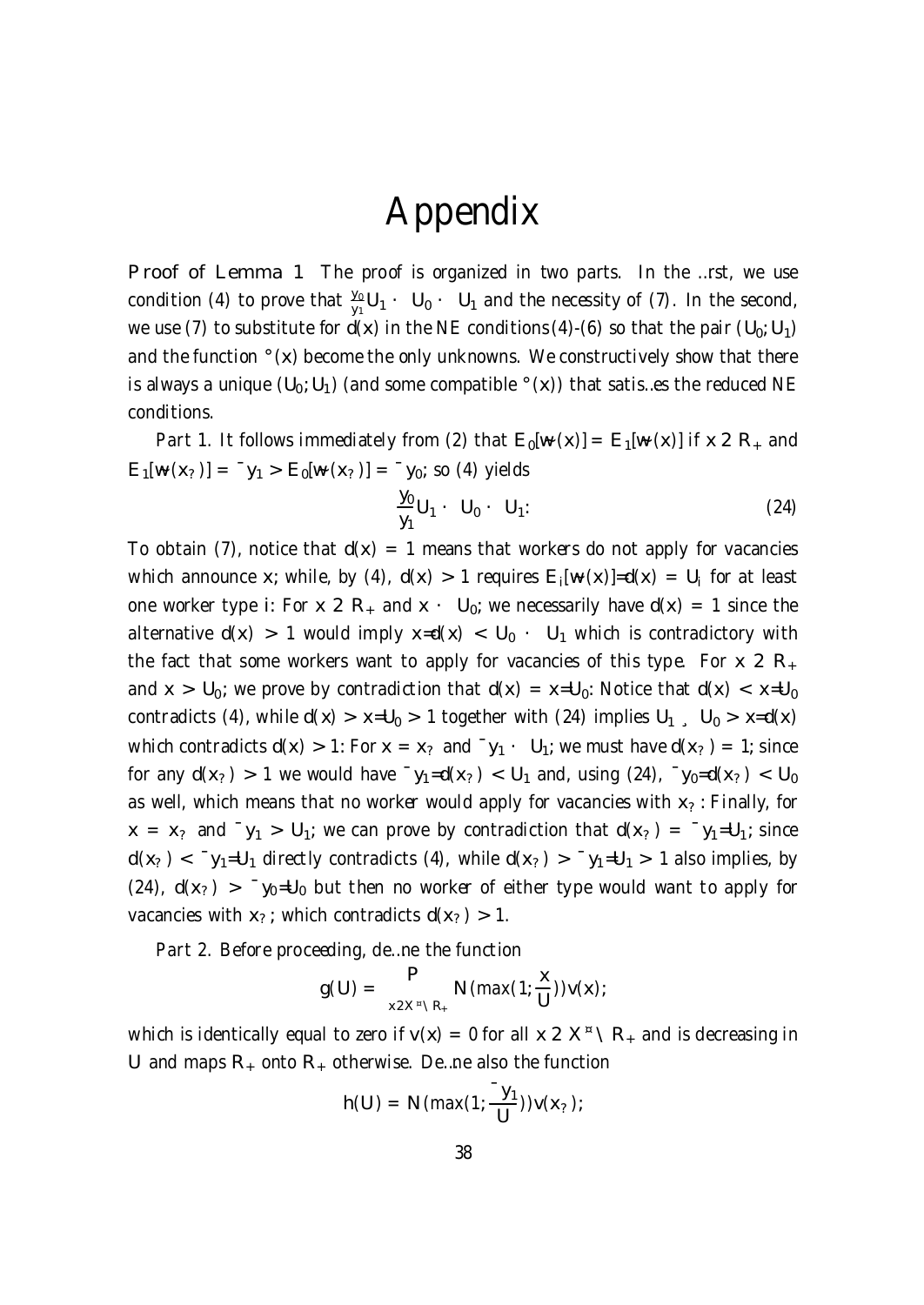which is identically equal to zero if  $v(x<sub>2</sub>) = 0$  and is decreasing in U with image onto  $R_{+}$  otherwise. Notice that, with a positive mass of vacancies, g and h cannot be identically equal to zero simultaneously. With this notation, substituting (7) into (6) and adding up the two conditions yields:

$$
g(U_0) + h(U_1) = 1;
$$
 (25)

which must thus be satis...ed by any pair of equilibrium utilities  $(U_0; U_1)$ : This suggests two classes of subgames whose analysis is trivial. First, if  $v(x<sub>2</sub>) = 0$ ; then (4) and (6) yield  $U_0 = U_1$  and (25) reduces to  $q(U_0) = 1$ ; which has a unique solution and determines a unique pair  $(U_0; U_1)$  compatible with the NE conditions. Second, if  $v(x) = 0$  for all  $x \geq X^{\pi} \setminus R_{+}$ ; then  $U_0 = \frac{y_0}{y_1}$  $\frac{y_0}{y_1}$ U<sub>1</sub> and (25) reduces to h(U<sub>1</sub>) = 1; which determines the only values of  $U_1$  and, recursively,  $U_0$  compatible with the NE conditions. To analyze the remaining classes of subgames, let U<sup>g</sup> and Uh be the unique solutions of the equations g( $\frac{y_0}{y_0}$  $\frac{y_0}{y_1}$ U<sup>g</sup>) = 1<sub>i</sub> 1 and h(U<sup>h</sup>) = <sup>1</sup>; and consider the following intermediate results:

1. There exists a unique  $(U_0; U_1)$  with  $U_0 = \frac{V_0}{V_1}$  $\frac{\mathsf{y}_0}{\mathsf{y}_1} \mathsf{U}_1$  compatible with the NE conditions if and only if  $\mathsf{U}^{\mathsf{g}}\cdot\mathsf{U}^{\mathsf{h}}$ . If  $\frac{\mathsf{v}_0}{\mathsf{y}_1}$  $\frac{\mathsf{y}_{\mathsf{a}}}{\mathsf{y}_{\mathsf{1}}} \mathsf{U}_1$  =  $\mathsf{U}_0$  <  $\mathsf{U}_1$ ; after substituting (7) into (5) it follows that  $\degree(x) = 0$  for x 2 R<sub>+</sub>: This fact together with (6) implies that  $g(U_0)$  · 1  $_i$  <sup>1</sup> and, by (25), h(U<sub>1</sub>)  $\frac{1}{2}$  <sup>1</sup>. Since g and h are not increasing, it must be that  $\mathsf{U}_0$  ,  $\frac{\mathsf{y}_0}{\mathsf{y}_1}$  $\frac{y_0}{y_1}$ U<sup>g</sup> and U<sub>1</sub> · U<sup>h</sup>; which yields  $\frac{y_0}{y_1}$  $y_1^{\log}$ U<sup>g</sup> · U<sub>0</sub> =  $\frac{y_0}{y_1}$ سلا . ⊻0<br>y<sub>1</sub> · y<sub>1</sub> <sup>y</sup>≙U<sup>h</sup> thus implying  $U^g$  · U<sup>h</sup>. On the other hand, if  $U^g$  · U<sup>h</sup>, the monotonicity of g and h guarantees that there exists a unique U<sub>1</sub> 2  $[\mathsf{U}^\mathsf{g};\mathsf{U}^\mathsf{h}]$  such that (25) and the remaining NE conditions are satis...ed with  $U_0 = \frac{V_0}{V_1}$ <u>yo</u> U<sub>1</sub>:

2. There exists a unique  $(U_0; U_1)$  with  $U_0 = U_1$  compatible with the NE conditions if and only if  $U^h \cdot \frac{y_0}{y_1}$ ⊻ոU<sup>g</sup>. If ⊻ո<br>y<sub>1</sub>  $y_1^{\underline{\mathsf{w}}_0}\mathsf{U}_1 < \mathsf{U}_0 = \mathsf{U}_1$ , after substituting (7) into (5) it follows that  $\degree$ (x<sub>2</sub>) = 1: This fact together with (6) implies h(U<sub>1</sub>) · <sup>1</sup> and, by (25),  $g(U_0)$  , 1 <sub>i</sub> <sup>1</sup>: Since g and h are not increasing, we must then have U<sub>1</sub>, U<sup>h</sup> and  $\mathsf{U}_0 \cdot \frac{\mathsf{y}_0}{\mathsf{y}_1}$  $\frac{y_0}{y_1}U^g$ ; which implies  $U^h \cdot U_1 = U_0 \cdot \frac{y_0}{y_1}$  $\frac{\mathsf{x}_0}{\mathsf{y}_1}$ U $^{\mathsf{g}}$ : On the other hand, if U $^{\mathsf{h}}$   $\cdot$   $\frac{\mathsf{x}_0}{\mathsf{y}_1}$ <u>yo</u> U <sup>g</sup>, the monotonicity of g and h guarantees that there exists a unique U<sub>1</sub> 2  $[{\sf U}^{\sf h},\frac{\sf w}{\sf y}_1]$ <mark>չ</mark>ն U <sup>g</sup>] such that (25) and the remaining NE conditions are satis...ed with  $\sf{U}_0=\sf{U}_1$ :

3. There exists a unique  $(U_0; U_1)$  with  $U_0$  2  $(\frac{y_0}{y_1})$  $\frac{y_0}{y_1}$ U<sub>1</sub>; U<sub>1</sub>) compatible with the NE conditions if and only if  $\mathsf{U}^{\mathsf{h}}$  2  $(\frac{\mathsf{y}_{0}}{\mathsf{y}_{1}})$  $\frac{\mathsf{x}_0}{\mathsf{y}_1}$ U $^{\mathsf{g}}$ ; U $^{\mathsf{g}}$ ). To prove the necessity part, suppose that  $\mathsf{U}_0$  2  $(\frac{\mathsf{y}_0}{\mathsf{y}_1})$  $\frac{y_0}{y_1}$ U<sub>1</sub>;U<sub>1</sub>): Then after substituting (7) into (5) it follows that  $^{\circ}$ (x) = 0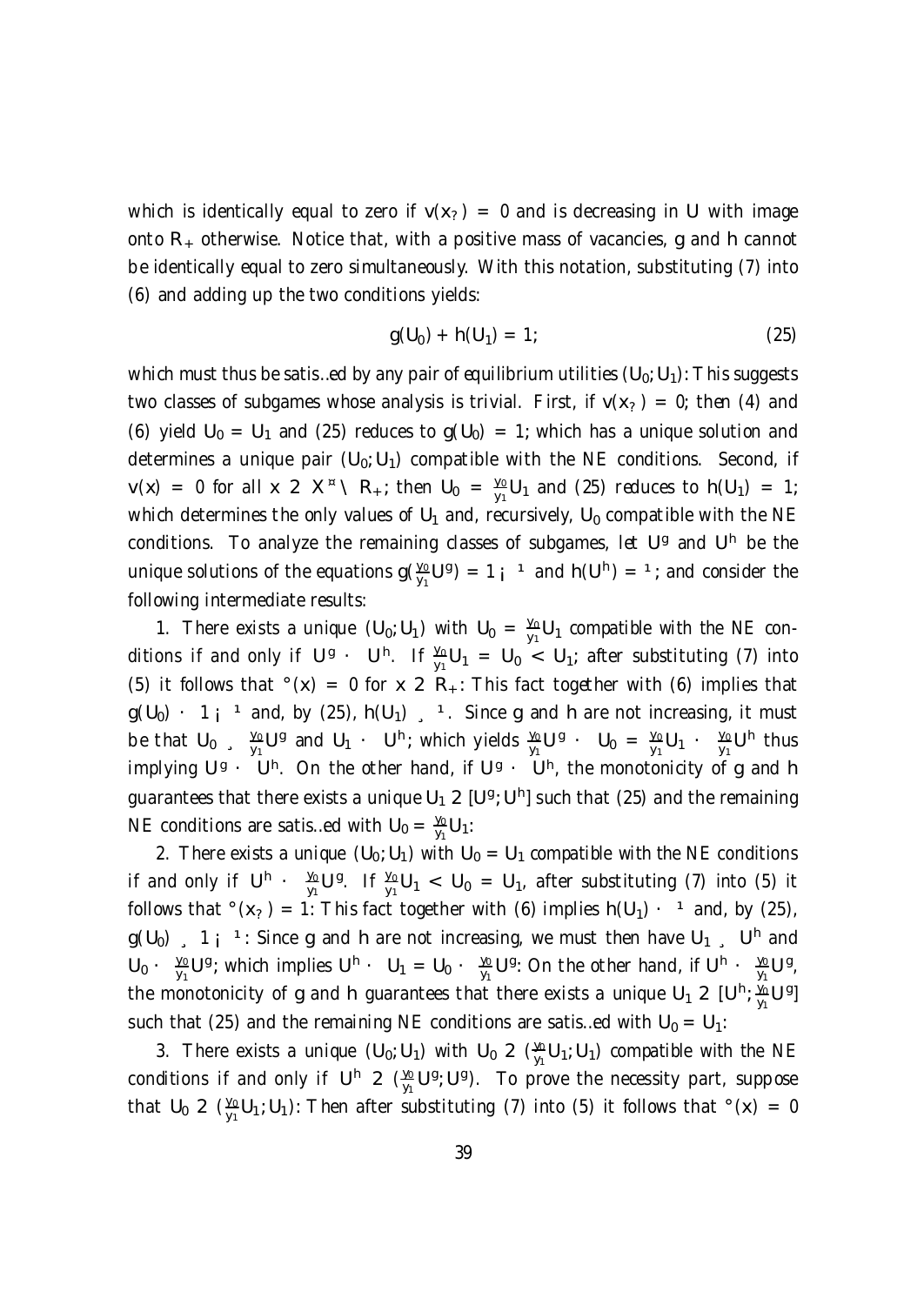for x 2 R<sub>+</sub> and  $\textdegree(x_7)$  = 1: Hence (6) can be rewritten as  $g(U_0) = 1$  i  $\textdegree(1)$  and  $h(U_1) = 1$ ; which implies  $U_0 = \frac{V_0}{V_1}$  $\frac{y_0}{y_1}$ U<sup>g</sup> and U<sub>1</sub> = U<sup>h</sup>. But then U<sub>0</sub> 2 ( $\frac{y_0}{y_1}$  $\frac{y_0}{y_1}$ U<sub>1</sub>; U<sub>1</sub>) requires U<sup>h</sup> 2 ( $\frac{y_0}{y_1}$  $\frac{v_0}{y_1}$ U $^{g}$ ; U $^{g}$ ): To prove su¢ciency, notice that the pair (U<sub>0</sub>; U<sub>1</sub>) = ( $\frac{\alpha_0}{y_1}$ لا (U<sup>g</sup>; U<sup>h</sup>) is of the class  $\mathsf{U}_{0}$  2  $(\frac{\mathsf{Y}_{0}}{\mathsf{y}_{1}})$  $\frac{\mathsf{v}_0}{\mathsf{y}_1}$ U<sub>1</sub>; U<sub>1</sub>) and, by construction, is the only one in this class that satis…es the NE conditions.

As the previous con...gurations in terms of U<sup>g</sup> and U<sup>h</sup> do not overlap and are the only ones possible, the previous results prove the existence and uniqueness of the pair  $(U_0; U_1)$ : Finally, given the unique equilibrium pair  $(U_0; U_1)$ , the function d(x) can be uniquely obtained from (7), while the (possibly non-unique) function  $\degree$ (x) can be recovered by tracing the application preferences of the workers of each type along the previous discussion.k

Proof of Lemma 2 When  $U_0 < U_1$ ; after substituting (7) into (5) it immediately follows that  $\degree(x) = 0$  for x 2 R<sub>+</sub>: We next analyze the case with  $U_0 = U_1$ : If  $x$  2  $R_+nX^{\pi}$ ; the result follows directly from (7) and the de…nition of balanced expectations. If  $x \in \mathbb{R}_+ \setminus X^*$ ; we argue by contradiction that  $\circ(x) = 1$ : If  $\circ(x) < 1$ ; the contradiction is immediate since, by (7) and balanced expectations, an alternative announcement  $x^0$  2 R<sub>+</sub>nX<sup>¤</sup>; arbitrarily close to x; would feature  $\degree$ ( $x^0$ ) = <sup>1</sup> and thus yield V( $x^0$ ) > V(x): If  $^{\circ}$ (x) >  $^1$ ; (6) and the fact that, from substituting (7) into (5),  $\sigma^{\circ}(x_7) = 1$  when  $U_0 = U_1$ ; there must exist  $x^{\omega} \supset R_+ \setminus X^{\omega}$  with  $\sigma^{\circ}(x^{\omega}) < 1$ : But then the same argument used above would contradict the fact that  $x^\emptyset$  2  $X^{\alpha}$  and hence the possibility that  $\degree$ (x) > 1:k

Proof of Lemma 3 Lemma 2 implies that there is constant fraction ° of high productivity applicants for all vacancies with  $x \, 2 \, R_{+}$ : From (7) and (8), we get

$$
V^0(x) = q^0(d(x))(E \cdot (y) + x)\frac{1}{U_0} + q(d(x))
$$

for all x 2 R<sub>+</sub> such that x  $\,$  U<sub>0</sub>: But (7) also implies that U<sub>0</sub> = x=d(x) so we can group terms using the de…nitions in Section 3.1 and write

$$
V^{\mathfrak{g}}(x) = q(d(x)) \frac{\check{d}(d(x))}{1 + \check{d}(d(x))} \mathfrak{g} \frac{E \circ (y)}{x} + 1.
$$

The term in brackets is clearly decreasing in x since  $\hat{a}$  (d) is decreasing and  $d(x)$  is increasing. Thus, as x increases, the sign of V<sup>(v</sup>(x) shifts from positive to negative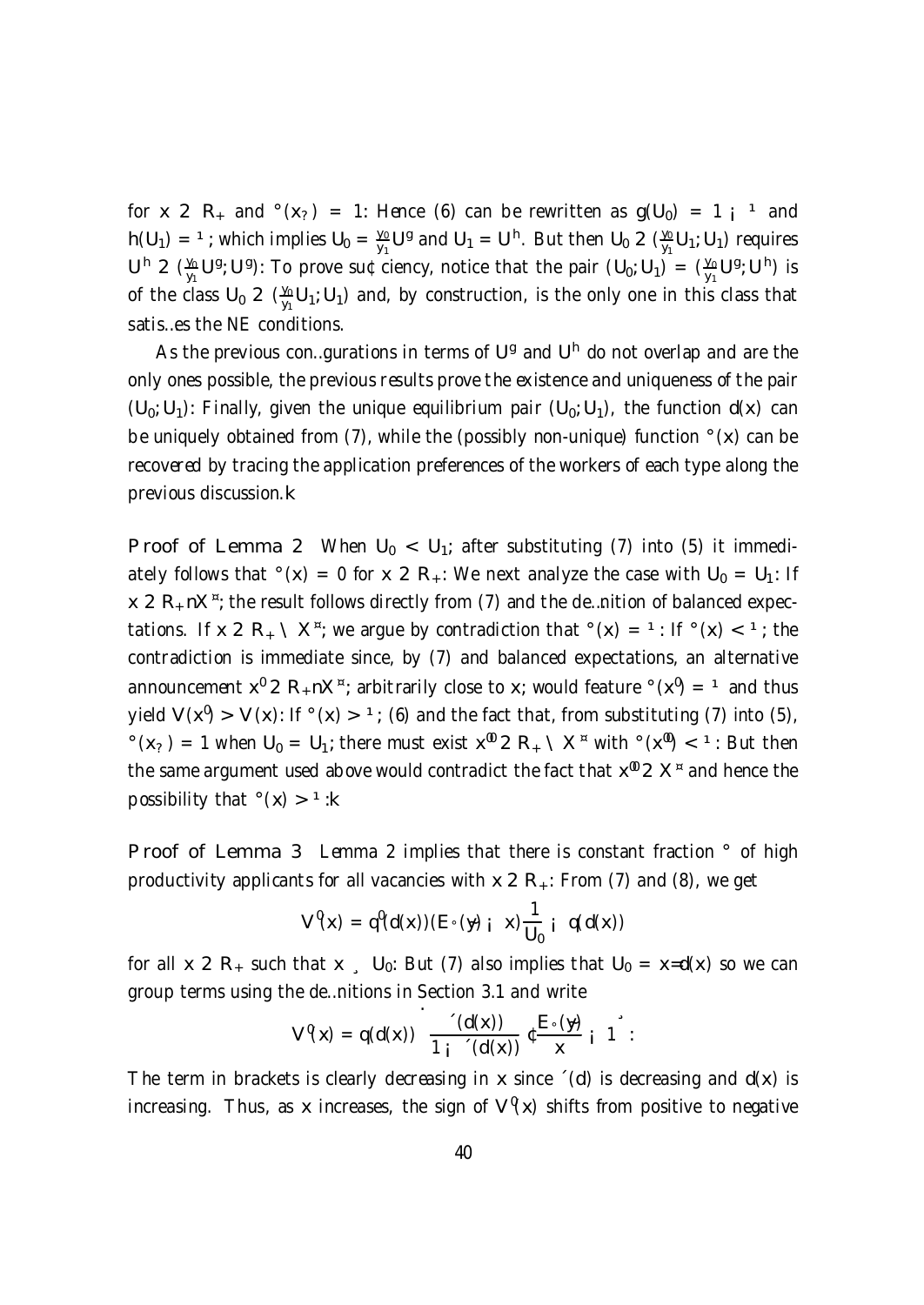at most once. This together with the fact that V (x) is continuous at  $x = U_0$  and constant for  $x \cdot U_0$  proves that V (x) is strictly quasi-concave for all  $x \ge R_+$ .

#### Properties of the function  $P(\bar{\ })$

- 1. Non-negative. The fact that P  $($ <sup>-</sup>) is non-negative and P  $($ <sup>-</sup> $)$  = 0 for either  $\overline{\phantom{a}}$  ·  $\overline{\phantom{a}}$  (d<sub>n</sub>)E<sub>1</sub>( $\overline{\phantom{a}}$ ) or  $\overline{\phantom{a}}$  = 1 follows directly from the inspection of the LHS of (13).
- 2. Quasi-concave. Equation (11) allows us to write

$$
P^{\theta}(\bar{\ }) = q(z(\bar{\ }) ) \cdot \frac{1}{1 - \bar{\ }} \sqrt{ \frac{z(\bar{\ })}{1 - \bar{\ }} \left( \frac{z(\bar{\ })}{1 - \bar{\ } \left( \frac{z(\bar{\ })}{1 - \bar{\ } \left( \frac{z(\bar{\ })}{1 - \bar{\ } \left( \frac{z(\bar{\ })}{1 - \bar{\ } \left( \frac{z(\bar{\ })}{1 - \bar{\ } \left( \frac{z(\bar{\ })}{1 - \bar{\ } \left( \frac{z(\bar{\ })}{1 - \bar{\ } \left( \frac{z(\bar{\ })}{1 - \bar{\ } \left( \frac{z(\bar{\ })}{1 - \bar{\ } \left( \frac{z(\bar{\ })}{1 - \bar{\ } \left( \frac{z(\bar{\ })}{1 - \bar{\ } \left( \frac{z(\bar{\ })}{1 - \bar{\ } \left( \frac{z(\bar{\ })}{1 - \bar{\ } \left( \frac{z(\bar{\ })}{1 - \bar{\ } \left( \frac{z(\bar{\ })}{1 - \bar{\ } \left( \frac{z(\bar{\ })}{1 - \bar{\ } \left( \frac{z(\bar{\ })}{1 - \bar{\ } \left( \frac{z(\bar{\ })}{1 - \bar{\ } \left( \frac{z(\bar{\ })}{1 - \bar{\ } \left( \frac{z(\bar{\ })}{1 - \bar{\ } \left( \frac{z(\bar{\ })}{1 - \bar{\ } \left( \frac{z(\bar{\ })}{1 - \bar{\ } \left( \frac{z(\bar{\ })}{1 - \bar{\ } \left( \frac{z(\bar{\ })}{1 - \bar{\ } \left( \frac{z(\bar{\ })}{1 - \bar{\ } \left( \frac{z(\bar{\ })}{1 - \bar{\ } \left( \frac{z(\bar{\ })}{1 - \bar{\ } \left( \frac{z(\bar{\ })}{1 - \bar{\ } \left( \frac{z(\bar{\ })}{1 - \bar{\ } \left( \frac{z(\bar{\ })}{1 - \bar{\ } \left( \frac{z(\bar{\ })}{1 - \bar{\ } \left( \frac{z(\bar{\ })}{1 - \bar{\ } \left( \frac{z(\bar{\ })}{1 - \bar{\ } \left( \frac{z(\bar{\ })}{1 - \bar{\ } \left( \frac{z(\bar{\ })}{1 - \bar{\ } \left( \frac{z(\bar{\ })}{1 - \bar{\ } \left( \frac{z(\bar{\ })}{1 - \bar{\ } \left( \frac{z(\bar{\ })}{1 - \bar{\ } \left( \frac{z(\bar{\ })}{1 - \bar{\ } \left( \frac{z(\bar
$$

where

$$
Z^{(-)} \sim \frac{-y_1 d_p}{(d_p) E_1(\mathbf{F})}
$$
 (27)

is increasing in ¯: But then the expression in square brackets is weakly decreasing in  $\bar{\ }$  , which implies that, as  $\bar{\ } \;$  increases, the sign of P $^{\mathfrak{g}}$  ( $\bar{\ }$ ) shifts from positive to negative at most once, as quasi concavity requires.

- 3. Maximum at  $\overline{b}$  .  $\overline{a}$ . By Property 2, P ( $\overline{a}$ ) reaches its maximum at the unique value **<sup>b</sup>** such that  $P^{\theta}(\mathbf{b}) = 0$ : To see that **<sup>b</sup>**  $\cdot$   $\cdot$   $\cdot$   $\cdot$   $\cdot$   $(d_p)$ ; notice from (26) and (27) that with  $1 = 1$  we have  $z^{n} = d_p$  so  $P^{\theta}(\overline{a}^n) = 0$  and  $\overline{b} = \overline{a}^n$ : In contrast, with  $1 < 1$  we have  $z(\overline{\ }^n) > d_p$  which, given that  $\hat{}(\ell)$  is weakly decreasing, implies  $P^{\theta(\pi^n)} \cdot 0$  and, immediately,  $\mathbf{D} \cdot \pi^n$ .
- 4. Strictly decreasing in <sup>1</sup>: Notice that  $E_1(\mathbf{p})$  is strictly increasing in <sup>1</sup> and  $(q_p)$ is weakly decreasing in  $d_p$ , so that, by (11),  $d_p$  is decreasing in <sup>1</sup>:
- 5. Position relative to c=y<sub>1</sub>: Let <sup>-1</sup> denote the value of <sup>-</sup> "  $\hat{p}$  (d<sub>p</sub>) for the economy with <sup>1</sup> = 1: Direct substitution in the LHS of (13) implies that P( $^{-1}$ ) = c=y<sub>1</sub> when  $1 = 1$ : So when  $1 < 1$  we have P( $^{-1}$ )  $>$  c=y<sub>1</sub> by Property 4. On the other hand, we know that in general  $^{-1}$   $\cdot$   $^{-1}$  since  $\hat{ }$  (d<sub>p</sub>) is weakly increasing in <sup>1</sup>: But, by Property 3,  $\overline{\ }$  is to the right of the single peak of P( $\overline{\ }$ ); so  $P(^{-n})$ ,  $P(^{-1}) > c = y_1$  when  $1 < 1$ :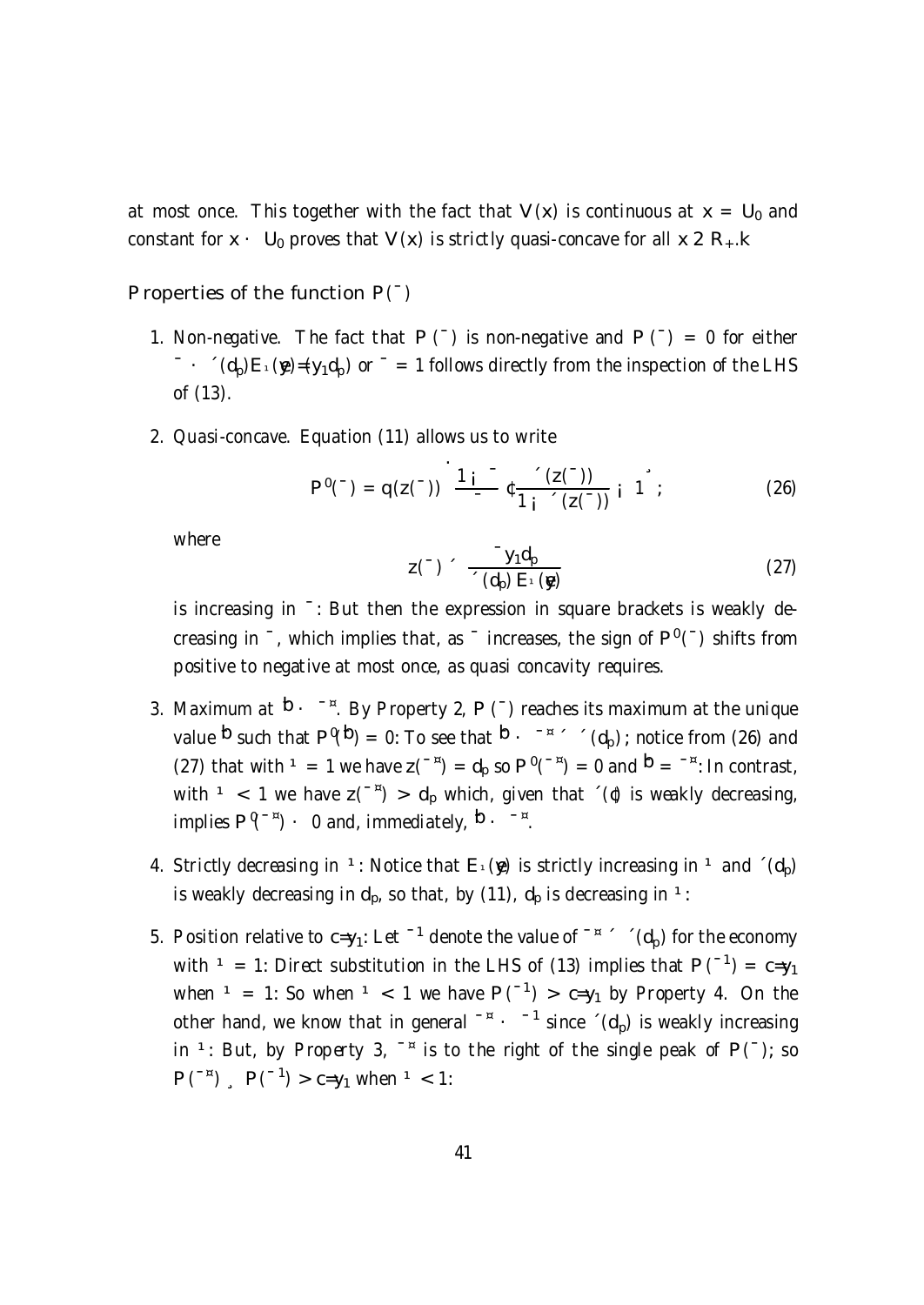#### Properties of the function B( $\bar{ }$ )

- 1. Non-negative. The fact that B  $($ <sup>-</sup>) is non-negative and B  $($ <sup>-</sup>) = 1<sub>i</sub> min<sub>d 1</sub>  $($ d) for either  $= 0$  or  $= 1$  ; c=E<sub>1</sub>( $\phi$ ) follows directly from the inspection of the LHS of (17) after using A1, (14) and the de...nition of  $d^0$ .
- 2. Quasi-convex. Equation (11) allows us to write

$$
\frac{d [d_b{}^{=^-}]}{d^-} = \frac{d_b}{-2} \left[ \frac{1}{1} \frac{1}{1} \left( \frac{d_b}{d_b} \right) i \right] \tag{28}
$$

which, since  $( d_b )$  is decreasing in  $\bar{ }$ ; immediately implies that  $d_b = \bar{ }$  is quasi convex in  $\bar{\ }$ : But, since (16) implies that  ${\sf d}^{\scriptscriptstyle\emptyset}$  and consequently  ${\sf q}\,({\sf d}^{\scriptscriptstyle\emptyset})$  [1  $_{\mathsf{i}}$   $\bar{\ }$  ( ${\sf d}^{\scriptscriptstyle\emptyset})$ ] are increasing in  $d_b = \frac{1}{2}$ ; it immediately follows that  $B(\bar{\ })$  is also quasi-convex.

- 3. Minimum at  $\overline{\phantom{a}}^n$ : Equation (28) implies that  $d_{b} = \overline{\phantom{a}}$  is globally minimized at  $\overline{\phantom{a}} =$  $T^{\mu} = (d_b)$ : But then, since d<sup>o</sup> and consequently q (d<sup>o</sup>) [1 i  $($  (d<sup>o</sup>)] are increasing in  $d_b = \bar{ }$ ; it follows that B( $\bar{ }$ ) also reaches a global minimum at  $\bar{ }$  =  $\bar{ }$  =  $\bar{ }$
- 4. Decreasing in <sup>1</sup>: Equation (14) implies that  $d_b$  is decreasing in <sup>1</sup>: This together with the fact that  $d^{\theta}$  and consequently q ( $d^{\theta}$ ) [1  $\in$  ^ ( $d^{\theta}$ )] are increasing in  $d_{b}$ = $^{-}$  ; proves that  $B($ <sup>-</sup> $)$  is decreasing in  $<sup>1</sup>$ .</sup>
- 5. Position relative to c=y<sub>0</sub>: When  $\bar{z} = \bar{z}$ ; we have  $d^0 = d_b$  and  $d^0 = \bar{d}_b$ so (14) implies B ( $\bar{a}$ ) = c=E<sub>1</sub>( $\bar{g}$ ): Then, clearly, B ( $\bar{a}$ ) = c=y<sub>0</sub> if  $\bar{a}$  = 0 and  $B(^{-n}) < c = y_0$  if  $1 > 0$ :

Properties of the function  $G(\frac{1}{2}, 1)$ 

- 1. Quasi-concave in  $\bar{ }$ : We have already shown, using (28), that  $d_h = \bar{ }$  is quasi convex, which implies that  $G^{(-)}$  is quasi-concave in  $\bar{ }$ :
- 2. Maximum at  $\overline{\phantom{a}}^n$ : The fact that G( $\overline{\phantom{a}}$ ; 1) is maximized at  $\overline{\phantom{a}} = \overline{\phantom{a}}^n$  follows from the fact that  $d_b =^-$  is globally minimized at  $^- =^{-n} = (d_p)$ ; by (28).
- 3. The function  $H(1) = max-G(7, 1)$  is strictly convex. The envelope theorem implies  $H^{0}(1) = \mathcal{O}(T^{n}; 1) = 2^{n}$ : By di¤erentiating in (14) and using the de…nition of  $G(\bar{\ };1)$ , we obtain

$$
\frac{{}^{\omega}\mathsf{G}(\bar{\ }^{\cdot};\,1)}{^{\omega\,1}}\,=\,\frac{\bar{\phantom{a}}(y_1\,\mathsf{i}\phantom{a}\,y_0)}{^{\phantom{1}}(d_b)d_b}\,:
$$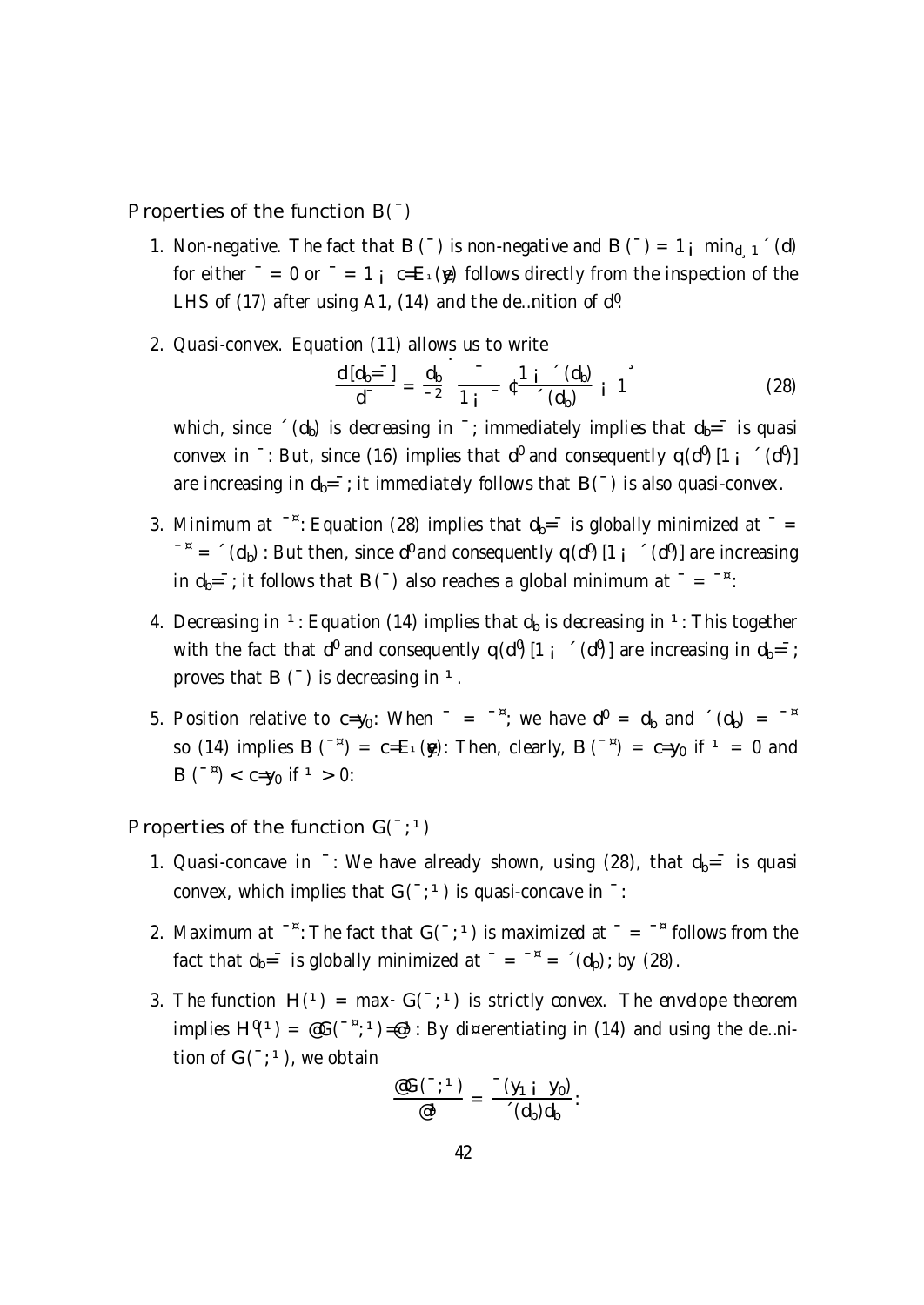But at  $=$   $\bar{a}$  we have  $=$   $\bar{c}(d_p) = \bar{c}(d_p)$  so

$$
H^0(^1) = \frac{y_1 \mathop{\text{!}}\nolimits}{d_p};
$$

which, given  $(11)$ , is strictly increasing in  $1$ .

Proof of Proposition 9 As  $U_1$ ,  $U_0$  it is enough to show that when PP coexists with either FS, SS or PB, high productivity workers are not worse o¤ than in a PP equilibrium. Recall that PP is an equilibrium if and only if

$$
q\left(\underline{d}\right)\left(1\right)\left(1\right)\left(1\right)\left(1\right)\left(1\right)\left(1\right)\left(1\right)\left(1\right)\left(1\right)\left(1\right)\left(1\right)\left(1\right)\left(1\right)\left(1\right)\left(1\right)\left(1\right)\left(1\right)\left(1\right)\left(1\right)\left(1\right)\left(1\right)\left(1\right)\left(1\right)\left(1\right)\left(1\right)\left(1\right)\left(1\right)\left(1\right)\left(1\right)\left(1\right)\left(1\right)\left(1\right)\left(1\right)\left(1\right)\left(1\right)\left(1\right)\left(1\right)\left(1\right)\left(1\right)\left(1\right)\left(1\right)\left(1\right)\left(1\right)\left(1\right)\left(1\right)\left(1\right)\left(1\right)\left(1\right)\left(1\right)\left(1\right)\left(1\right)\left(1\right)\left(1\right)\left(1\right)\left(1\right)\left(1\right)\left(1\right)\left(1\right)\left(1\right)\left(1\right)\left(1\right)\left(1\right)\left(1\right)\left(1\right)\left(1\right)\left(1\right)\left(1\right)\left(1\right)\left(1\right)\left(1\right)\left(1\right)\left(1\right)\left(1\right)\left(1\right)\left(1\right)\left(1\right)\left(1\right)\left(1\right)\left(1\right)\left(1\right)\left(1\right)\left(1\right)\left(1\right)\left(1\right)\left(1\right)\left(1\right)\left(1\right)\left(1\right)\left(1\right)\left(1\right)\left(1\right)\left(1\right)\left(1\right)\left(1\right)\left(1\right)\left(1\right)\left(1\right)\left(1\right)\left(1\right)\left(1\right)\left(1\right)\left(1\right)\left(1\right)\left(1\right)\left(1\right)\left(1\right)\left(1\right)\left(1\right)\left(1\right)\left(1\right)\left(1\right)\left(1\right)\left(1\right)\left(1\right)\left(1\right)\left(1\right)\left(1\right)\left(1\right)\left(1\right)\left(1\right)\left(1\right)\left(1\right)\left(1\right)\left(1\right)\left(1\right
$$

where <u>d</u> = max(1;  $\texttt{y}_1 = \texttt{U}_\texttt{p}$ ) from (7) while  $\texttt{U}_\texttt{p}$  is the utility achieved by high productivity workers in a PP equilibrium. Instead in a bargaining regime high productivity workers earn  $U_1 = -v_1 = d \cdot$ , where

$$
q\left(d_{\circ}\right)\left(1\right)\left(1\right)\circ E_{\circ}\left(y\right)=c;
$$
 (30)

and  $\degree$  =  $\degree$  in PB,  $\degree$  2 ( $\degree$ ; 1) in SS, and  $\degree$  = 1 in FS. Clearly, since q(d) is increasing, we have d<sub>° s</sub> d<sub>1</sub> for all  $\degree$  2 [<sup>1</sup>; 1]: Then comparing (29) with (30) for  $\degree$  = 1 immediately yields that  $d_1$ ,  $\underline{d}$  and so  $d_2$ ,  $\underline{d}$  for all  $\circ$  2 [1; 1]: But, given the de…nition of  $\underline{d}$ ; we can conclude that  $U_p$ ,  $U_1 = -y_1 = d \cdot$  for all ° 2 [1; 1]:k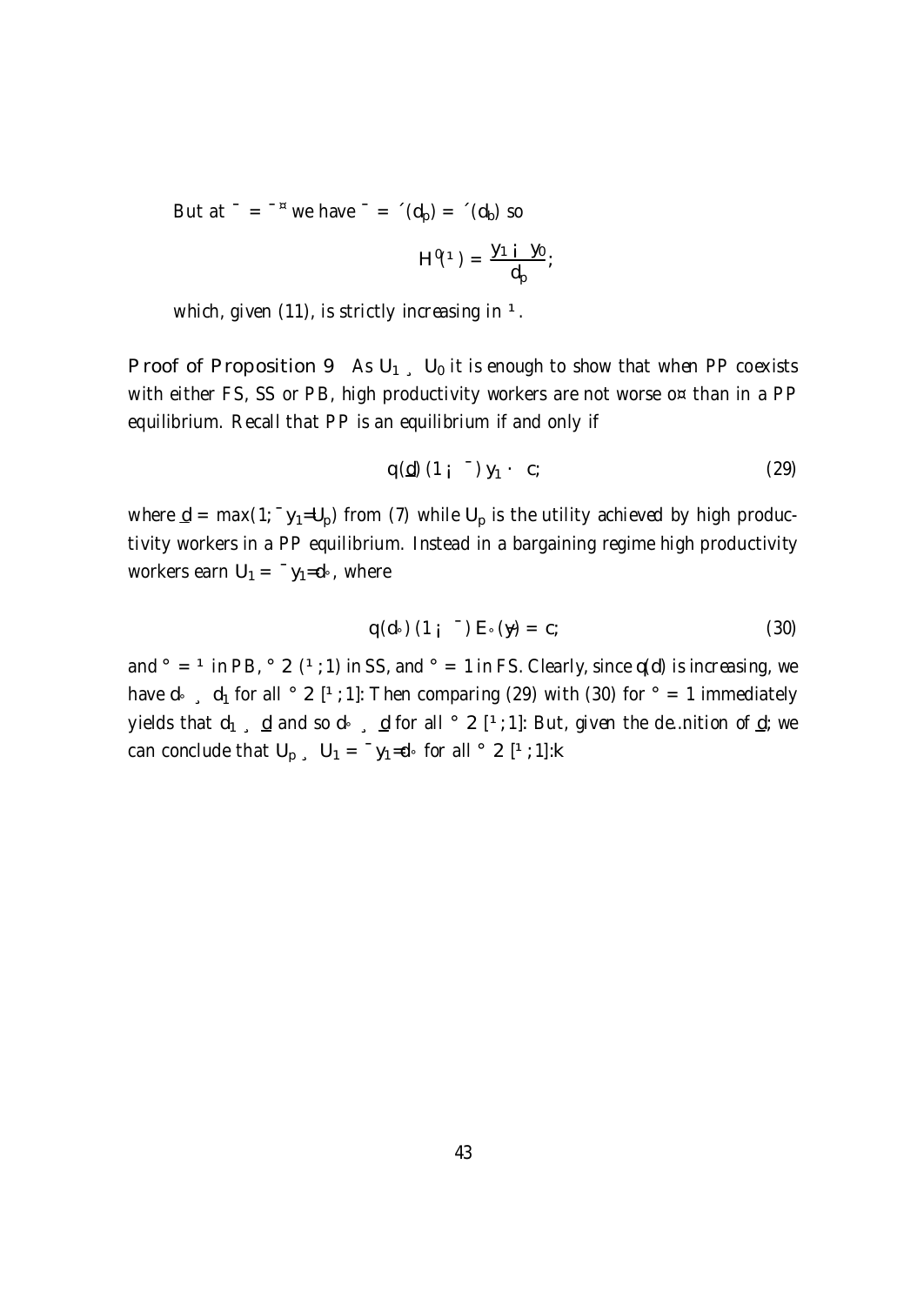# References

- [1] Acemoglu, D. (1999), "Changes in Unemployment and Wage Inequality: An Alternative Theory and Some Evidence", American Economic Review, 89, 1259- 1278.
- [2] Acemoglu, D. (2001), "Good Jobs versus Bad Jobs", Journal of Labor Economics, 19, 1-22.
- [3] Acemoglu, D. and Shimer, R. (1999a), "E¢cient Unemployment Insurance", Journal of Political Economy, 107, 893-928.
- [4] Acemoglu, D. and Shimer, R. (1999b), "Holdups and E¢ciency with Search Frictions", International Economic Review, 40, 827-851.
- [5] Acemoglu, D. and Shimer, R. (2000), "Wage and Technology Dispersion", Review of Economic Studies, 67, 585-607.
- [6] Autor, D. (2001), "Why Do Temporary Help Firms Provide Free General Skills Training?", Quarterly Journal of Economics, 116, 1409-1448.
- [7] Baron, J. and Kreps, D. (1999), Strategic Human Resources: Frameworks for General Managers, John Wiley & Sons.
- [8] Blanchard, O. and Diamond, P. (1994), "Ranking, Unemployment Duration, and Wages", Review of Economic Studies, 61, 417-434.
- [9] Burdett, K. and Judd, K. (1983), "Equilibrium Price Dispersion", Econometrica, 51, 955-970.
- [10] Burdett, K. and Mortensen, D. (1998), "Wage Di¤erentials, Employer size, and Unemployment", International Economic Review, 39, 257-273.
- [11] Burdett, K., Shi, S. and Wright, R. (2001), "Pricing and Matching with Frictions", Journal of Political Economy, 109, 1060-1085.
- [12] Camera, G. and Delacroix, A. (2000), "Bargaining or Price Posting?", mimeo, Purdue University.
- [13] Ellingsen, T. and Rosen, A. (2000), "Fixed or Flexible? Wage Setting in Search Equilibrium", mimeo, Stockholm School of Economics.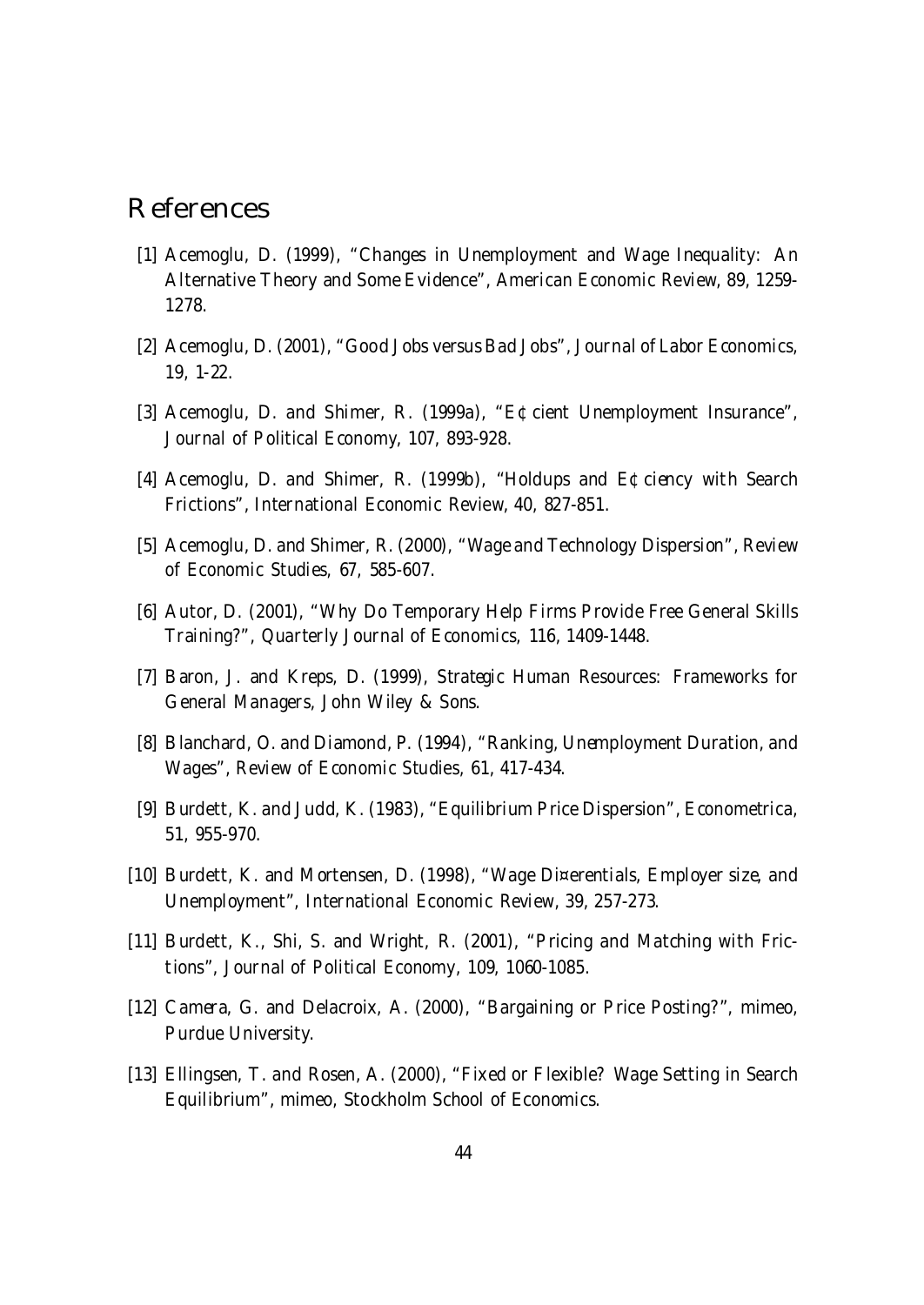- [14] Hart, O. and Moore, J. (1990), "Property Rights and the Nature of the Firm ", Journal of Political Economy, 98, 1119-1158.
- [15] Hart, O. and Moore, J. (1999), "Foundations of Incomplete Contracts", Review of Economic Studies, 66, 115-138.
- [16] Hart, O. (1995), Firms Contracts and Financial Structure, Clarendon Press, Oxford.
- [17] Highhouse, S., Stierwalt, S., Bachiochi, P. Elder, A. and Fisher, G. (1999), "E¤ects of advertised Human Resource management practices on attraction of African American applicants", Personnel Psychology, 52, 425-442.
- [18] Holzer, H., Kirschenman, J., Moss, P. and Tilly, C. (2000), Multi-City Study of Urban Inequality, 1992-1994 (Atlanta, Boston, Detroit, and Los Angeles), Inter-university Consortium for Political and Social Research.
- [19] Hosios, A. (1990), "On the E¢ciency of Matching and Related Models of Search and Unemployment", Review of Economic Studies, 57, 279-298.
- [20] Juhn, C., Murphy, K. and Pierce, B. (1993), "Wage Inequality and the Rise in Returns to Skill", Journal of Political Economy, 101, 410-442.
- [21] Maskin, E. and Tirole, J. (1999), "Unforeseen Contingencies and Incomplete Contracts", Review of Economic Studies, 66, 83-114.
- [22] Masters, A. and Muthoo, A. (2001), "Ex-Ante Price Commitment with Renegotiation in a Dynamic Market Equilibrium", mimeo, University of Essex.
- [23] McAfee, R. P. (1993), "Mechanism Design by Competing Sellers", Econometrica, 61, 1281-1312.
- [24] Moen, E. (1997), "Competitive Search Equilibrium", Journal of Political Economy, 105, 385-411.
- [25] Moen, E. (1999), "Education, Ranking, and Competition for Jobs", Journal of Labour Economics, 17, 694-723.
- [26] Montgomery, J. (1991), "Equilibrium Wage Dispersion and Interindustry Wage Di¤erentials", Quarterly Journal of Economics, 106, 163-179.